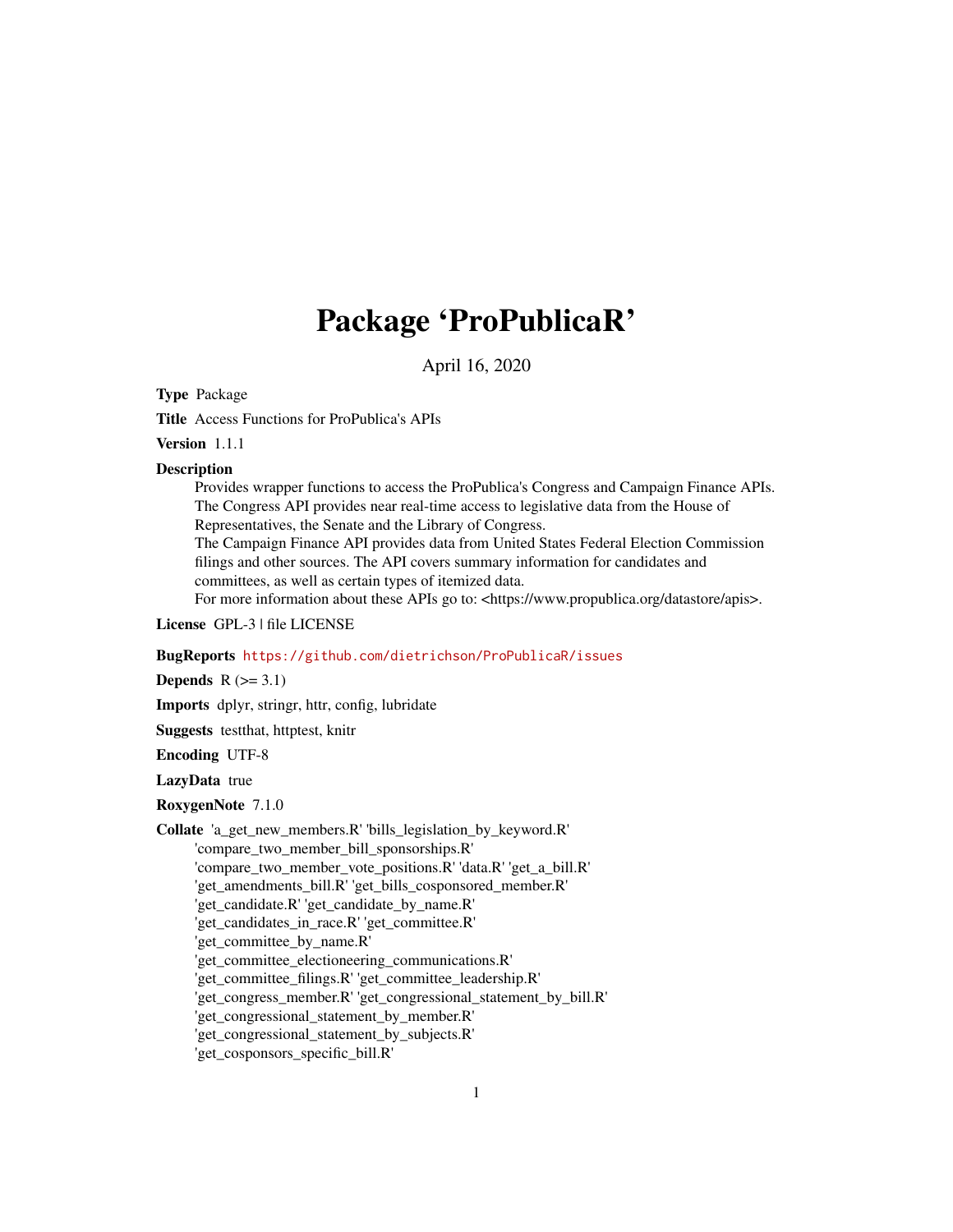'get\_current\_members\_by\_statedistrict.R' 'get electioneering communications by date.R' 'get electioneering communications committee.R' 'get\_electronic\_filing\_byDate.R' 'get electronic filing by committees.R' 'get\_electronic\_filing\_by\_types.R' 'get electronic filing form types.R' 'get hearing specific committee.R' 'get house senate floor actions by date.R' 'get independent expenditure by committee.R' 'get independent expenditure by date.R' 'get\_independent\_expenditure\_office\_totals.R' 'get\_independent\_expenditure\_race\_totals\_committee.R' 'get\_independent\_expenditure\_support\_candidate.R' 'get\_independent\_expenditure\_support\_presidential\_candidate.R' 'get\_lobbyist\_bundlers.R' 'get\_member\_vote\_position.R' 'get\_members\_leaving.R' 'get\_nominees\_by\_state.R' 'get\_quarter\_office\_expenses\_by\_category\_house\_member.R' 'get\_quarter\_office\_expenses\_house\_member.R' 'get races for state.R' 'get recent amendments.R' 'get\_recent\_committee\_hearing.R' 'get\_recent\_congressional\_statements.R' 'get\_recent\_congressional\_statements\_by\_date.R' 'get\_recent\_congressional\_statements\_by\_term.R' 'get recent electioneering communications.R' 'get recent house senate floor actions.R' 'get recent independent expend.R' 'get\_recent\_late\_contributions.R' 'get\_recent\_late\_contributions\_candidate.R' 'get\_recent\_late\_contributions\_committee.R' 'get\_recent\_late\_contributions\_date.R' 'get\_recent\_lobbying\_representation\_filings.R' 'get\_recent\_nominations\_by\_category.R' 'get\_recent\_official\_communications.R' 'get\_recent\_official\_communications\_by\_category.R' 'get\_recent\_official\_communications\_by\_chamber.R' 'get recent official communications by date.R' 'get\_recent\_personal\_explanations.R' 'get recent personal explanations specific member.R' 'get\_recent\_personal\_explanations\_votes.R' 'get recent personal explanations votes by category.R' 'get recent personal explanations votes specific member.R' 'get recent personal explanations votes specific member by category.R' 'get\_recent\_votes.R' 'get\_recently\_added\_independent\_expenditure\_committees.R' 'get\_recently\_candidates.R' 'get\_recently\_committees.R' 'get\_related\_bills.R' 'get\_senate\_nomination\_votes.R'

'get\_specific\_bill.R' 'get\_specific\_bill\_subject.R'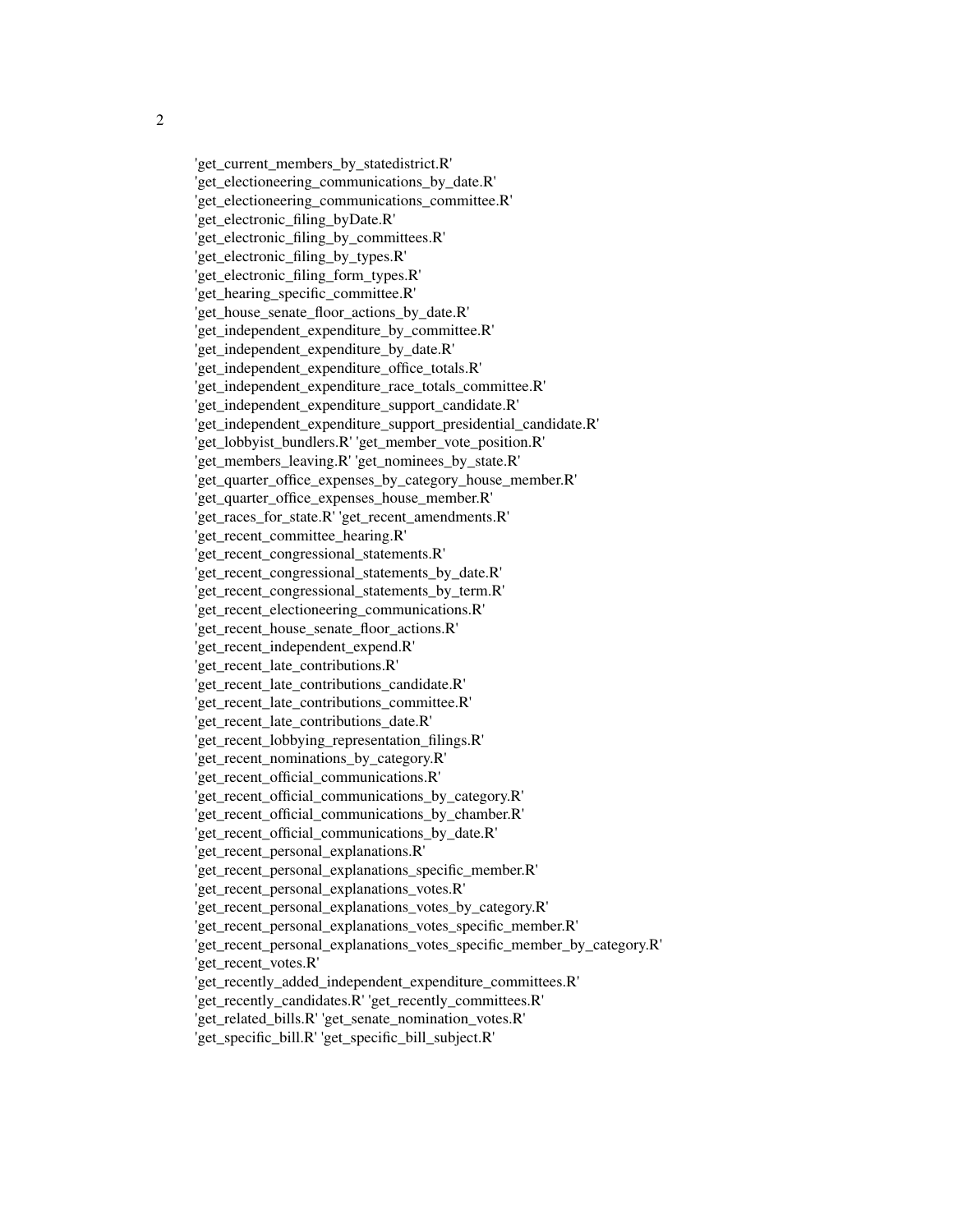'get\_specific\_committee.R' 'get\_specific\_lobbying\_representation\_filings.R' 'get\_specific\_nominations.R' 'get\_specific\_roll\_call\_vote.R' 'get\_specific\_subcommittee.R' 'get\_state\_party\_counts.R' 'get\_statement\_subjects.R' 'get\_subjects\_for\_bill.R' 'get\_top20\_candidate\_of\_FinancialCategory.R' 'get\_upcoming\_bills.R' 'get\_votes\_by\_date.R' 'get\_votes\_by\_date\_range.R' 'get\_votes\_by\_type.R' 'list\_members\_chamber\_congress.R' 'lists\_of\_committees.R' 'pp\_convert\_to\_data\_frame.R' 'pp\_query.R' 'recent\_bills\_by\_member.R' 'recent\_bills\_by\_subject.R' 'recent\_bills\_by\_type.R' 'retrieve\_key.R' 'search\_lobbying\_representation\_filings.R' 'validate\_cycle.R' 'validate\_district.R' 'validate\_state.R' 'zzz.R'

#### NeedsCompilation no

Author Aleksander Dietrichson [aut, cre], Joselina Davit [aut] Maintainer Aleksander Dietrichson <dietrichson@gmail.com>

Repository CRAN

Date/Publication 2020-04-16 20:30:02 UTC

# R topics documented:

| 5   |
|-----|
| 6   |
| 7   |
| 8   |
| 9   |
| 10  |
| 11  |
| 12  |
| 13  |
| 13  |
| 14  |
| 15  |
| -16 |
| 16  |
| 17  |
| 18  |
| 19  |
| 19  |
| 20  |
| 21  |
| 22  |
| 23  |
| 24  |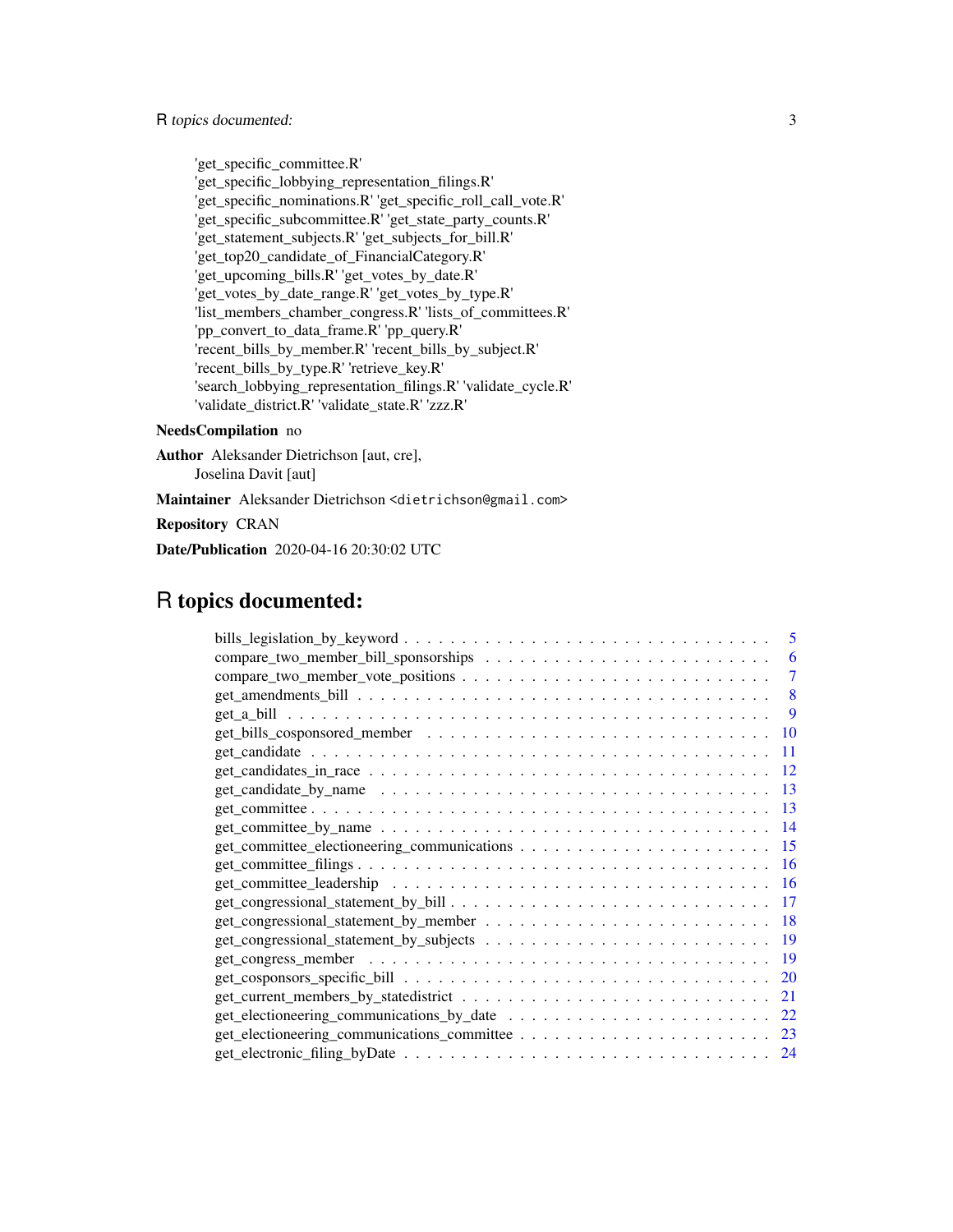|                                                                    | 25 |
|--------------------------------------------------------------------|----|
|                                                                    | 25 |
|                                                                    | 26 |
|                                                                    | 27 |
|                                                                    | 28 |
|                                                                    | 29 |
|                                                                    | 30 |
|                                                                    | 31 |
|                                                                    | 32 |
|                                                                    | 33 |
| get_independent_expenditure_support_presidential_candidate         | 34 |
|                                                                    | 34 |
|                                                                    | 35 |
|                                                                    | 36 |
|                                                                    | 37 |
|                                                                    |    |
|                                                                    | 37 |
| get_quarter_office_expenses_by_category_house_member               | 38 |
|                                                                    | 39 |
|                                                                    | 40 |
| get_recently_added_independent_expenditure_committees              | 40 |
|                                                                    | 41 |
|                                                                    | 42 |
|                                                                    | 43 |
|                                                                    | 43 |
|                                                                    | 44 |
|                                                                    | 45 |
|                                                                    | 46 |
|                                                                    | 46 |
|                                                                    | 47 |
|                                                                    | 48 |
|                                                                    | 48 |
|                                                                    | 49 |
|                                                                    | 50 |
|                                                                    | 51 |
|                                                                    | 52 |
|                                                                    | 53 |
|                                                                    |    |
|                                                                    | 54 |
|                                                                    | 55 |
|                                                                    | 56 |
|                                                                    | 57 |
|                                                                    | 57 |
|                                                                    | 58 |
|                                                                    | 59 |
| get_recent_personal_explanations_votes_specific_member             | 60 |
| get_recent_personal_explanations_votes_specific_member_by_category | 61 |
| get recent votes                                                   | 62 |
|                                                                    | 63 |
|                                                                    |    |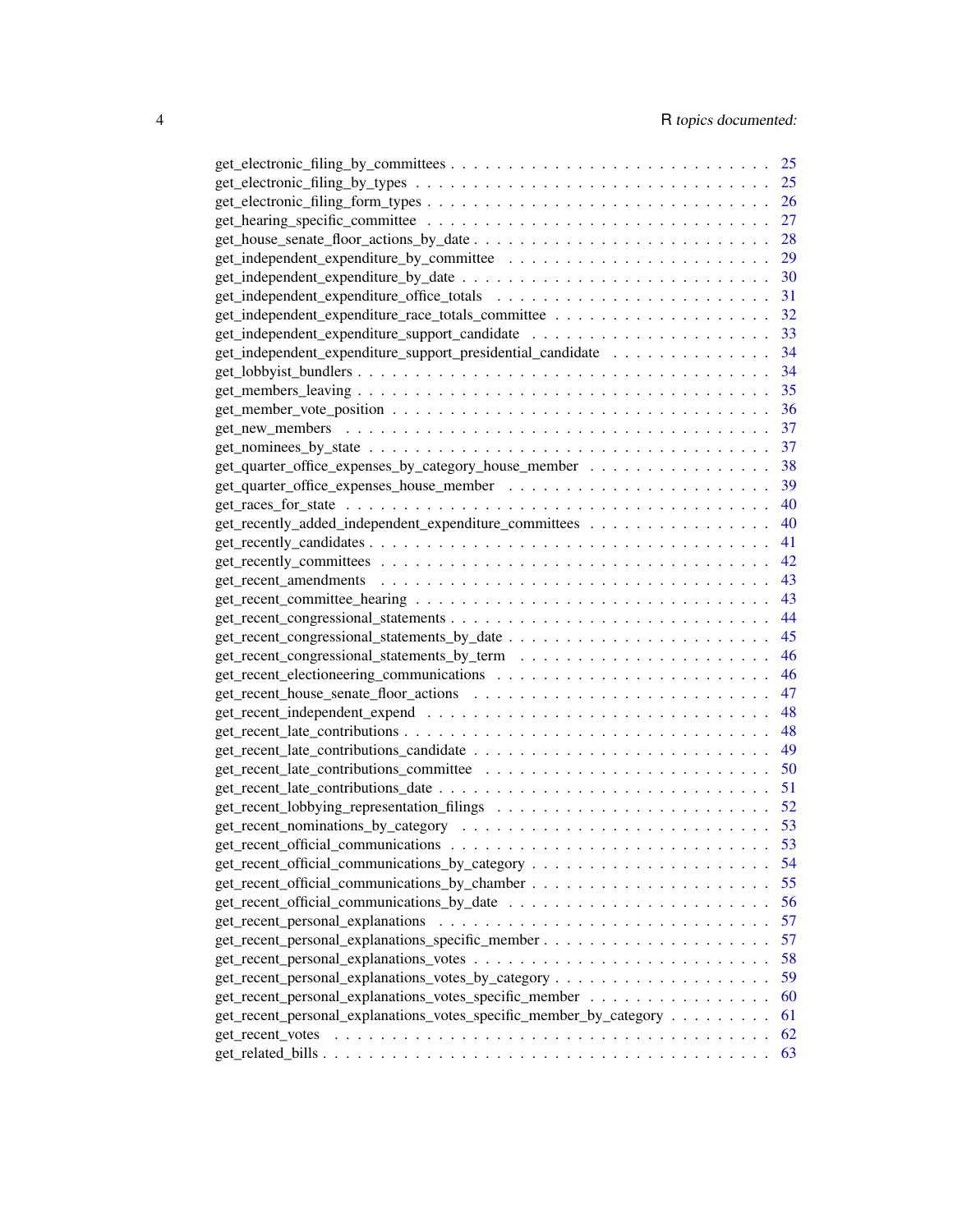<span id="page-4-0"></span>

|       | $get\_sentence\_nomination\_votes \dots \dots \dots \dots \dots \dots \dots \dots \dots \dots \dots \dots \dots \dots \dots$ |     |
|-------|------------------------------------------------------------------------------------------------------------------------------|-----|
|       |                                                                                                                              |     |
|       |                                                                                                                              |     |
|       |                                                                                                                              | 66  |
|       |                                                                                                                              | 67  |
|       | $get\_specific\_nominations \ldots \ldots \ldots \ldots \ldots \ldots \ldots \ldots \ldots \ldots \ldots$                    | 67  |
|       | get specific roll call vote $\ldots \ldots \ldots \ldots \ldots \ldots \ldots \ldots \ldots \ldots \ldots \ldots$            | 68  |
|       | $get\_specific\_subcommittee \dots \dots \dots \dots \dots \dots \dots \dots \dots \dots \dots \dots \dots$                  | 69  |
|       |                                                                                                                              |     |
|       | $get\_state\_party\_counts \dots \dots \dots \dots \dots \dots \dots \dots \dots \dots \dots \dots \dots$                    | 71  |
|       |                                                                                                                              |     |
|       |                                                                                                                              |     |
|       |                                                                                                                              | 73  |
|       |                                                                                                                              |     |
|       | $get_votes_by_data_range \dots \dots \dots \dots \dots \dots \dots \dots \dots \dots \dots \dots \dots \dots$                | 75  |
|       |                                                                                                                              |     |
|       |                                                                                                                              |     |
|       |                                                                                                                              |     |
|       |                                                                                                                              |     |
|       |                                                                                                                              |     |
|       |                                                                                                                              |     |
|       |                                                                                                                              | 80  |
|       |                                                                                                                              | 81  |
|       |                                                                                                                              | 82  |
|       |                                                                                                                              | 83  |
|       |                                                                                                                              | 83  |
|       |                                                                                                                              | 84  |
|       |                                                                                                                              | -84 |
|       |                                                                                                                              |     |
|       |                                                                                                                              |     |
| Index |                                                                                                                              | 86  |

bills\_legislation\_by\_keyword

*Search Bills: to search the title and full text of legislation by keyword to get the 20 most recent bills*

# Description

Use this request to search the title and full text of legislation by keyword to get the 20 most recent bills. Searches cover House and Senate bills from the 113th Congress through the current Congress (115th). If multiple words are given (e.g. query = health care) the search is treated as multiple keywords using the OR operator. Quoting the words (e.g. query = "health care") makes it a phrase search. Search results can be sorted by date (the default) or by relevance, and in ascending or descending order.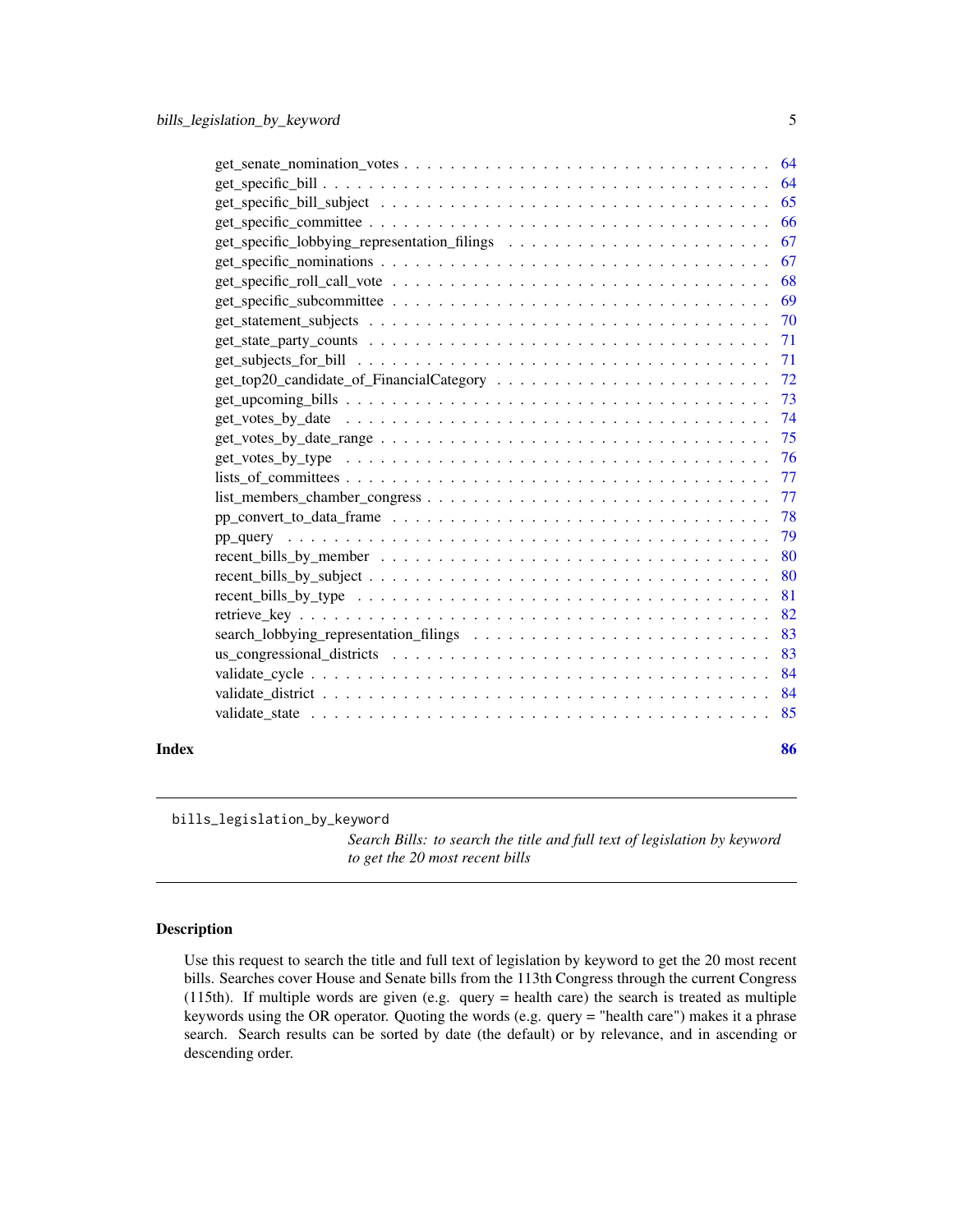#### Usage

```
bills_legislation_by_keyword(
  query_keyword,
  sort = c("date", "_score"),
  dir = c("desc", "asc"),
 page = 1,
 myAPI_Key
)
```
#### Arguments

| query_keyword | keyword or phrase to search the title and full text of legislation to get the 20<br>most recent bills |
|---------------|-------------------------------------------------------------------------------------------------------|
| sort          | score or date (default is date)                                                                       |
| dir           | sort direction: asc or desc                                                                           |
| page          | Results come in batches of 20. The page parameter specifies which one to re-<br>trieve.               |
| myAPI_Key     | API key from Propublica To use the congress API, you must sign up for an API<br>key.                  |

# Value

a list object with the return values about title and full text of legislation by keyword

#### Examples

bills\_legislation\_by\_keyword(query\_keyword = 'megahertz')

compare\_two\_member\_bill\_sponsorships *Compare Two Members' Bill Sponsorships*

#### Description

To compare bill sponsorship between two members who served in the same Congress and chamber. HTTP Request: GET https://api.propublica.org/congress/v1/members/first-member-id/bills/secondmember-id/congress/chamber.json

# Usage

```
compare_two_member_bill_sponsorships(
  first_member_id,
  second_member_id,
  congress,
  chamber,
```
<span id="page-5-0"></span>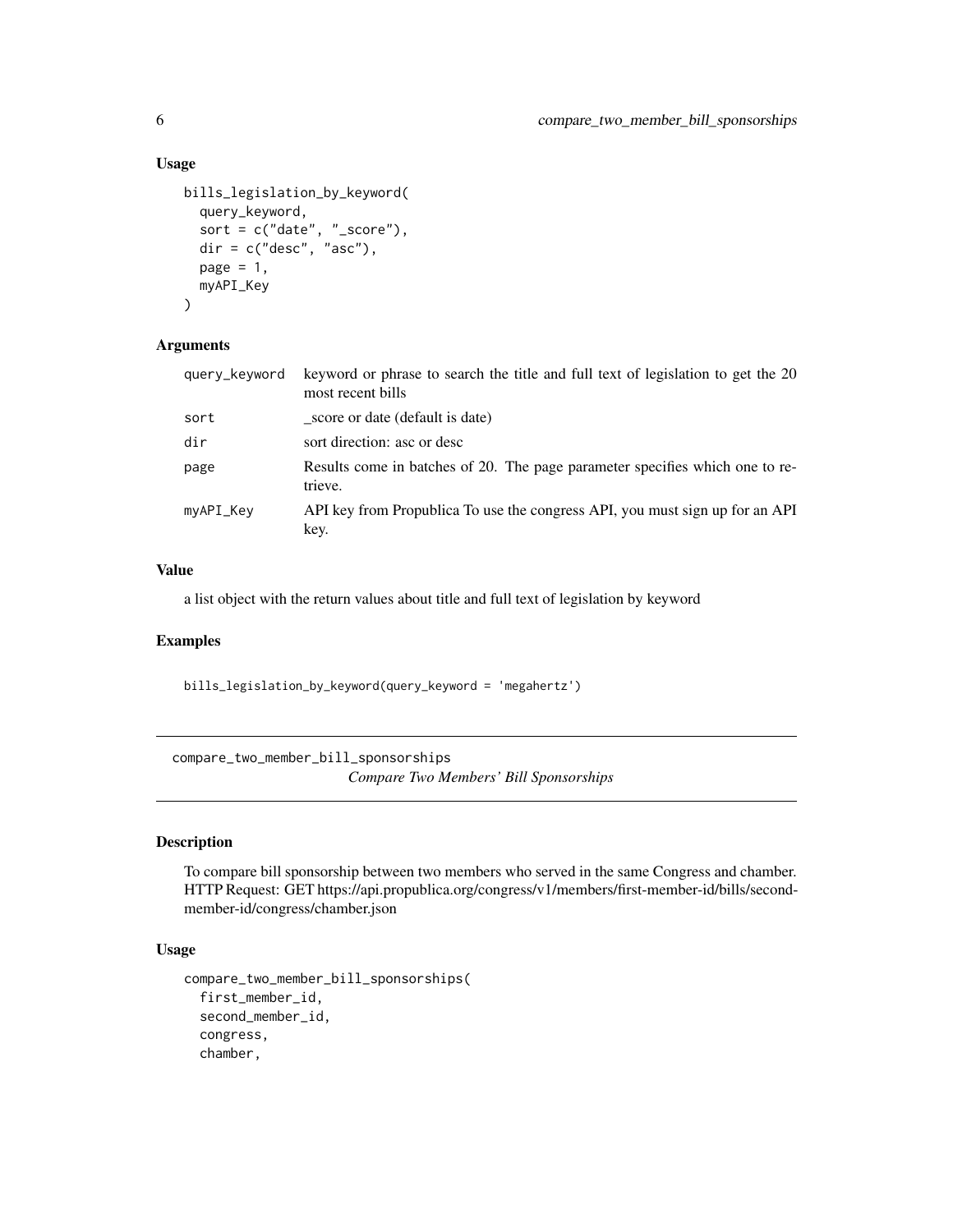```
page = 1,
myAPI_Key
```
#### Arguments

)

```
first_member_id
                 The ID of the member to retrieve; it is assigned by the Biographical Directory
                 of the United States Congress or can be retrieved from a member list request.
second_member_id
                 The ID of the member to retrieve; it is assigned by the Biographical Directory
                 of the United States Congress or can be retrieved from a member list request.
congress 102-116 for House, 101-116 for Senate
chamber house o senate
page Results come in batches of 20. The page parameter specifies which one to re-
                 trieve.
myAPI_Key API key from Propublica To use the congress API, you must sign up for an API
                 key.
```
#### Value

List of bill sponsorship comparison between two members who served in the same Congress and chamber

#### Examples

```
compare_two_member_bill_sponsorships('G000575', 'D000624', '114', 'house')
```
compare\_two\_member\_vote\_positions *Compare Two Members Vote Positions*

#### Description

Use this request type to compare two members' vote positions in a particular Congress and chamber. Responses include four calculated values, showing the number and percentage of votes in which the members took the same position or opposing positions. HTTP Request: GET https://api.propublica.org/congress/v1/members member-id/votes/second-member-id/congress/chamber.json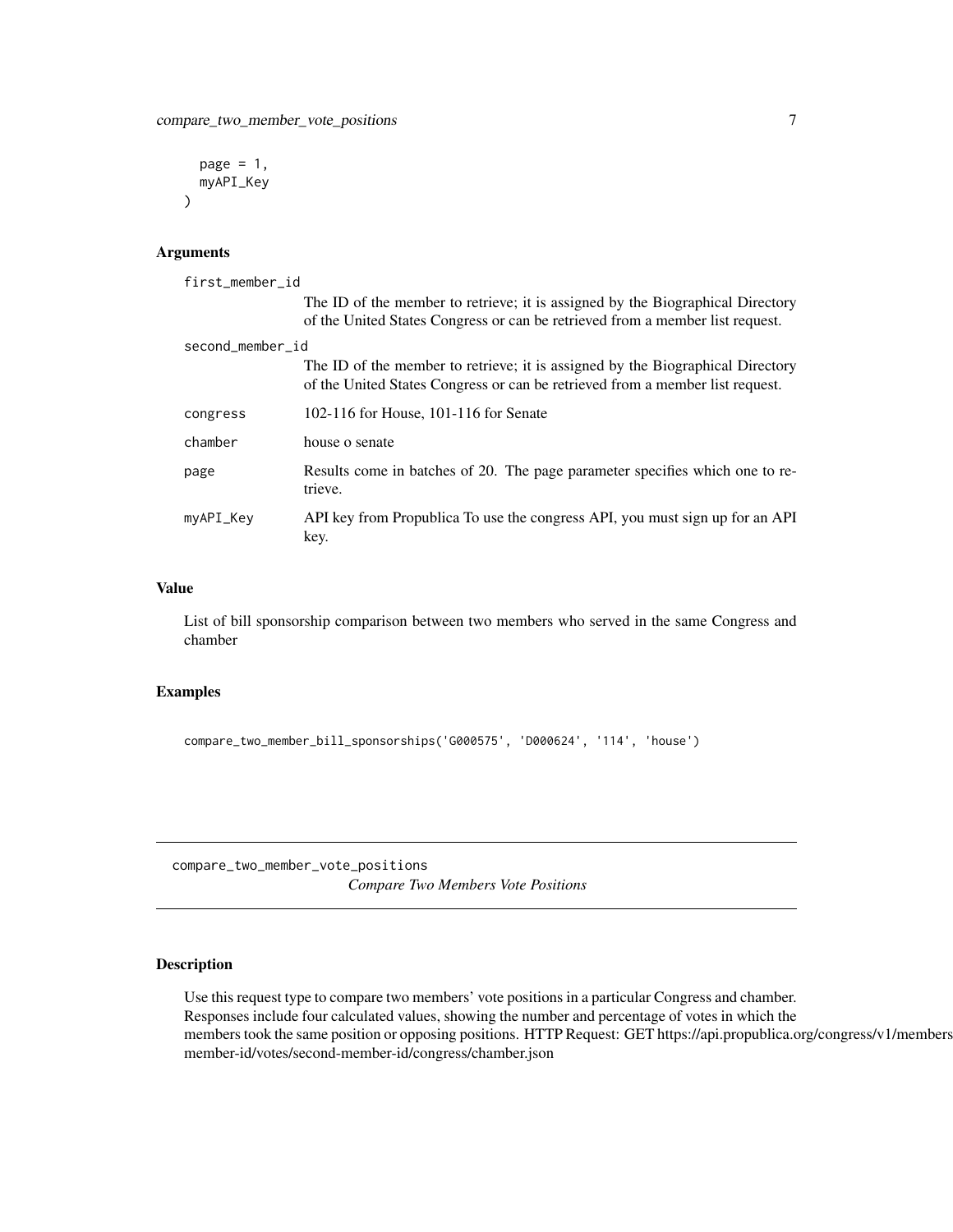#### Usage

```
compare_two_member_vote_positions(
  first_member_id,
  second_member_id,
  congress,
  chamber,
  page = 1,
  myAPI_Key
\lambda
```
#### Arguments

first\_member\_id

The ID of the member to retrieve; it is assigned by the Biographical Directory of the United States Congress or can be retrieved from a member list request. second\_member\_id The ID of the member to retrieve; it is assigned by the Biographical Directory of the United States Congress or can be retrieved from a member list request. congress 102-116 for House, 101-116 for Senate chamber house or senate page Results come in batches of 20. The page parameter specifies which one to retrieve. myAPI\_Key API key from Propublica To use the congress API, you must sign up for an API key.

#### Value

List of returned JSON from endpoint that retrieves four calculated values: common\_votes, disagree\_votes, agree\_percent and disagree\_percent to compare two members' vote positions, in a particular Congress and chamber

#### Examples

```
compare_two_member_vote_positions('G000575', 'D000624', '114', 'house')
```
get\_amendments\_bill *Get Amendments for a Specific Bill*

#### Description

HTTP Request: GET https://api.propublica.org/congress/v1/congress/bills/bill-id/amendments.json. Use this request type to get Library of Congress-assigned subjects about a particular bill.

<span id="page-7-0"></span>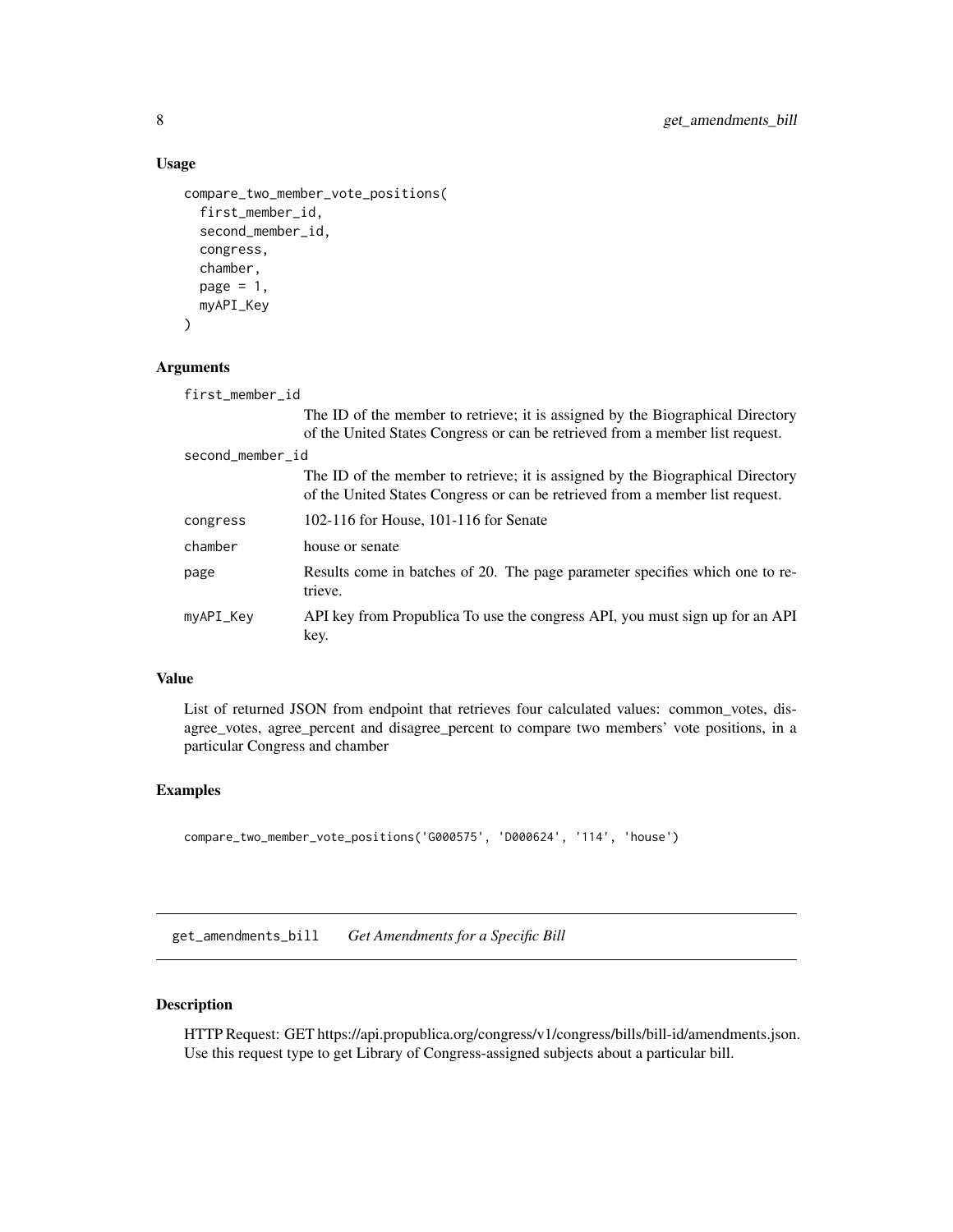#### <span id="page-8-0"></span>get\_a\_bill 9

#### Usage

get\_amendments\_bill(congress, bill\_id, page = 1, myAPI\_Key)

#### Arguments

| congress  | 105-116                                                                                 |
|-----------|-----------------------------------------------------------------------------------------|
| bill_id   | a bill slug, for example hr4881 - these can be found in the recent bill response.       |
| page      | Results come in batches of 20. The page parameter specifies which one to re-<br>trieve. |
| myAPI_Key | API key from Propublica To use the congress API, you must sign up for an API<br>key.    |

# Value

List of returned JSON from endpoint that retrieves the 20 most recent results and supports paginated requests.

#### Examples

get\_amendments\_bill(115, 'hr1628')

| get_a_bill | Get a Specific Bill |  |
|------------|---------------------|--|
|------------|---------------------|--|

#### Description

Use this request type to get details on bills that may be considered by the House or Senate in the near future, based on scheduled published or announced by congressional leadership.

#### Usage

```
get_a_bill(congress, bill_id, page = 1, myAPI_Key)
```
#### Arguments

| congress  | 105-116                                                                                 |
|-----------|-----------------------------------------------------------------------------------------|
| bill_id   | a bill slug, for example hr4881 - these can be found in the recent bill response.       |
| page      | Results come in batches of 20. The page parameter specifies which one to re-<br>trieve. |
| myAPI_Key | API key from Propublica To use the congress API, you must sign up for an API<br>key.    |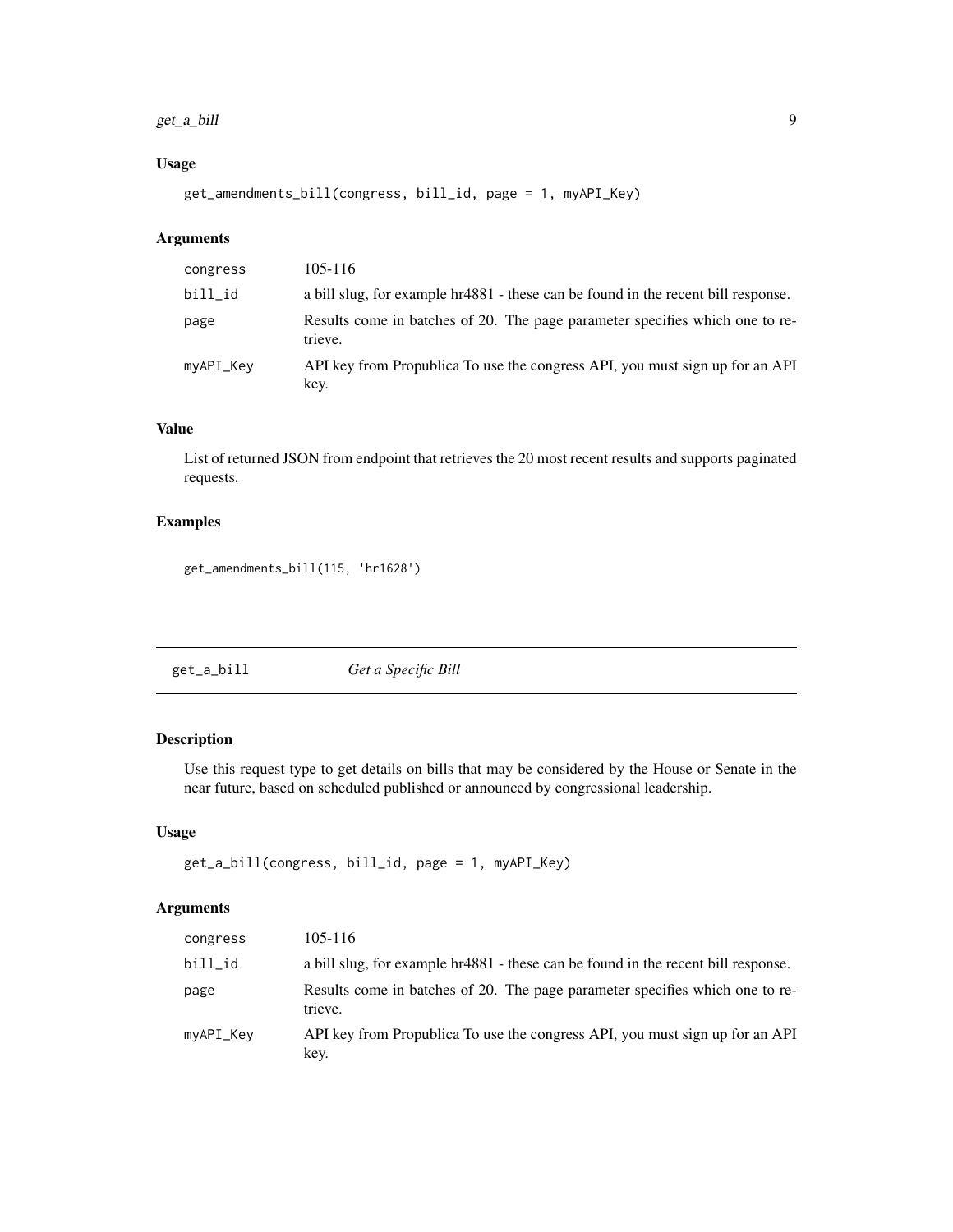#### <span id="page-9-0"></span>Details

The responses include a legislative\_day attribute which is the earliest the bills could be considered, and a range attribute that indicates whether the bill information comes from a weekly schedule or a daily one. Combine the two for the best sense of when a bill might come up for consideration. For Senate bills, the response includes a context attribute reproducing the sentence that includes mention of the bill. These responses omit bills that have not yet been assigned a bill number or introduced, and additional bills may be considered at any time.

#### Value

List with the result of the query

#### Examples

get\_a\_bill(115, 'hr21')

get\_bills\_cosponsored\_member

*Get Bills Cosponsored by a Specific Member*

#### Description

To get the 20 most recent bill cosponsorships for a particular member, either bills cosponsored or bills where cosponsorship was withdrawn. #HTTP Request: GET https://api.propublica.org/congress/v1/members/memberid/bills/type.json

#### Usage

```
get_bills_cosponsored_member(
 member_id,
  type = c("cosponsored", "withdrawn"),
 page = 1,
 myAPI_Key
)
```
#### Arguments

| member id | The ID of the member to retrieve; it is assigned by the Biographical Directory<br>of the United States Congress or can be retrieved from a member list request. |
|-----------|-----------------------------------------------------------------------------------------------------------------------------------------------------------------|
| type      | cosponsored or withdrawn                                                                                                                                        |
| page      | Results come in batches of 20. The page parameter specifies which one to re-<br>trieve.                                                                         |
| myAPI_Key | API key from Propublica To use the congress API, you must sign up for an API<br>key.                                                                            |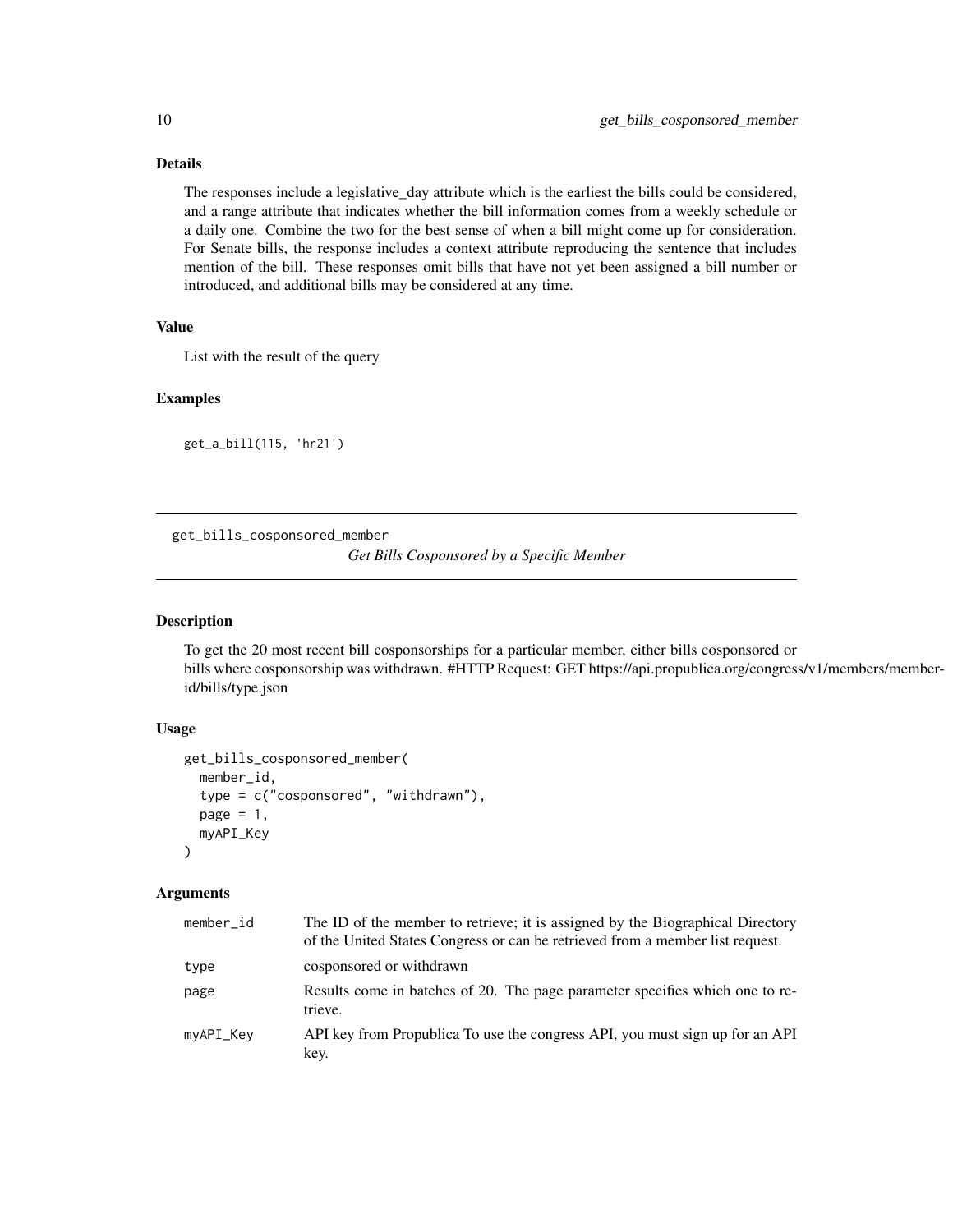#### <span id="page-10-0"></span>get\_candidate 11

#### Value

List of returned JSON from endpoint that retrieves the 20 most recent bill cosponsorships for a particular member

#### Examples

```
get_bills_cosponsored_member('B001260', 'cosponsored')
```

| get_candidate | Get Candidate Info https://www.propublica.org/datastore/apis GET     |
|---------------|----------------------------------------------------------------------|
|               | https://api.propublica.org/campaign-finance/v1/cycle/candidates/fec- |
|               |                                                                      |

# Description

Get Candidate Info https://www.propublica.org/datastore/apis GET https://api.propublica.org/campaignfinance/v1/cycle/candidates/fec-id

#### Usage

```
get_candidate(FEC_ID, cycle = 2018, page = 1, myAPI_Key)
```
#### Arguments

| FEC_ID    | The FEC-assigned 9-character ID of a candidate.                                         |
|-----------|-----------------------------------------------------------------------------------------|
| cycle     | The election cycle must be even-numbered year between 1996 and 2018                     |
| page      | Results come in batches of 20. The page parameter specifies which one to re-<br>trieve. |
| myAPI_Key | API key from Propublica To use the congress API, you must sign up for an API<br>key.    |

#### Value

a list object with the return values about candidate basic information

#### Examples

get\_candidate('P60005915', 2016)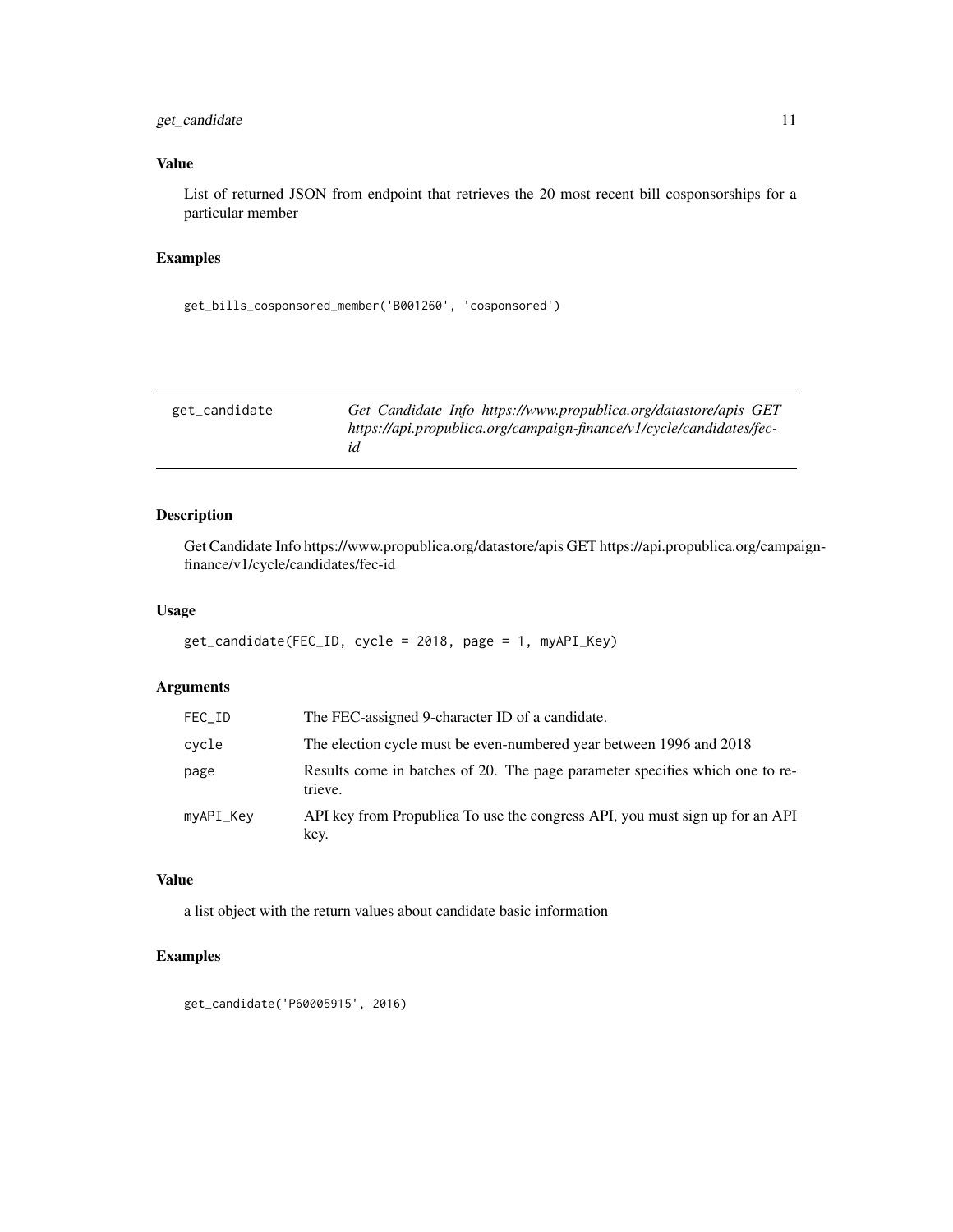```
get_candidates_in_race
```
*Get Candidates in Race*

# Description

Get Candidates in Race

# Usage

```
get_candidates_in_race(
  state,
 chamber,
 district,
 cycle = 2018,
  return_value = c("results", "query"),
 page = 1,
 myAPI_Key
)
```
#### Arguments

| state        | State abbreviation                                                                      |
|--------------|-----------------------------------------------------------------------------------------|
| chamber      | house or senate                                                                         |
| district     | house district                                                                          |
| cycle        | The election cycle in question, e.g. 2018                                               |
| return_value | should result be retrieved, or query string returned.                                   |
| page         | Results come in batches of 20. The page parameter specifies which one to re-<br>trieve. |
| myAPI_Key    | API key from Propublica To use the congress API, you must sign up for an API<br>key.    |

# Value

The result of the API call (list), unless return\_value=query (mostly for debugging), in which case the query string is returned.

# Examples

get\_candidates\_in\_race('MI', 'house', 11)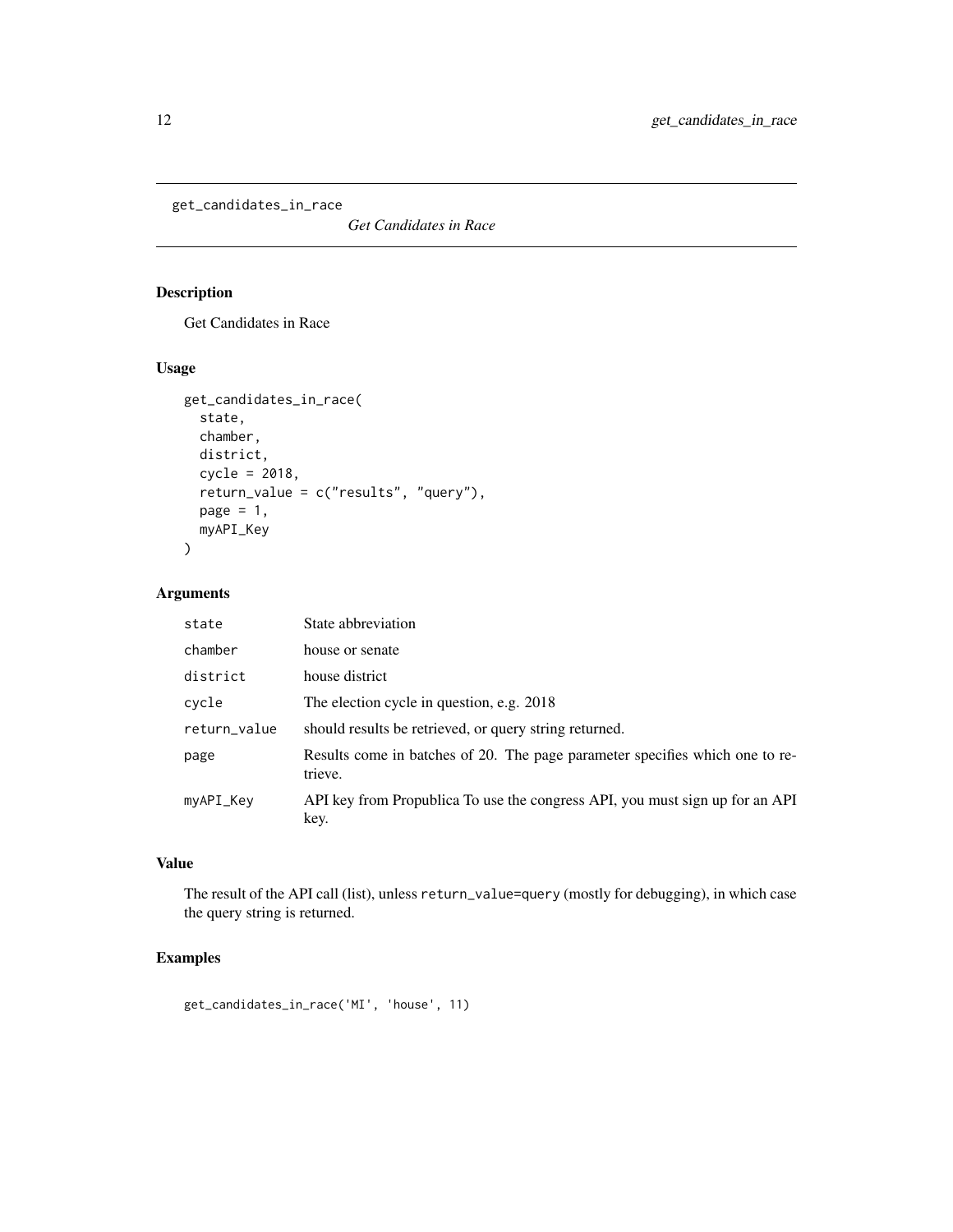<span id="page-12-0"></span>get\_candidate\_by\_name *Get Candidate Info*

#### Description

https://www.propublica.org/datastore/apis HTTP Request: GET https://api.propublica.org/campaignfinance/v1/cycle/candidates/search

#### Usage

get\_candidate\_by\_name(NAME, cycle = 2018, page = 1, myAPI\_Key)

#### Arguments

| <b>NAME</b> | The first or last name of the candidate.                                                |
|-------------|-----------------------------------------------------------------------------------------|
| cycle       | The election cycle                                                                      |
| page        | Results come in batches of 20. The page parameter specifies which one to re-<br>trieve. |
| myAPI_Key   | API key from Propublica To use the congress API, you must sign up for an API<br>key.    |

#### Value

List of returned JSON from endpoint that retrieves federal candidates by last name, using a query string parameter.

#### Examples

get\_candidate\_by\_name('Wilson', 2016)

| get_committee | Get | Committee | <i>Info</i> | <i>HTTP</i> | Reauest:                                                             | GET |
|---------------|-----|-----------|-------------|-------------|----------------------------------------------------------------------|-----|
|               |     |           |             |             | https://api.propublica.org/campaign-finance/v1/cycle/committees/fec- |     |

# Description

Get Committee Info HTTP Request: GET https://api.propublica.org/campaign-finance/v1/cycle/committees/fecid

#### Usage

```
get_committee(FEC_ID, cycle = 2018, page = 1, myAPI_Key)
```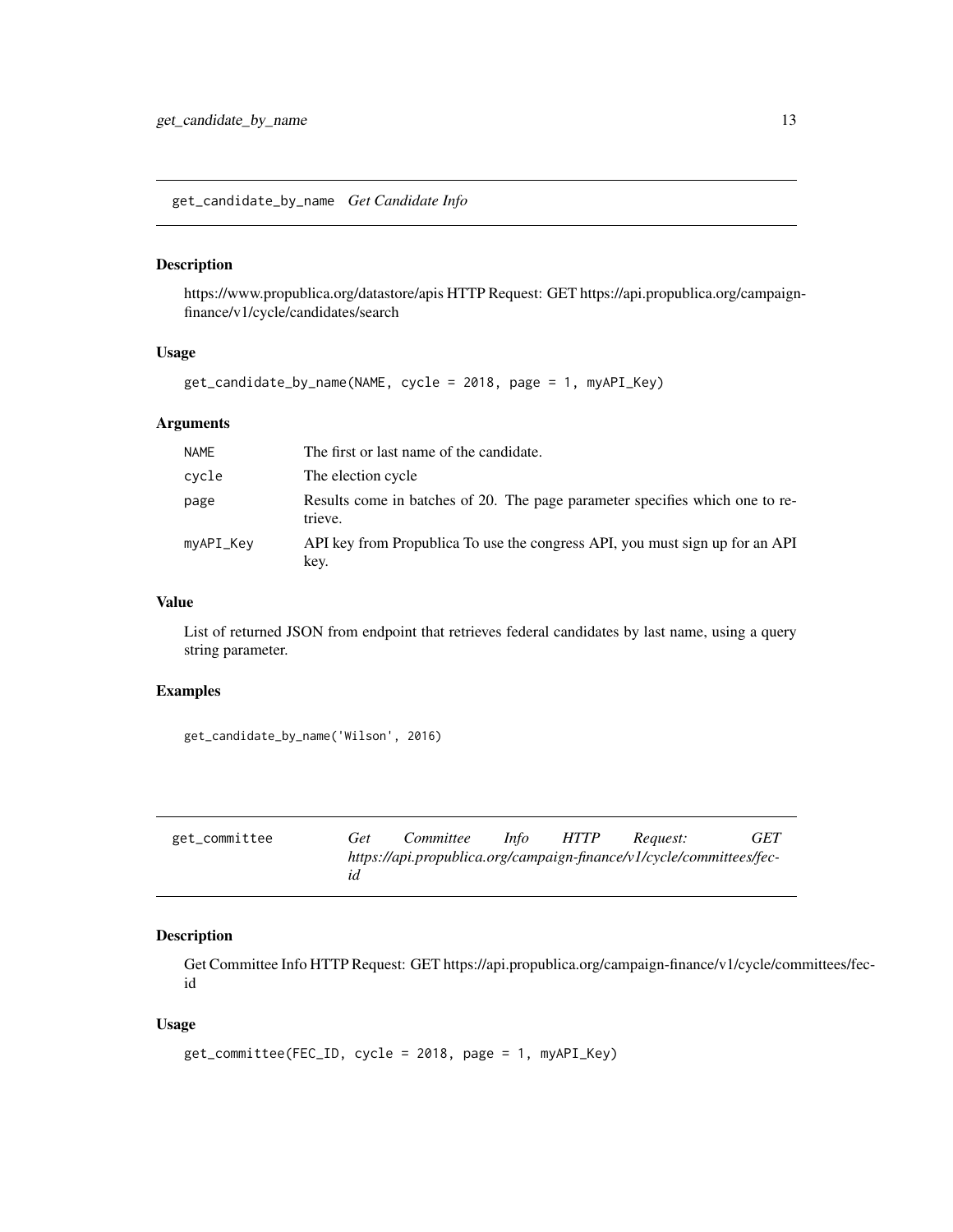#### <span id="page-13-0"></span>Arguments

| FEC_ID    | The FEC-assigned 9-character ID of a committee.                                         |
|-----------|-----------------------------------------------------------------------------------------|
| cycle     | The election cycle                                                                      |
| page      | Results come in batches of 20. The page parameter specifies which one to re-<br>trieve. |
| myAPI_Key | API key from Propublica To use the congress API, you must sign up for an API<br>key.    |

#### Value

List of returned JSON from endpoint that retrieves ca specific FEC committee for a given campaign cycle from the campaign-finance API from ProPublica.

#### Examples

```
get_committee('C00553560', 2016)
```
get\_committee\_by\_name *Get Committee by name*

#### Description

HTTP Request: GET https://api.propublica.org/campaign-finance/v1/cycle/committees/search

#### Usage

```
get_committee_by_name(NAME, cycle = 2018, page = 1, myAPI_Key)
```
#### Arguments

| <b>NAME</b> | The name of the committee.                                                              |
|-------------|-----------------------------------------------------------------------------------------|
| cycle       | The election cycle                                                                      |
| page        | Results come in batches of 20. The page parameter specifies which one to re-<br>trieve. |
| myAPI_Key   | API key from Propublica To use the congress API, you must sign up for an API<br>key.    |

## Value

List of returned JSON from endpoint that retrieves ca specific committee by name for a given campaign cycle from the campaign-finance API from ProPublica.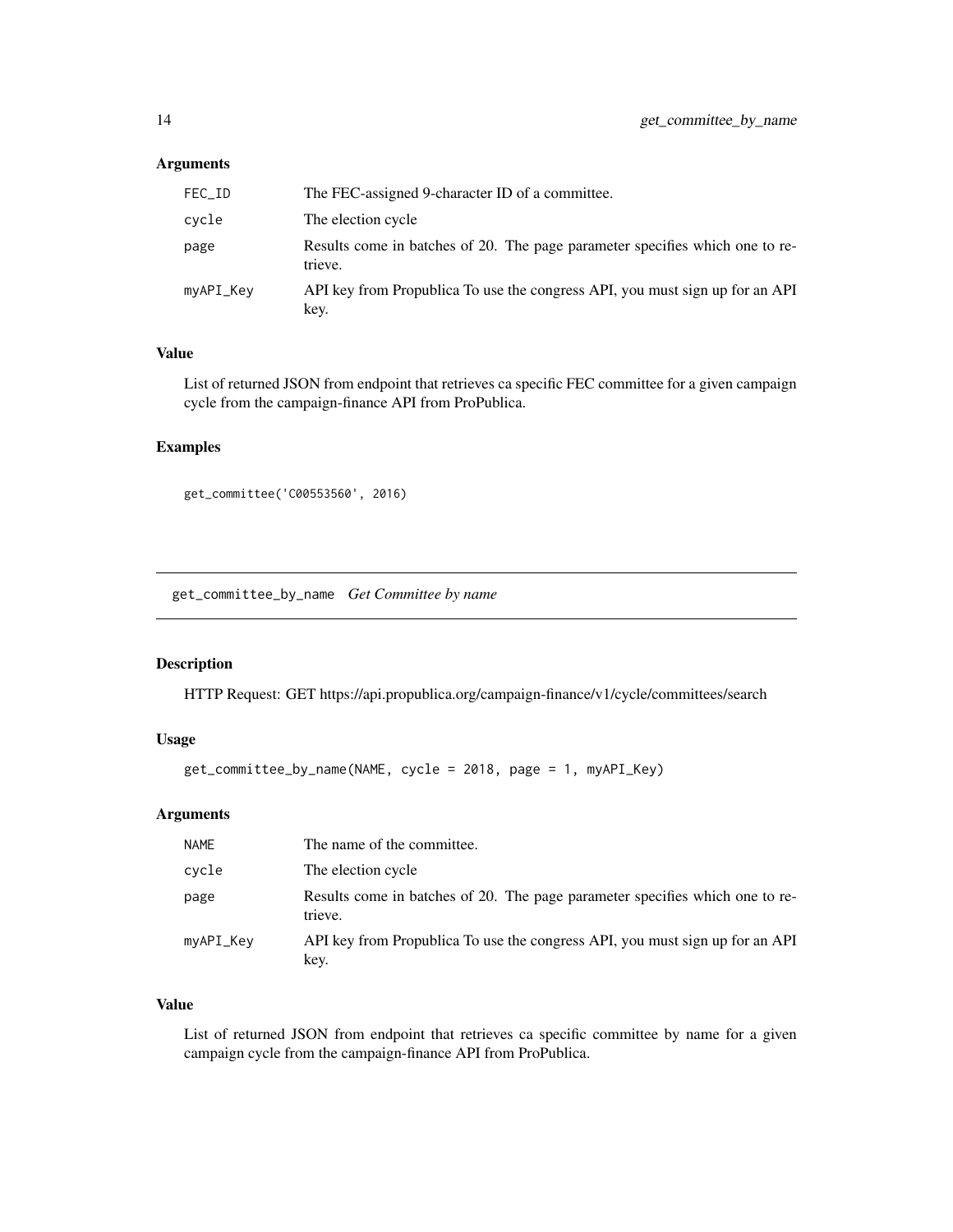#### <span id="page-14-0"></span>Examples

get\_committee\_by\_name('Americans FOR A BETTER TOMORROW TODAY', 2016)

get\_committee\_electioneering\_communications *Get Electioneering Communications by Specific Committee*

#### Description

HTTP Request: GET https://api.propublica.org/campaign-finance/v1/cycle/committees/fec-id/electioneering\_communications

#### Usage

```
get_committee_electioneering_communications(
  cycle = 2018,
  FEC_ID,
 page = 1,
  myAPI_Key
)
```
# Arguments

| cycle     | The election cycle                                                                      |
|-----------|-----------------------------------------------------------------------------------------|
| FEC_ID    | The FEC-assigned 9-character ID of a committee.                                         |
| page      | Results come in batches of 20. The page parameter specifies which one to re-<br>trieve. |
| myAPI_Key | API key from Propublica To use the congress API, you must sign up for an API<br>key.    |

# Value

List of returned JSON from endpoint that retrieves the 20 most recently added FEC independent expenditure-only committees, known as "super PACs" from the campaign-finance API from ProPublica.

#### Examples

get\_committee\_electioneering\_communications(2016, 'C30002034')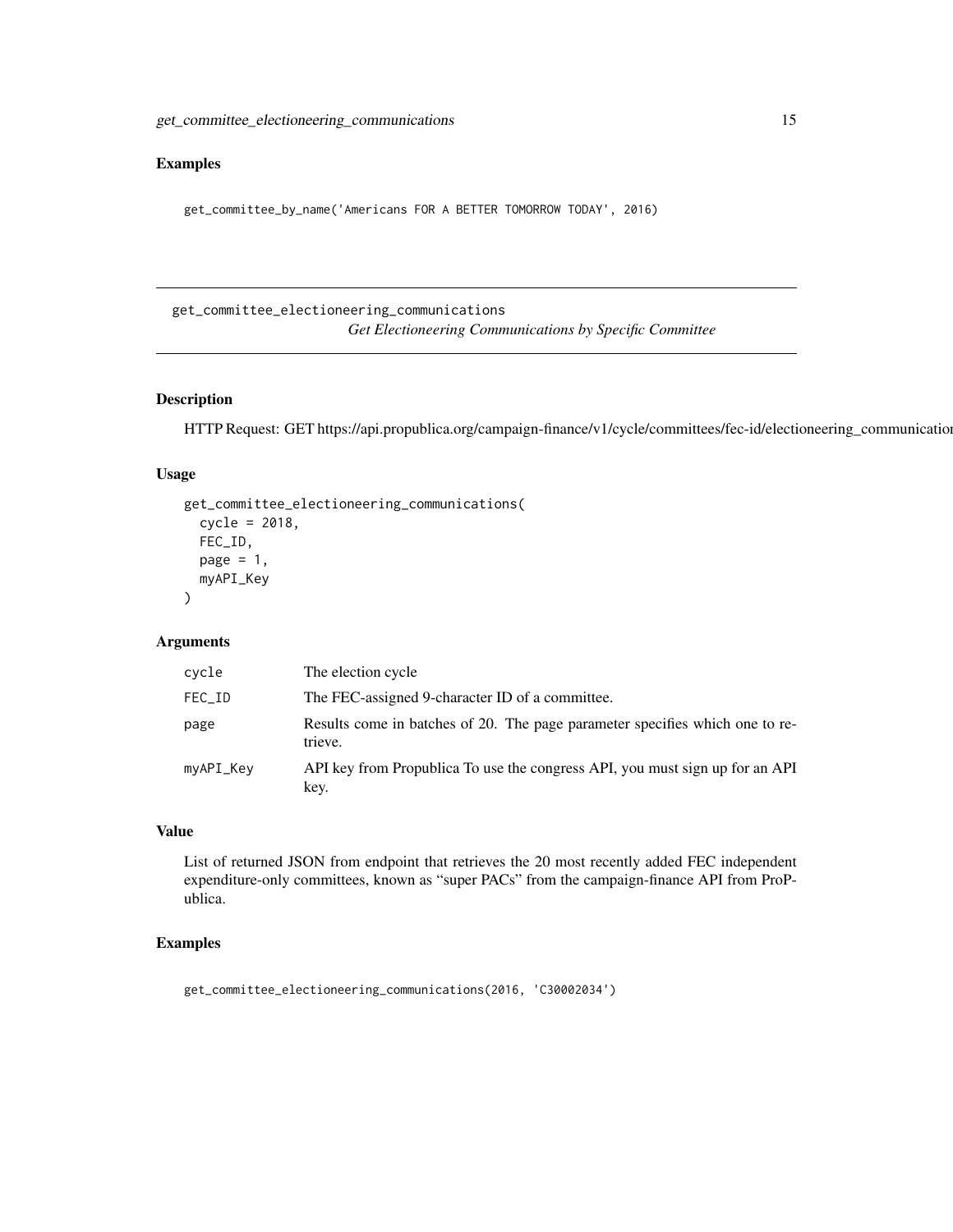<span id="page-15-0"></span>get\_committee\_filings *Get Committee Filings*

#### Description

HTTP Request GET https://api.propublica.org/campaign-finance/v1/cycle/committees/fec-id/filings

#### Usage

```
get_committee_filings(FEC_ID, cycle = 2018, page = 1, myAPI_Key)
```
#### Arguments

| FEC_ID    | The FEC-assigned 9-character ID of a committee.                                         |
|-----------|-----------------------------------------------------------------------------------------|
| cycle     | The election cycle                                                                      |
| page      | Results come in batches of 20. The page parameter specifies which one to re-<br>trieve. |
| myAPI_Key | API key from Propublica To use the congress API, you must sign up for an API<br>key.    |

#### Value

List of returned JSON from endpoint that retrieves the 20 most recent FEC filings from the specified committee. Electronic filings are available back to 2001. Paper filings by Senate candidate committees and senatorial party committees go back to 1999.

# Examples

get\_committee\_filings('C00553560', 2016)

get\_committee\_leadership

*Get Leadership Committees*

#### Description

HTTP Request: GET https://api.propublica.org/campaign-finance/v1/cycle/committees/leadership

#### Usage

```
get_committee_leadership(cycle = 2018, page = 1, myAPI_Key)
```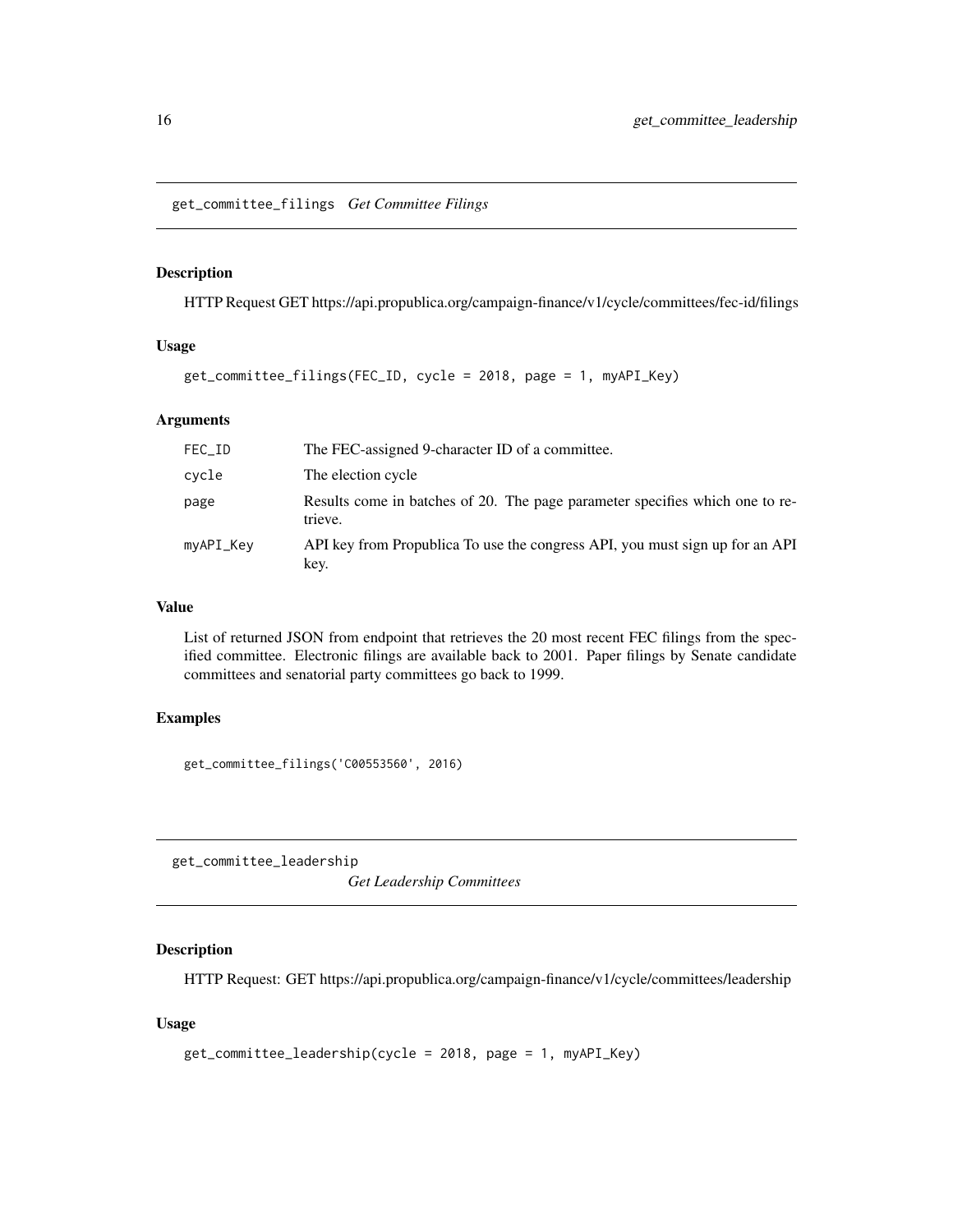#### <span id="page-16-0"></span>Arguments

| cvcle     | The election cycle: an even-numbered year between 1996 and 2016. The current<br>cycle in 2018 |
|-----------|-----------------------------------------------------------------------------------------------|
| page      | Results come in batches of 20. The page parameter specifies which one to re-<br>trieve.       |
| myAPI_Key | API key from Propublica To use the congress API, you must sign up for an API<br>key.          |

#### Value

List of returned JSON from endpoint that retrieves committees designated as "leadership PACs" by the FEC from the campaign-finance API from ProPublica.

#### Examples

get\_committee\_leadership(2016)

get\_congressional\_statement\_by\_bill *Get Congressional Statements by Bill*

#### Description

To get lists of statements published on a specific member's congressional website during a particular congress, use the following function. HTTP Request: GET https://api.propublica.org/congress/v1/congress/bills/billid/statements.json

## Usage

```
get_congressional_statement_by_bill(congress, bill_id, page = 1, myAPI_Key)
```
#### Arguments

| congress  | 113-116                                                                                 |
|-----------|-----------------------------------------------------------------------------------------|
| bill_id   | a bill slug, for example s19 - these can be found in bill responses.                    |
| page      | Results come in batches of 20. The page parameter specifies which one to re-<br>trieve. |
| myAPI_Key | API key from Propublica To use the congress API, you must sign up for an API<br>key.    |

#### Value

List of returned JSON from endpoint that retrieves the 20 most recent results and supports pagination using multiples of 20.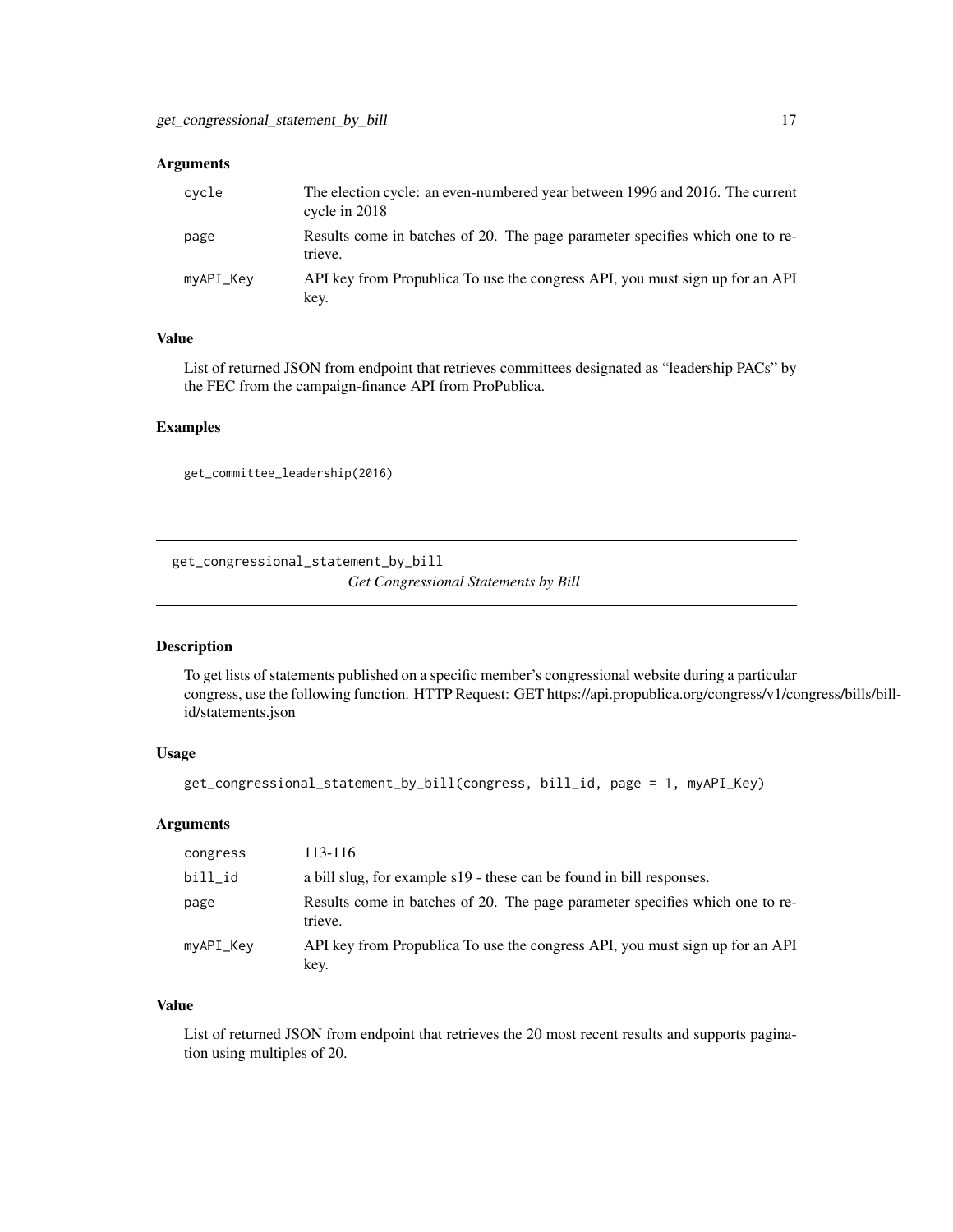# <span id="page-17-0"></span>Examples

```
get_congressional_statement_by_bill(115, 's19')
```
get\_congressional\_statement\_by\_member *Get Congressional Statements by Member*

#### Description

Get lists of statements published on a specific member's congressional website during a particular congress, use the following function.

#### Usage

```
get_congressional_statement_by_member(member_id, congress, page = 1, myAPI_Key)
```
#### Arguments

| member_id | The ID of the member to retrieve; it is assigned by the Biographical Directory<br>of the United States Congress or can be retrieved from a member list request. |
|-----------|-----------------------------------------------------------------------------------------------------------------------------------------------------------------|
| congress  | 113-116                                                                                                                                                         |
| page      | Results come in batches of 20. The page parameter specifies which one to re-<br>trieve.                                                                         |
| myAPI_Key | API key from Propublica To use the congress API, you must sign up for an API<br>key.                                                                            |

#### Value

List of returned JSON from endpoint that retrieves the 20 most recent results and supports pagination using multiples of 20.

#### Examples

get\_congressional\_statement\_by\_member("C001084", 115)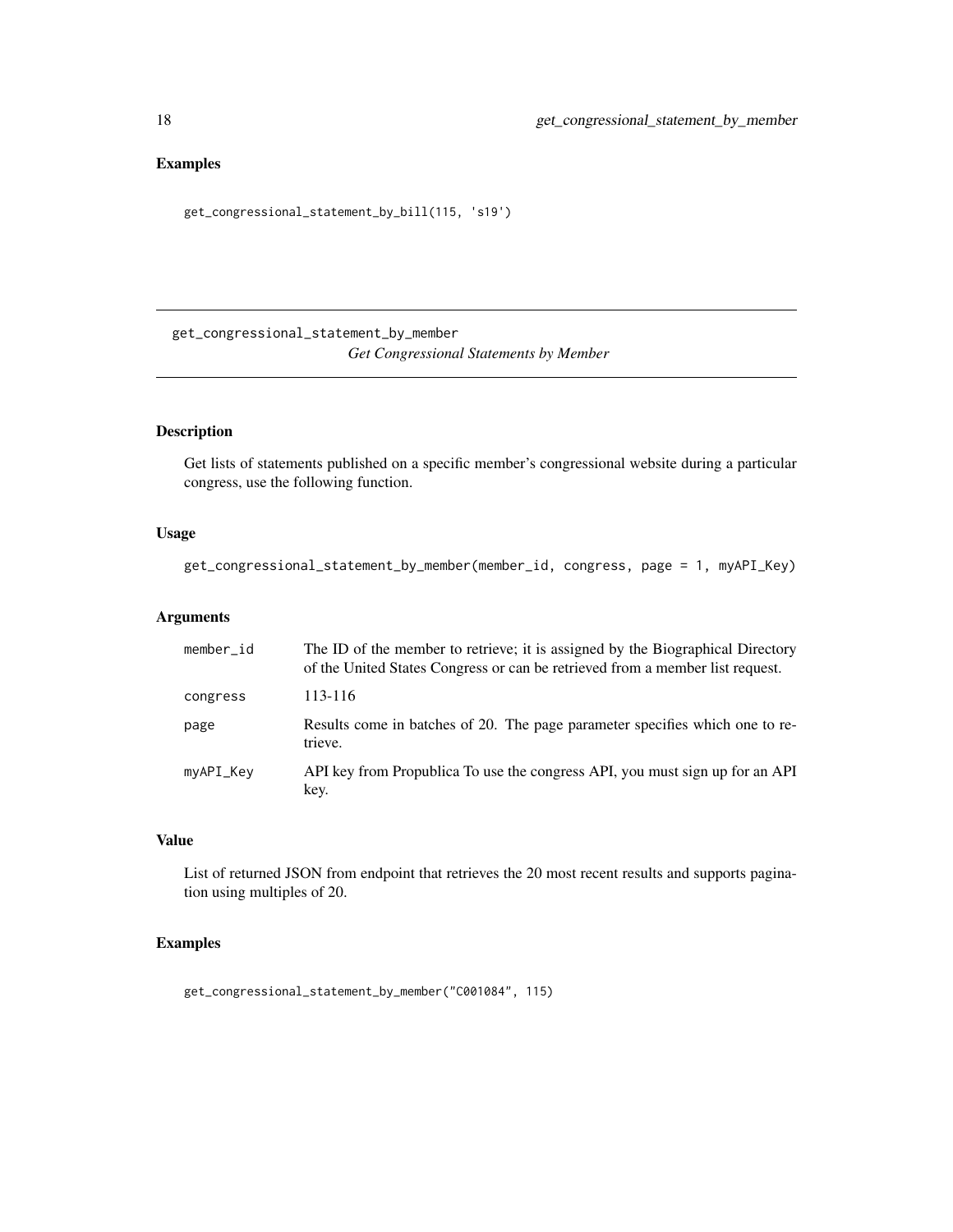<span id="page-18-0"></span>get\_congressional\_statement\_by\_subjects *Get Congressional Statements by Subject*

#### Description

To get lists of statements published on congressional websites for a particular subject, use the following function.These subjects are not automatically assigned but are manually curated by ProPublica, although they are based on legislative subjects produced by the Library of Congress. We advise using the statement search response for a more complete listing of statements about a keyword or phrase. HTTP Request: GET https://api.propublica.org/congress/v1/statements/subject/subject.json

#### Usage

```
get_congressional_statement_by_subjects(subject, page = 1, myAPI_Key)
```
#### Arguments

| subject   | Slug version of subject                                                                 |
|-----------|-----------------------------------------------------------------------------------------|
| page      | Results come in batches of 20. The page parameter specifies which one to re-<br>trieve. |
| myAPI_Key | API key from Propublica To use the congress API, you must sign up for an API<br>key.    |

#### Value

List of returned JSON from endpoint that retrieves the 20 most recent results and supports pagination using multiples of 20.

#### Examples

```
get_statement_subjects()$results[[11]][3]
get_congressional_statement_by_subjects(get_statement_subjects()$results[[11]][3])
get_congressional_statement_by_subjects("Central Intelligence Agency")
```
get\_congress\_member *Get a Specific Member*

#### Description

To get biographical and Congressional role information for a particular member of Congress. HTTP Request: GET https://api.propublica.org/congress/v1/members/member-id.json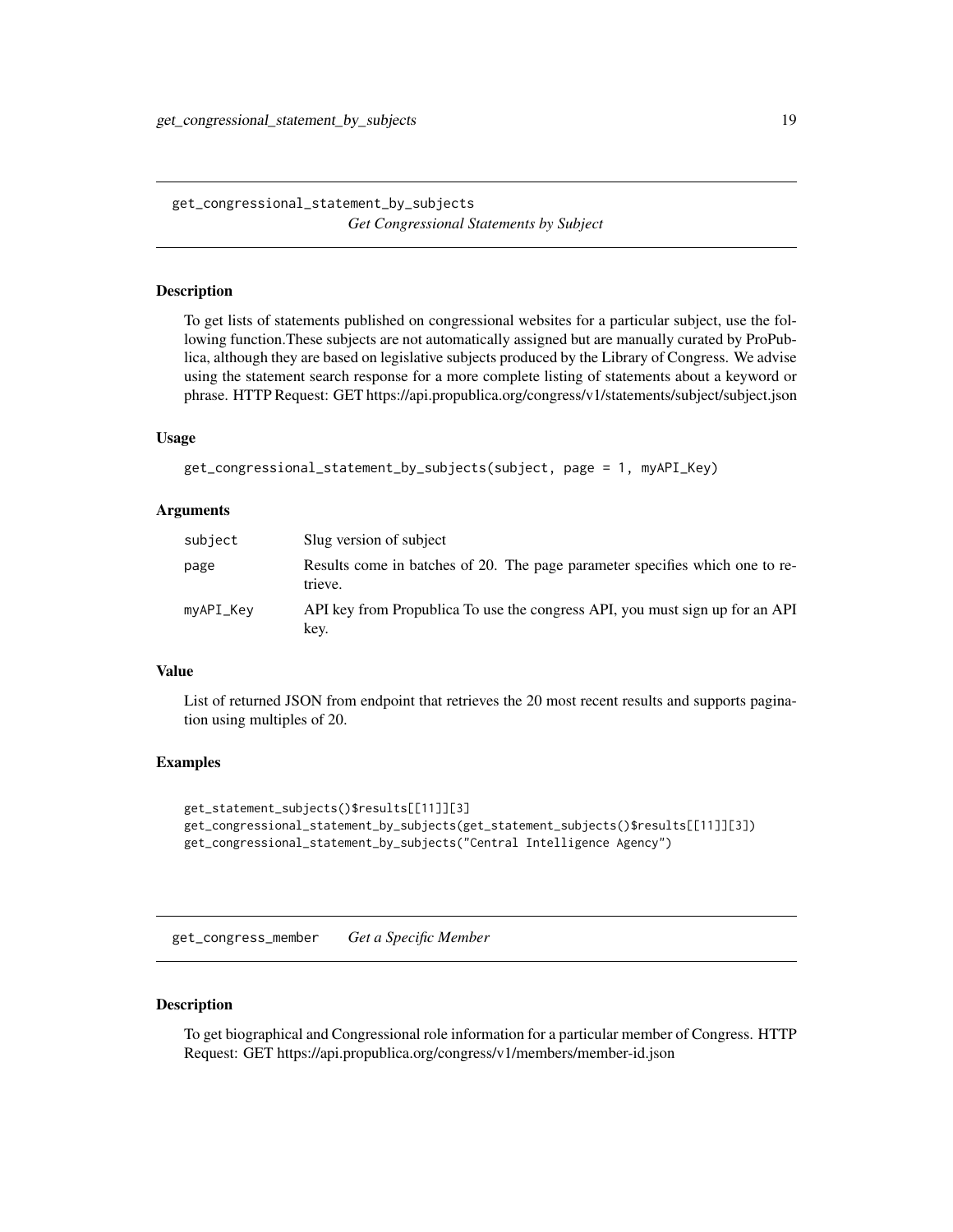```
get_congress_member(member_id, page = 1, myAPI_Key)
```
#### Arguments

| member_id | The ID of the member to retrieve; it is assigned by the Biographical Directory<br>of the United States Congress or can be retrieved from a member list request. |
|-----------|-----------------------------------------------------------------------------------------------------------------------------------------------------------------|
| page      | Results come in batches of 20. The page parameter specifies which one to re-<br>trieve.                                                                         |
| myAPI_Key | API key from Propublica To use the congress API, you must sign up for an API<br>key.                                                                            |

#### Value

List of returned JSON from endpoint that retrieves biographical and Congressional role information for a particular member of Congress

#### Examples

```
get_congress_member('K000388')
```
get\_cosponsors\_specific\_bill *Get Cosponsors for a Specific Bill*

#### Description

HTTP Request: GET https://api.propublica.org/congress/v1/congress/bills/bill-id/cosponsors.json. Use this request type to get Library of Congress-assigned subjects about a particular bill.

#### Usage

```
get_cosponsors_specific_bill(congress, bill_id, page = 1, myAPI_Key)
```
#### Arguments

| congress  | 105-116                                                                                 |
|-----------|-----------------------------------------------------------------------------------------|
| bill_id   | a bill slug, for example hr4881 - these can be found in the recent bill response.       |
| page      | Results come in batches of 20. The page parameter specifies which one to re-<br>trieve. |
| myAPI_Key | API key from Propublica To use the congress API, you must sign up for an API<br>key.    |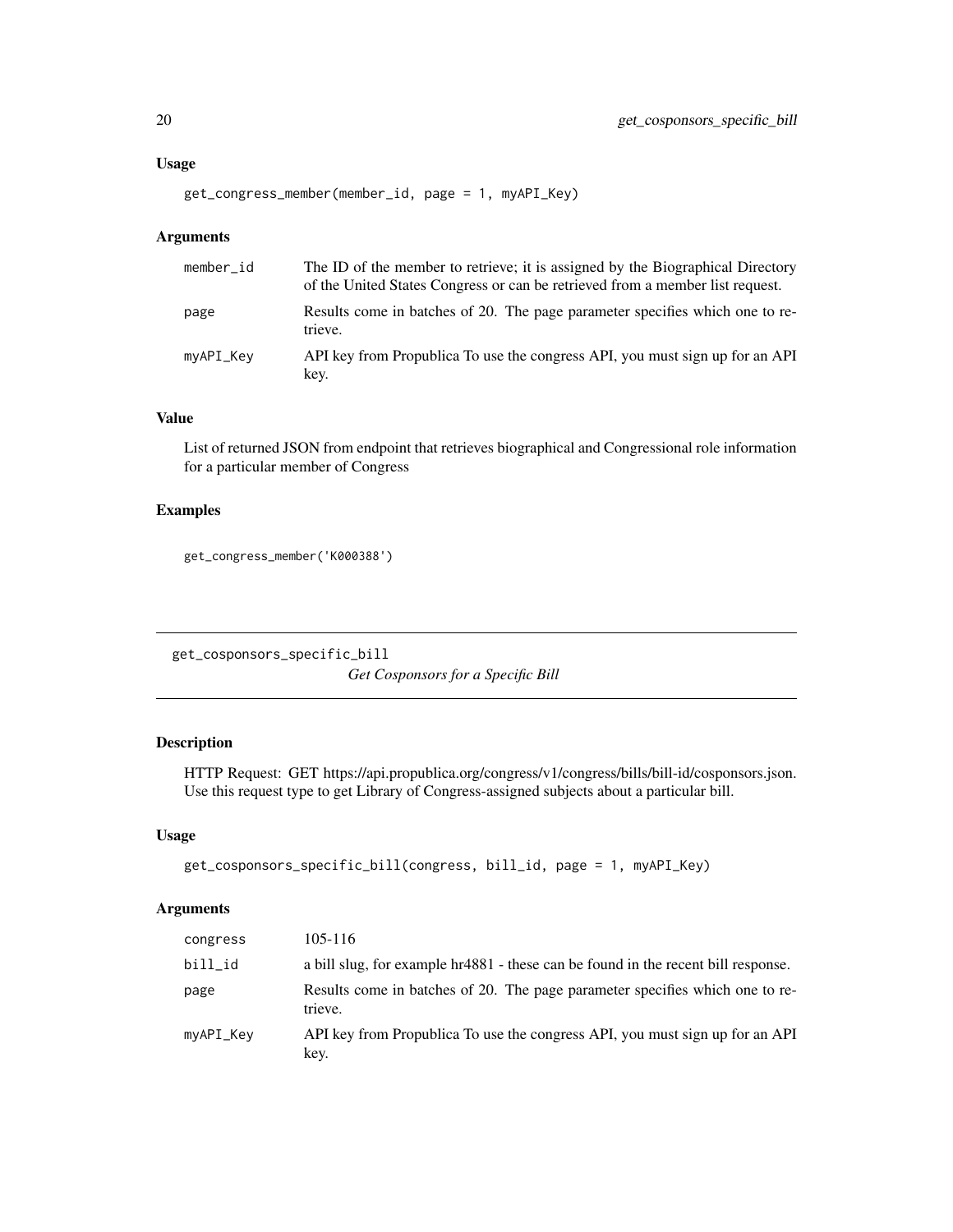#### <span id="page-20-0"></span>Value

List of returned JSON from endpoint that retrieves information about the cosponsors of a particular bill

#### Examples

```
get_cosponsors_specific_bill(114, 'hr4249')
```
get\_current\_members\_by\_statedistrict *Get Current Members by State/District*

#### Description

Senate Request: GET https://api.propublica.org/congress/v1/members/chamber/state/current.json House Request: GET https://api.propublica.org/congress/v1/members/chamber/state/district/current.json

#### Usage

```
get_current_members_by_statedistrict(
  state,
 chamber,
 district,
 page = 1,
 myAPI_Key
)
```
#### Arguments

| state     | Two-letter state abbreviation                                                                                                                                                                                                                       |
|-----------|-----------------------------------------------------------------------------------------------------------------------------------------------------------------------------------------------------------------------------------------------------|
| chamber   | house or senate                                                                                                                                                                                                                                     |
| district  | House of Representatives district number (House requests only). For states with<br>at-large districts (AK, DE, MT, ND, SD, VT, WY), territories (GU, AS, VI,<br>MP), commonwealths (PR) and the District of Columbia, use a district value of<br>1. |
| page      | Results come in batches of 20. The page parameter specifies which one to re-<br>trieve.                                                                                                                                                             |
| myAPI_Key | API key from Propublica To use the congress API, you must sign up for an API<br>key.                                                                                                                                                                |

#### Value

List of returned JSON from endpoint that retrieves biographical and Congressional role information for a particular member of Congress by State/District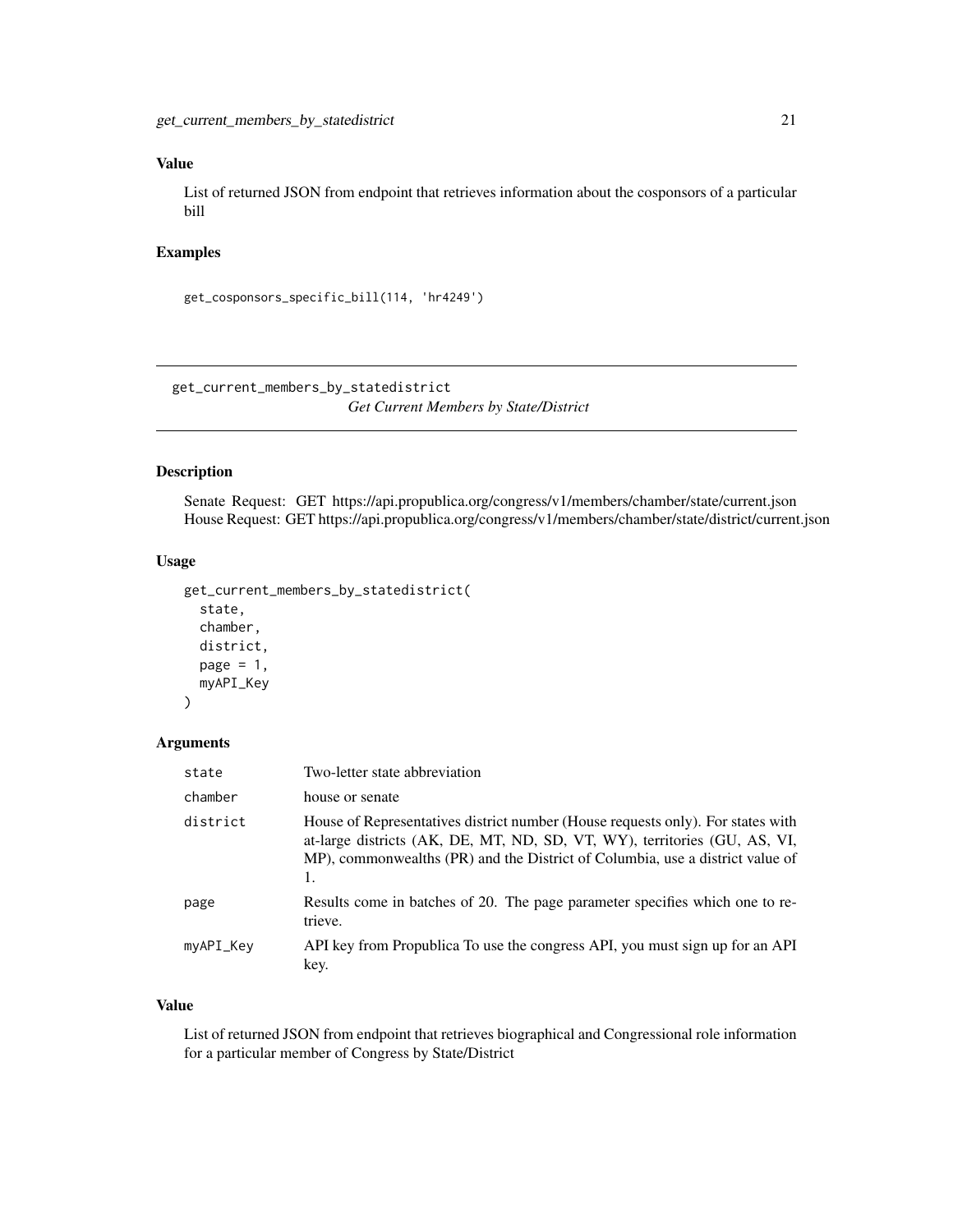#### <span id="page-21-0"></span>Examples

```
get_current_members_by_statedistrict( 'MI', 'house', 11)
get_current_members_by_statedistrict( 'RI', 'senate')
```
get\_electioneering\_communications\_by\_date *Get Electioneering Communications by Date*

#### Description

HTTP Request: GET https://api.propublica.org/campaign-finance/v1/cycle/electioneering\_communications/year/month/day

#### Usage

```
get_electioneering_communications_by_date(
  cycle = 2018,
  year,
  month,
  day,
  page = 1,
  myAPI_Key
\lambda
```
#### Arguments

| cycle     | The election cycle                                                                      |
|-----------|-----------------------------------------------------------------------------------------|
| year      | The four-digit year from 2008-2016.                                                     |
| month     | The two-digit month from $01-12$                                                        |
| day       | The two-digit day from $01-31$                                                          |
| page      | Results come in batches of 20. The page parameter specifies which one to re-<br>trieve. |
| myAPI_Key | API key from Propublica To use the congress API, you must sign up for an API<br>key.    |

#### Value

List of returned JSON from endpoint that retrieves all broadcast advertisements that identify one or more federal candidates (and have aired 30 days before a primary election and 60 days before the general election) from a specific date.

#### Examples

get\_electioneering\_communications\_by\_date(2016, 2012, '10', '01')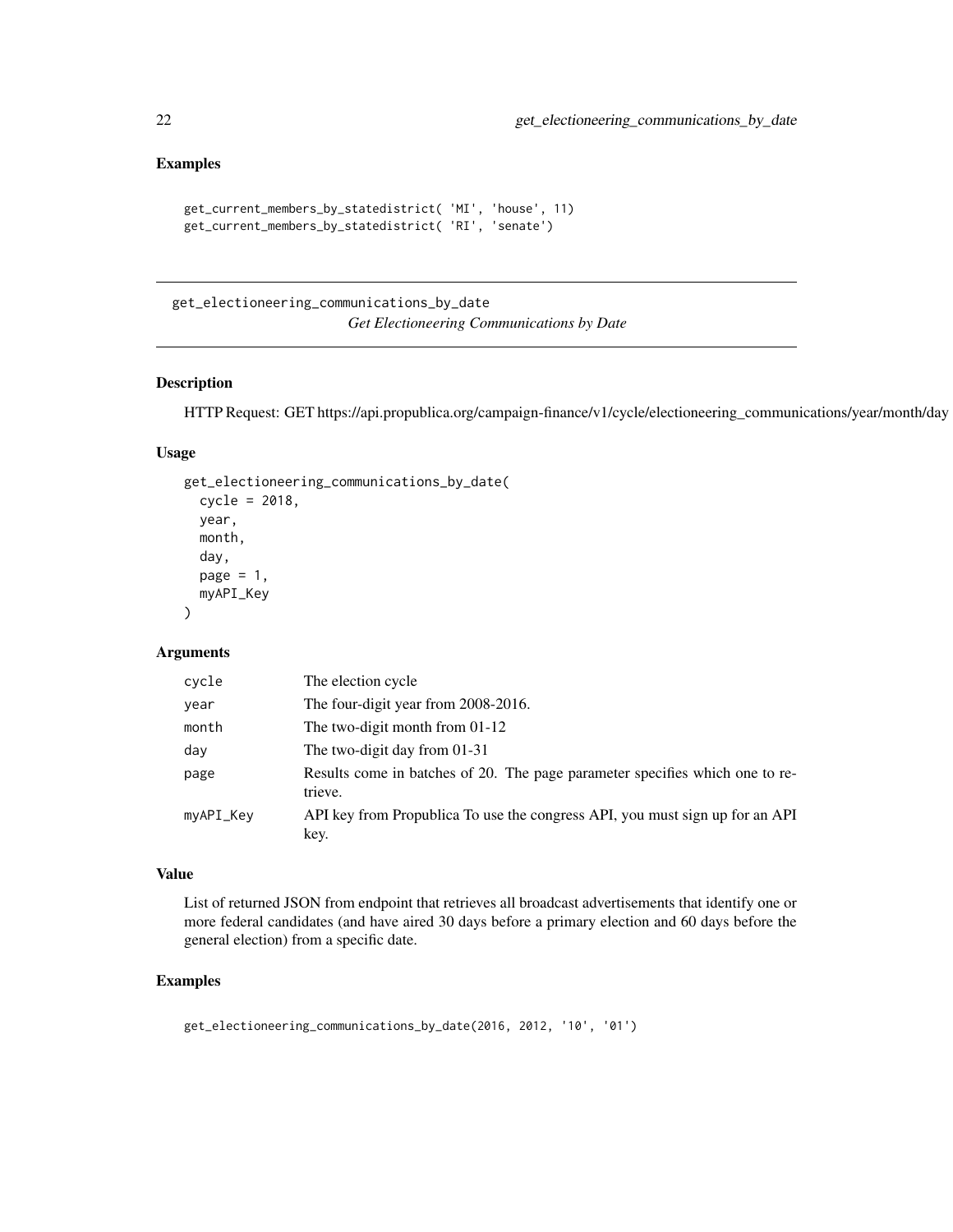### <span id="page-22-0"></span>Description

HTTP Request: GET https://api.propublica.org/campaign-finance/v1/cycle/committees/fec-id/electioneering\_communications

#### Usage

```
get_electioneering_communications_committee(
  cycle = 2018,
 FEC_ID,
 page = 1,
 myAPI_Key
\lambda
```
# Arguments

| cycle     | The election cycle                                                                                                                          |
|-----------|---------------------------------------------------------------------------------------------------------------------------------------------|
| FEC_ID    | The FEC-assigned 9-character ID of a committee. To find a committee official<br>FEC ID, use a candidate search request or the FEC web site. |
| page      | Results come in batches of 20. The page parameter specifies which one to re-<br>trieve.                                                     |
| myAPI_Key | API key from Propublica To use the congress API, you must sign up for an API<br>key.                                                        |

#### Value

List of returned JSON from endpoint that retrieves the most recent broadcast advertisements by a specific committee that identify one or more federal candidates (and have aired 30 days before a primary election and 60 days before the general election).

#### Examples

get\_electioneering\_communications\_committee(2016, 'C30002034')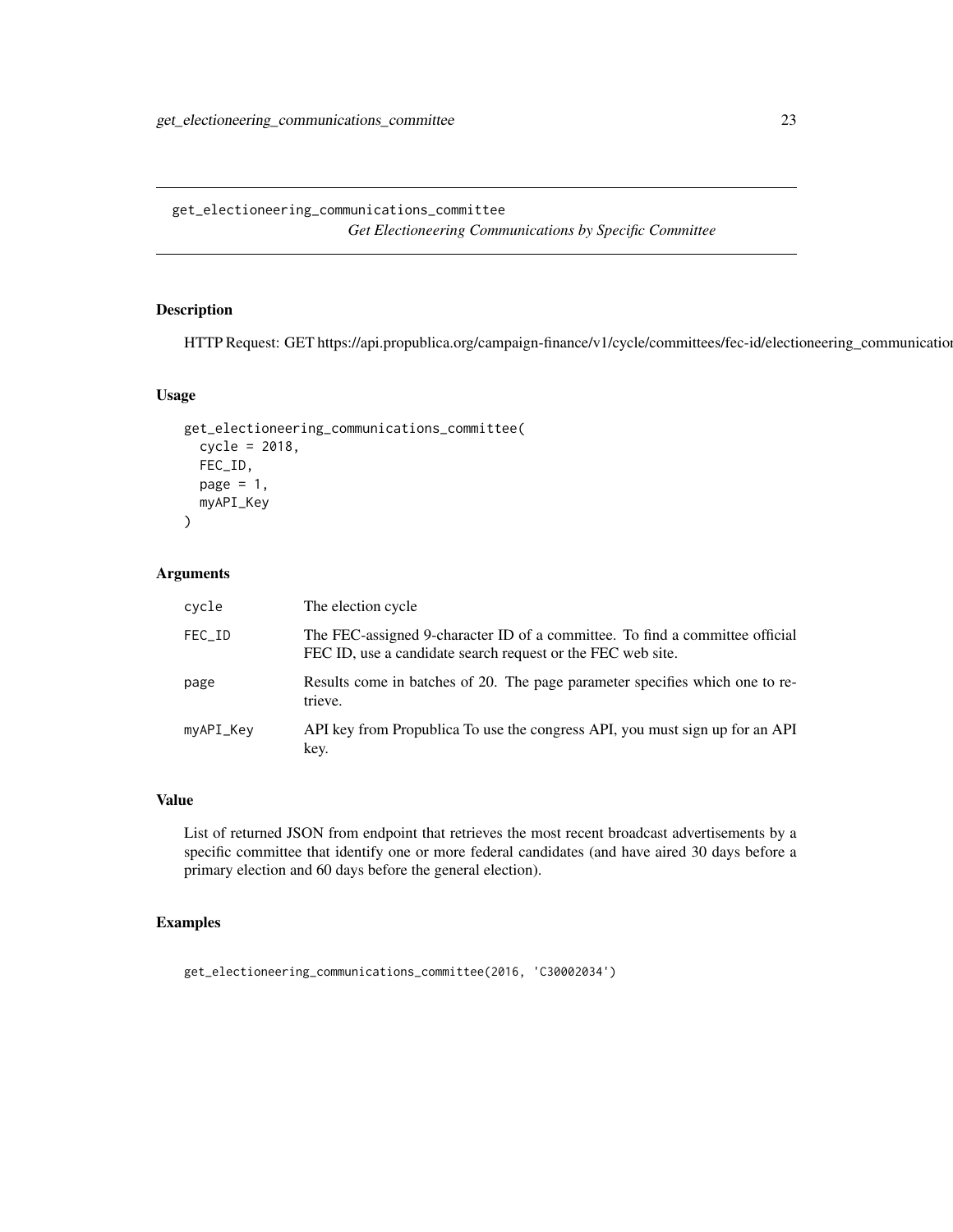<span id="page-23-0"></span>get\_electronic\_filing\_byDate

*Get Electronic Filings by Date*

# Description

HTTP Request: GET https://api.propublica.org/campaign-finance/v1/cycle/filings/year/month/day

#### Usage

```
get_electronic_filing_byDate(
  cycle = 2018,
 year,
 month,
 day,
 page = 1,
 myAPI_Key
)
```
#### Arguments

| cycle     | The election cycle                                                                      |
|-----------|-----------------------------------------------------------------------------------------|
| year      | The four-digit year from 2001-2016                                                      |
| month     | The two-digit month from 01-12                                                          |
| day       | The two-digit day from $01-31$                                                          |
| page      | Results come in batches of 20. The page parameter specifies which one to re-<br>trieve. |
| myAPI_Key | API key from Propublica To use the congress API, you must sign up for an API<br>key.    |

#### Value

List of returned JSON from endpoint that retrieves information about FEC reports filed electronically on a specific date.

#### Examples

get\_electronic\_filing\_byDate(2016, 2016, '01', '10')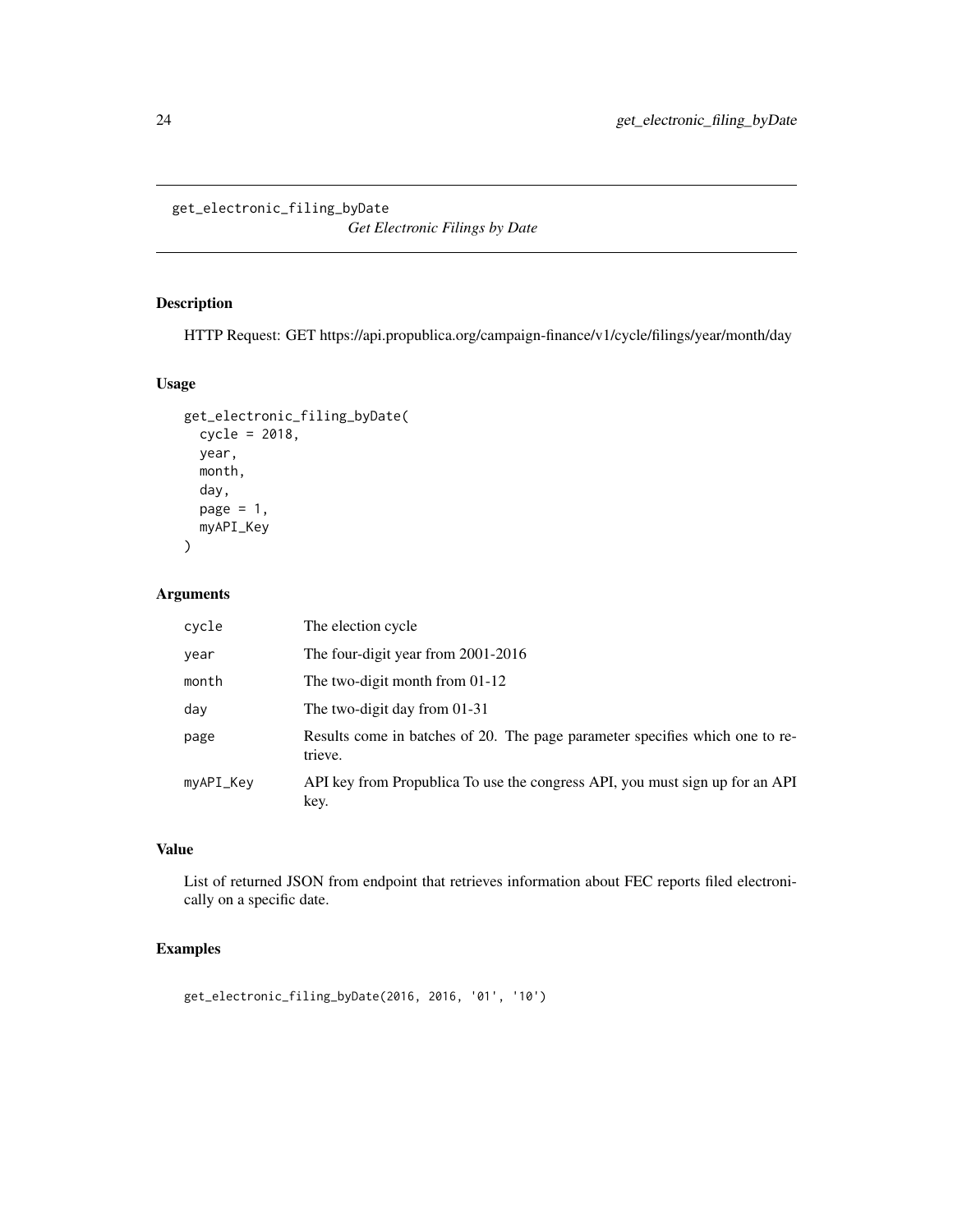<span id="page-24-0"></span>get\_electronic\_filing\_by\_committees

*Search for Electronic Filings by committee name o partial name*

#### Description

HTTP Request: GET https://api.propublica.org/campaign-finance/v1/cycle/filings/search

#### Usage

```
get_electronic_filing_by_committees(NAME, cycle = 2018, page = 1, myAPI_Key)
```
#### Arguments

| <b>NAME</b> | The committee name or partial name.                                                     |
|-------------|-----------------------------------------------------------------------------------------|
| cycle       | The election cycle                                                                      |
| page        | Results come in batches of 20. The page parameter specifies which one to re-<br>trieve. |
| myAPI_Key   | API key from Propublica To use the congress API, you must sign up for an API<br>key.    |

#### Value

List of returned JSON from endpoint that retrieves information about FEC reports filed electronically by a committee for a given campaign cycle from the campaign-finance API from ProPublica.

#### Examples

get\_electronic\_filing\_by\_committees(NAME = "UNITED EGG", 2016)

get\_electronic\_filing\_by\_types *Get Electronic Filings By Type*

# Description

HTTP Request: GET https://api.propublica.org/campaign-finance/v1/cycle/filings/types/form-typeid

#### Usage

```
get_electronic_filing_by_types(cycle = 2018, form_type_id, page = 1, myAPI_Key)
```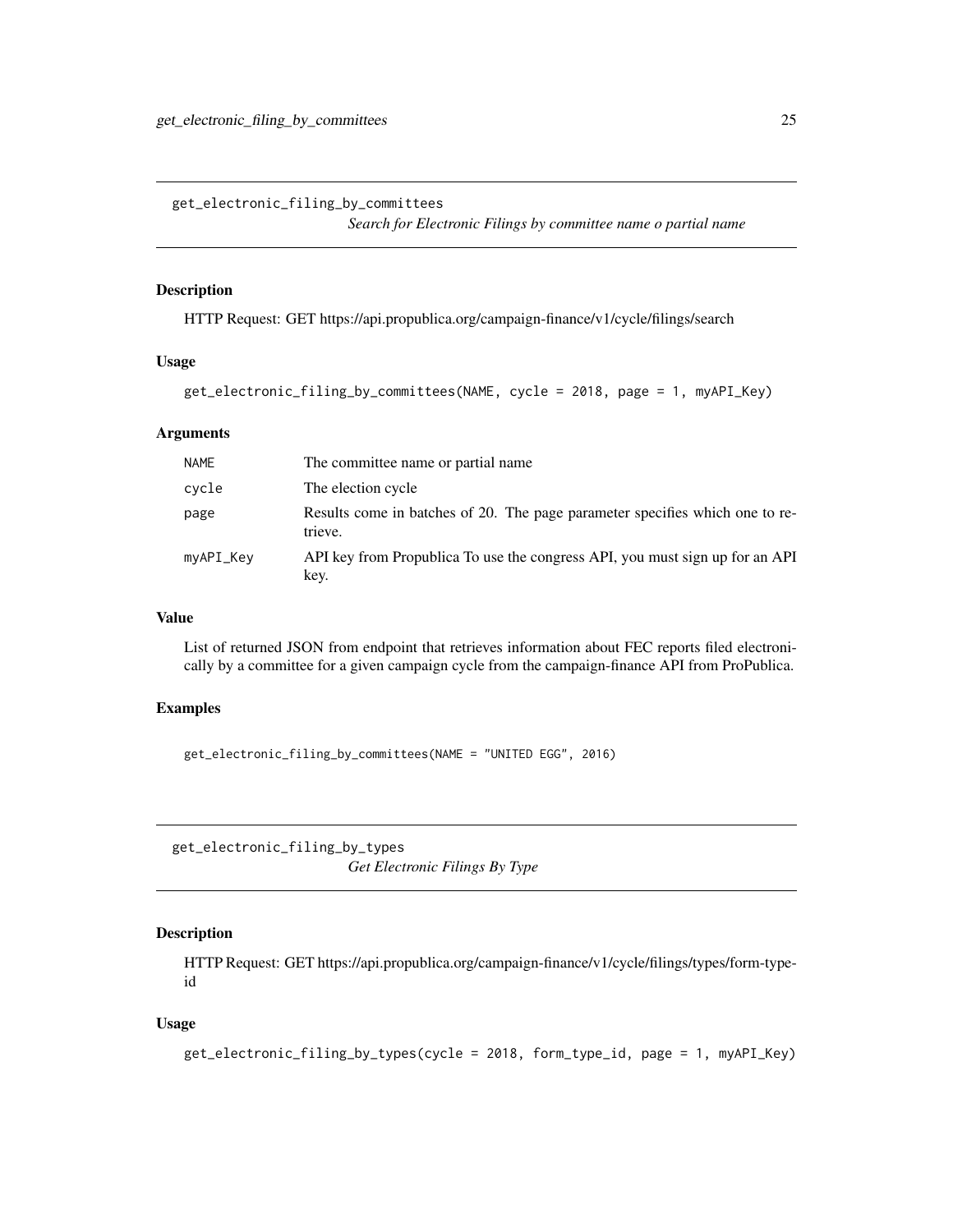#### <span id="page-25-0"></span>Arguments

| cycle        | The election cycle                                                                      |
|--------------|-----------------------------------------------------------------------------------------|
| form_type_id | $F$ + integer. To get form type IDs, use an electronic filing form types request.       |
| page         | Results come in batches of 20. The page parameter specifies which one to re-<br>trieve. |
| myAPI_Key    | API key from Propublica To use the congress API, you must sign up for an API<br>key.    |

#### Value

List of returned JSON from endpoint that retrieves a list of available form types for FEC electronic filings.

#### Examples

```
get_electronic_filing_by_types(2016, 'F24')
get_electronic_filing_by_types(2016,
matrix(unlist(get_electronic_filing_form_types(2016)$results),
ncol = 2, byrow = TRUE)[8])
#'
```
get\_electronic\_filing\_form\_types *Get Electronic Filing Form Types*

#### Description

HTTP Request: GET https://api.propublica.org/campaign-finance/v1/cycle/filings/types

# Usage

```
get_electronic_filing_form_types(cycle = 2018, page = 1, myAPI_Key)
```
### Arguments

| cycle     | The election cycle                                                                      |
|-----------|-----------------------------------------------------------------------------------------|
| page      | Results come in batches of 20. The page parameter specifies which one to re-<br>trieve. |
| myAPI_Key | API key from Propublica To use the congress API, you must sign up for an API<br>key.    |

#### Value

List of returned JSON from endpoint that retrieves a list of available form types for FEC electronic filings.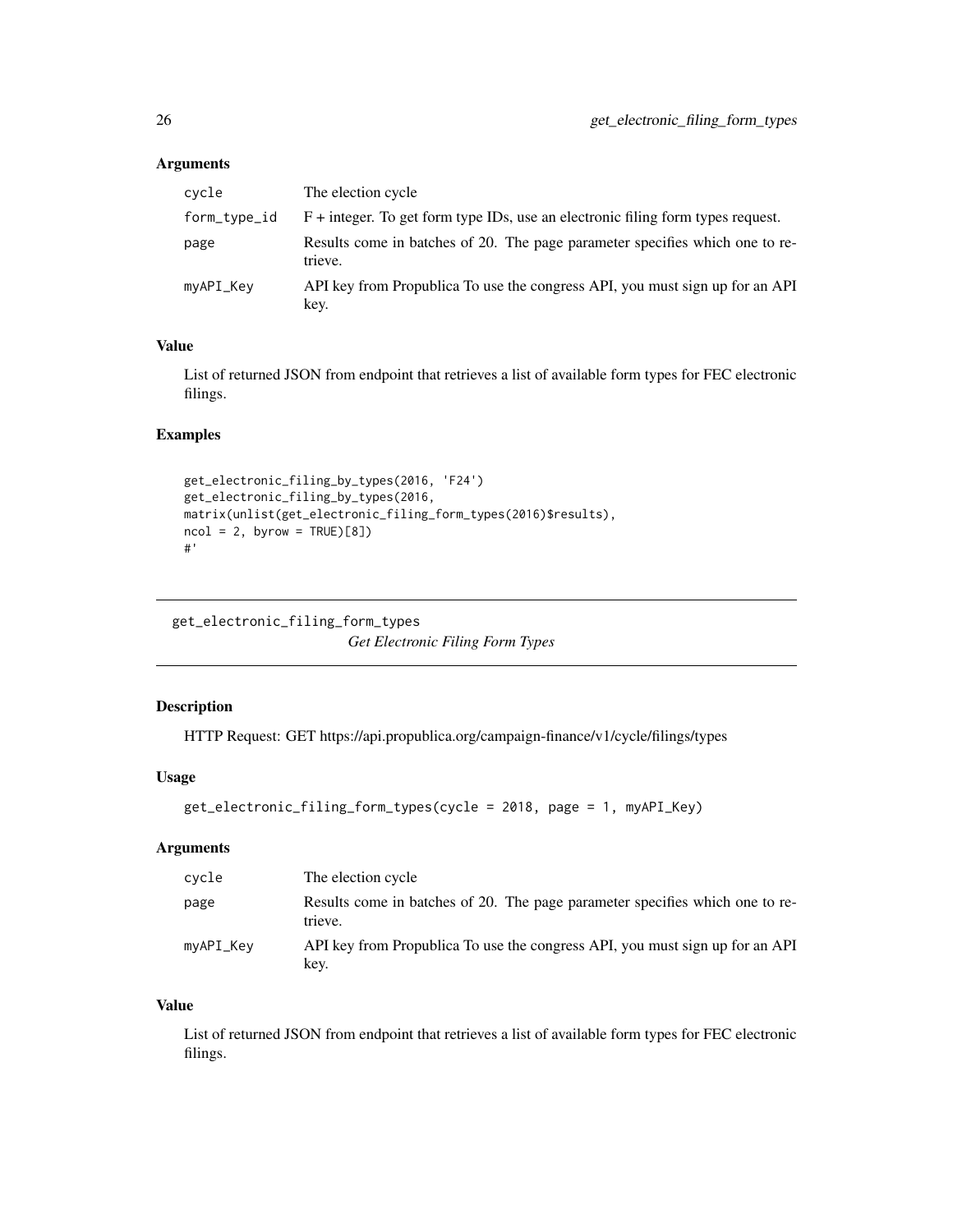# <span id="page-26-0"></span>Examples

get\_electronic\_filing\_form\_types(2016)

get\_hearing\_specific\_committee *Get Hearings for a Specific Committee*

#### Description

To get a list of 20 upcoming Senate or House committee meetings, use the following function. HTTP Request: GET https://api.propublica.org/congress/v1/congress/chamber/committees/committeeid/hearings.json

#### Usage

```
get_hearing_specific_committee(
 congress,
  chamber,
 committee_id,
 page = 1,
 myAPI_Key
)
```
#### Arguments

| congress     | 114-116                                                                                                       |
|--------------|---------------------------------------------------------------------------------------------------------------|
| chamber      | house or senate                                                                                               |
| committee_id | Optional committee abbreviation, for example HSAG. Use the full committees<br>response to find abbreviations. |
| page         | Results come in batches of 20. The page parameter specifies which one to re-<br>trieve.                       |
| myAPI_Key    | API key from Propublica To use the congress API, you must sign up for an API<br>key.                          |

#### Value

List of returned JSON from endpoint that retrieves the 20 most recent hearings and supports pagination.

# Examples

```
get_hearing_specific_committee(115, 'house', 'HSRU')
get_hearing_specific_committee(115, 'house',
lists_of_committees(115, "senate")$results[[1]]$committees[[1]]$id)
```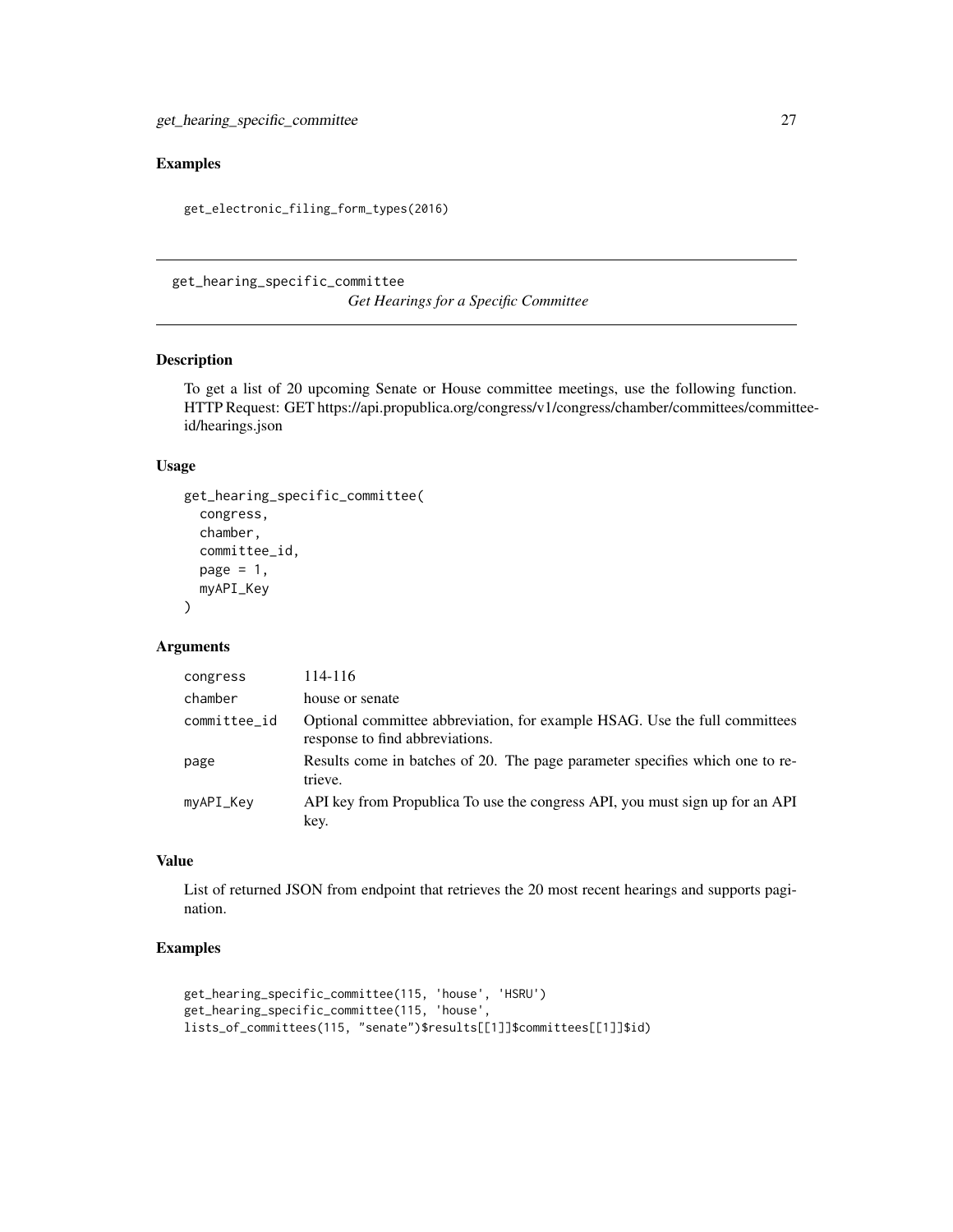<span id="page-27-0"></span>get\_house\_senate\_floor\_actions\_by\_date *Get House and Senate Floor Actions by Date*

#### Description

To get the latest actions from the House or Senate floor, use the following function. HTTP Request: GET hhttps://api.propublica.org/congress/v1/chamber/floor\_updates/year/month/day.json

#### Usage

```
get_house_senate_floor_actions_by_date(
  chamber,
 year,
 month,
  day,
 page = 1,
 myAPI_Key
```
 $\lambda$ 

#### Arguments

| chamber   | house or senate                                                                         |
|-----------|-----------------------------------------------------------------------------------------|
| year      | YYYY format                                                                             |
| month     | MM format                                                                               |
| day       | DD format                                                                               |
| page      | Results come in batches of 20. The page parameter specifies which one to re-<br>trieve. |
| myAPI_Key | API key from Propublica To use the congress API, you must sign up for an API<br>key.    |

# Value

List of returned JSON from endpoint that retrieves the 20 most recent results for that date and supports pagination using multiples of 20.

#### Examples

get\_house\_senate\_floor\_actions\_by\_date('senate', 2017, '05', '02')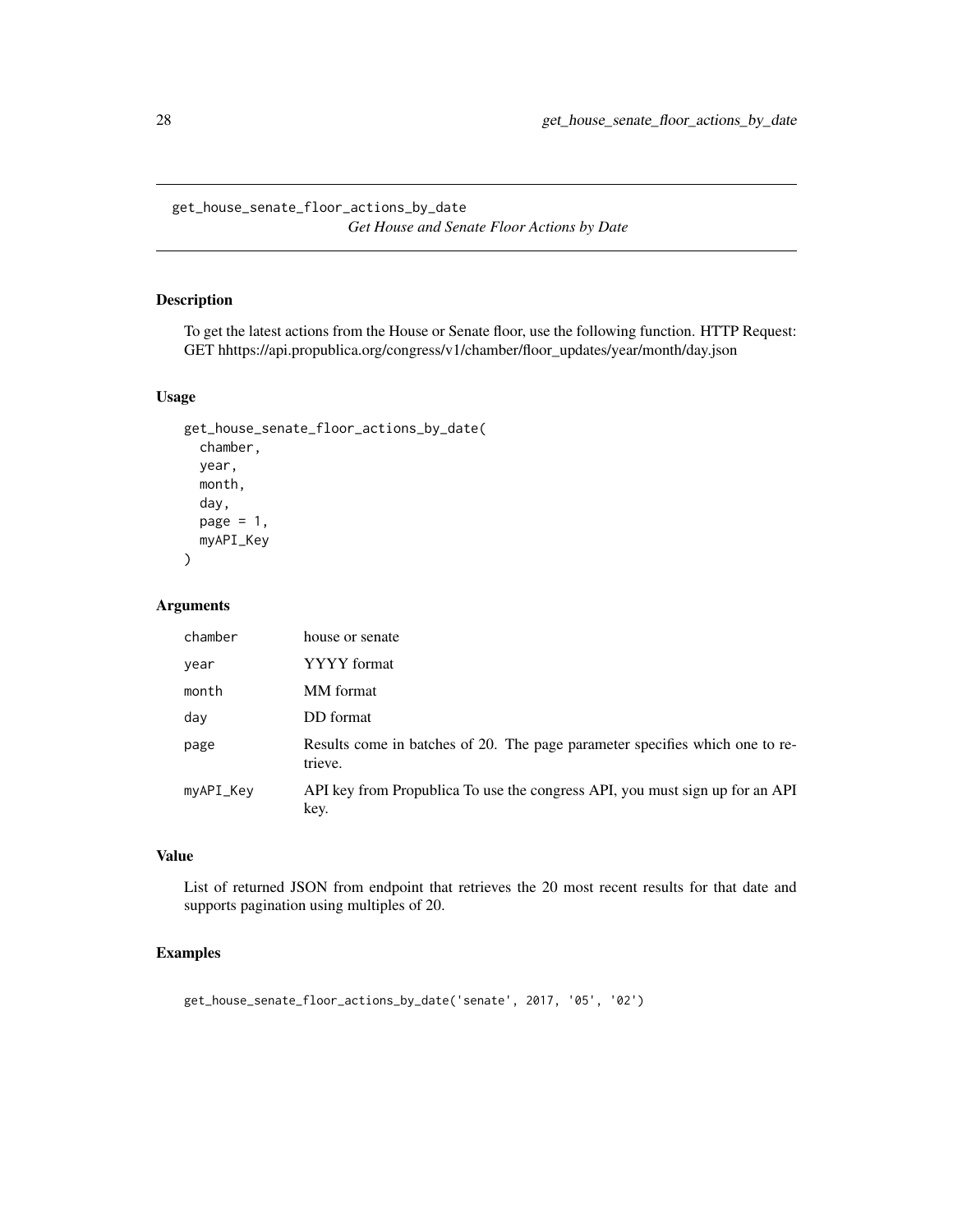<span id="page-28-0"></span>get\_independent\_expenditure\_by\_committee *Get Independent Expenditures by Specific Committee*

# Description

#HTTP Request: GET https://api.propublica.org/campaign-finance/v1/cycle/committees/fec-id/independent\_expenditures

#### Usage

```
get_independent_expenditure_by_committee(
  cycle = 2018,
  FEC_ID,
 page = 1,
 myAPI_Key
)
```
#### Arguments

| cycle     | The election cycle                                                                                                                          |
|-----------|---------------------------------------------------------------------------------------------------------------------------------------------|
| FEC_ID    | The FEC-assigned 9-character ID of a committee. To find a committee official<br>FEC ID, use a candidate search request or the FEC web site. |
| page      | Results come in batches of 20. The page parameter specifies which one to re-<br>trieve.                                                     |
| myAPI_Key | API key from Propublica To use the congress API, you must sign up for an API<br>key.                                                        |

# Value

List of returned JSON from endpoint that retrieves the 20 most recent independent expenditures by a given committee.

#### Examples

get\_independent\_expenditure\_by\_committee(2016, FEC\_ID ='C00575423')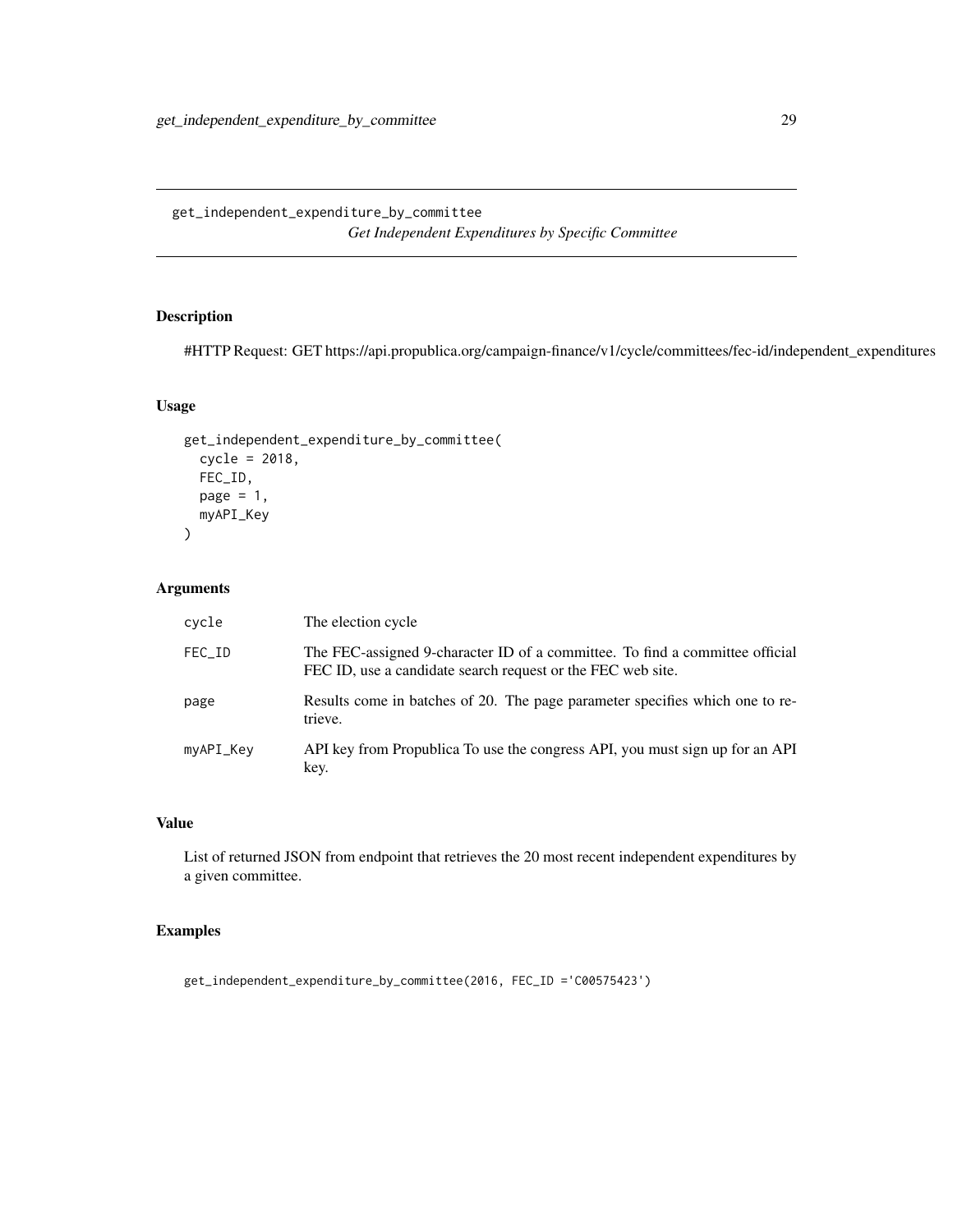<span id="page-29-0"></span>get\_independent\_expenditure\_by\_date *Get Independent Expenditures by Date*

#### Description

HTTP Request: GET https://api.propublica.org/campaign-finance/v1/cycle/independent\_expenditures/year/month/day

#### Usage

```
get_independent_expenditure_by_date(
  cycle = 2018,
 year,
 month,
 day,
 page = 1,
 myAPI_Key
)
```
#### Arguments

| cycle     | The election cycle                                                                      |
|-----------|-----------------------------------------------------------------------------------------|
| year      | The four-digit year from 2008-2016                                                      |
| month     | The two-digit month from $01-12$                                                        |
| day       | The two-digit day from $01-31$                                                          |
| page      | Results come in batches of 20. The page parameter specifies which one to re-<br>trieve. |
| myAPI_Key | API key from Propublica To use the congress API, you must sign up for an API<br>key.    |

#### Value

List of returned JSON from endpoint that retrieves all independent expenditures on a specific date (the date of activity, not the date filed with the FEC).

#### Examples

get\_independent\_expenditure\_by\_date(2016, year = 2018, month ='01', day = '01')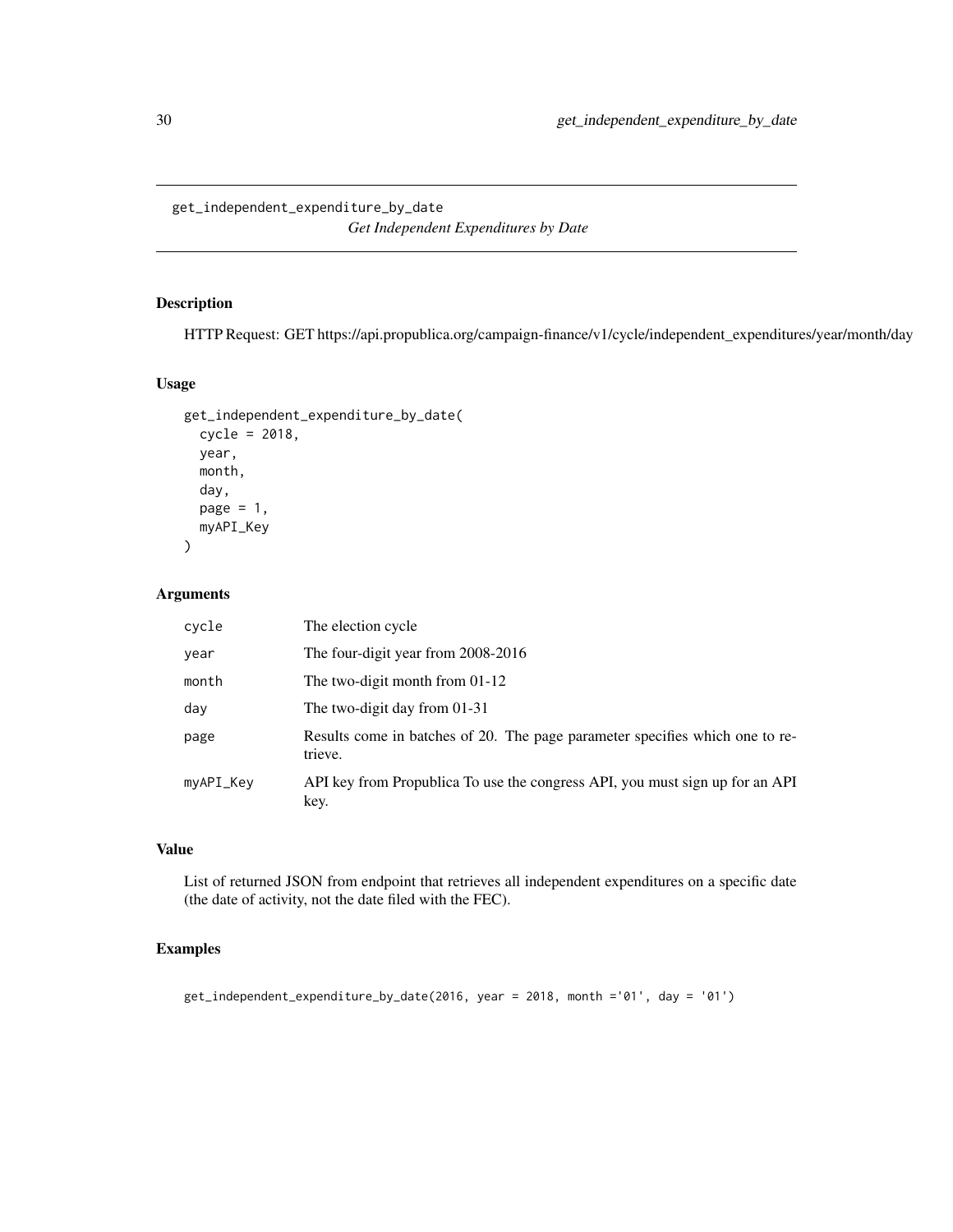<span id="page-30-0"></span>get\_independent\_expenditure\_office\_totals *Get Independent Expenditure Office Totals*

#### Description

HTTP Request: GET https://api.propublica.org/campaign-finance/v1/cycle/independent\_expenditures/race\_totals/office

#### Usage

```
get_independent_expenditure_office_totals(
  cycle = 2018,
  office = c("house", "senate", "president"),
 page = 1,
 myAPI_Key
)
```
#### Arguments

| cycle     | The election cycle                                                                      |
|-----------|-----------------------------------------------------------------------------------------|
| office    | one of house, senate or president                                                       |
| page      | Results come in batches of 20. The page parameter specifies which one to re-<br>trieve. |
| myAPI_Key | API key from Propublica To use the congress API, you must sign up for an API<br>key.    |

# Value

List of returned JSON from endpoint that retrieves he amount of money spent in independent expenditures for a given office (either House, Senate or President).

#### Examples

```
get_independent_expenditure_office_totals(2016, 'president')
get_independent_expenditure_office_totals(2016, 'house')
get_independent_expenditure_office_totals(2016, 'senate')
```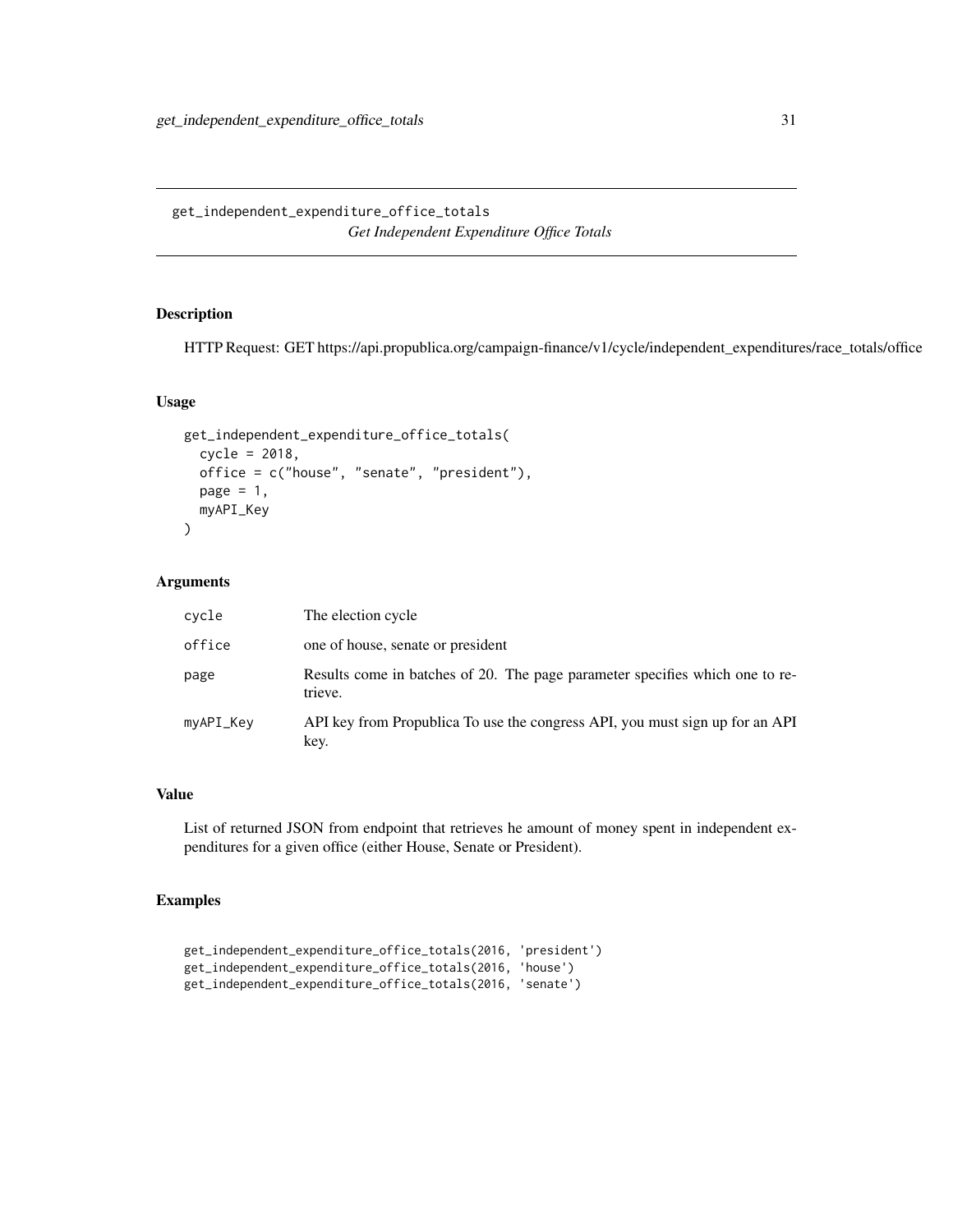<span id="page-31-0"></span>get\_independent\_expenditure\_race\_totals\_committee *Get Independent Expenditure Office Totals*

# Description

HTTP Request: GET https://api.propublica.org/campaign-finance/v1/cycle/committees/fec-id/independent\_expenditures/races

#### Usage

```
get_independent_expenditure_race_totals_committee(
 cycle,
 FEC_ID,
 page = 1,
 myAPI_Key
)
```
#### Arguments

| cycle     | The election cycle                                                                      |
|-----------|-----------------------------------------------------------------------------------------|
| FEC_ID    | The FEC-assigned 9-character ID of a committee                                          |
| page      | Results come in batches of 20. The page parameter specifies which one to re-<br>trieve. |
| myAPI_Key | API key from Propublica To use the congress API, you must sign up for an API<br>key.    |

#### Value

list of returned JSON from endpoint that retrieves the total amounts of money that a given committee has spent on individual races (consisting of a state, office and district) during a cycle.

#### Examples

get\_independent\_expenditure\_race\_totals\_committee(2016, 'C00490375')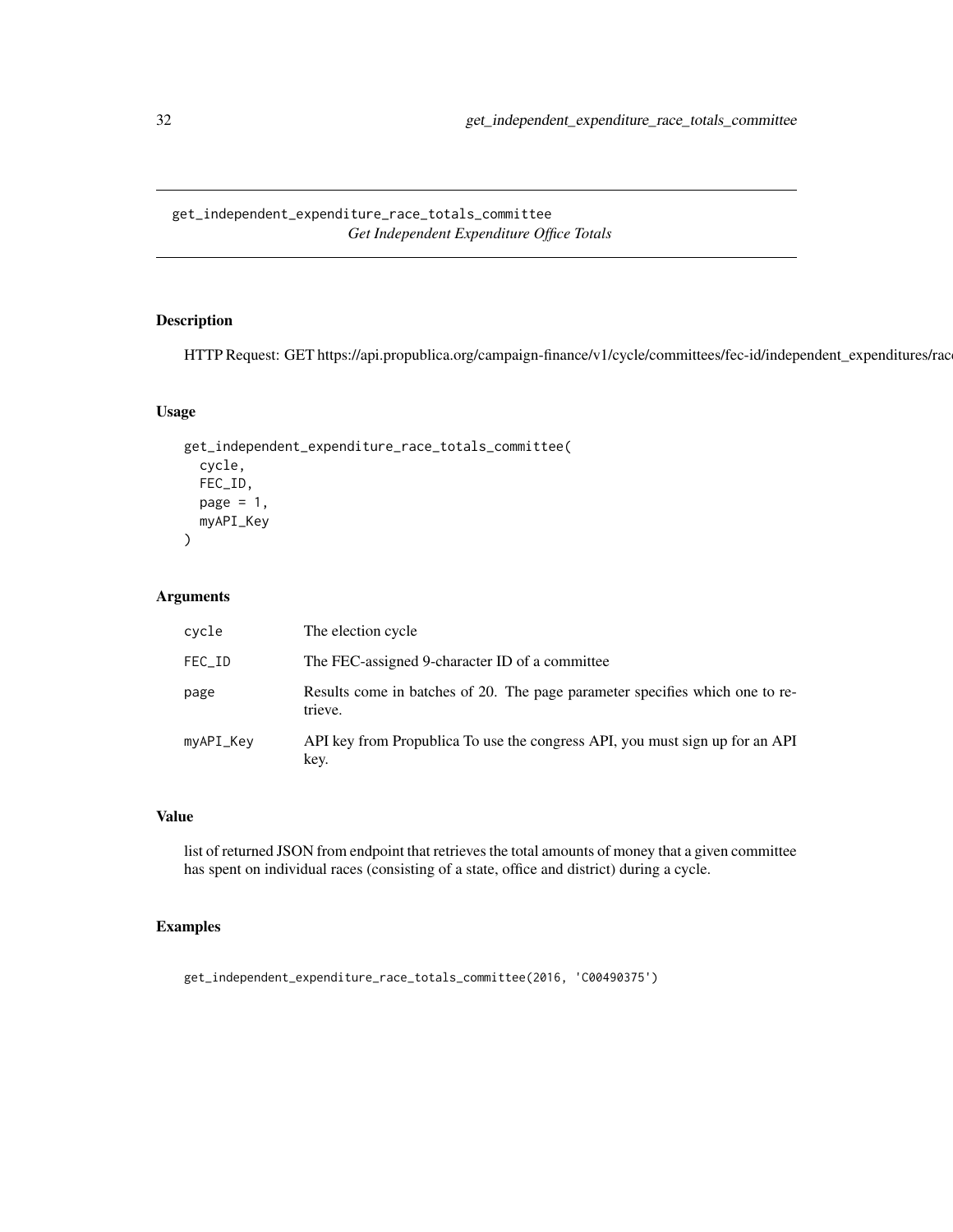<span id="page-32-0"></span>get\_independent\_expenditure\_support\_candidate *Get Independent Expenditures that Support or Oppose a Specific Candidate*

#### Description

#HTTP Request: GET https://api.propublica.org/campaign-finance/v1/cycle/candidates/fec-id/independent\_expenditures

# Usage

```
get_independent_expenditure_support_candidate(
  cycle = 2018,
 FEC_ID,
 page = 1,
 myAPI_Key
)
```
#### Arguments

| cycle     | The election cycle                                                                                                                          |
|-----------|---------------------------------------------------------------------------------------------------------------------------------------------|
| FEC_ID    | The FEC-assigned 9-character ID of a committee. To find a committee official<br>FEC ID, use a candidate search request or the FEC web site. |
| page      | Results come in batches of 20. The page parameter specifies which one to re-<br>trieve.                                                     |
| myAPI_Key | API key from Propublica To use the congress API, you must sign up for an API<br>key.                                                        |

#### Value

List of returned JSON from endpoint that retrieves the 200 most recent independent expenditures in support of or opposition to a given candidate.

#### Examples

get\_independent\_expenditure\_support\_candidate(2016, FEC\_ID ='P00003392')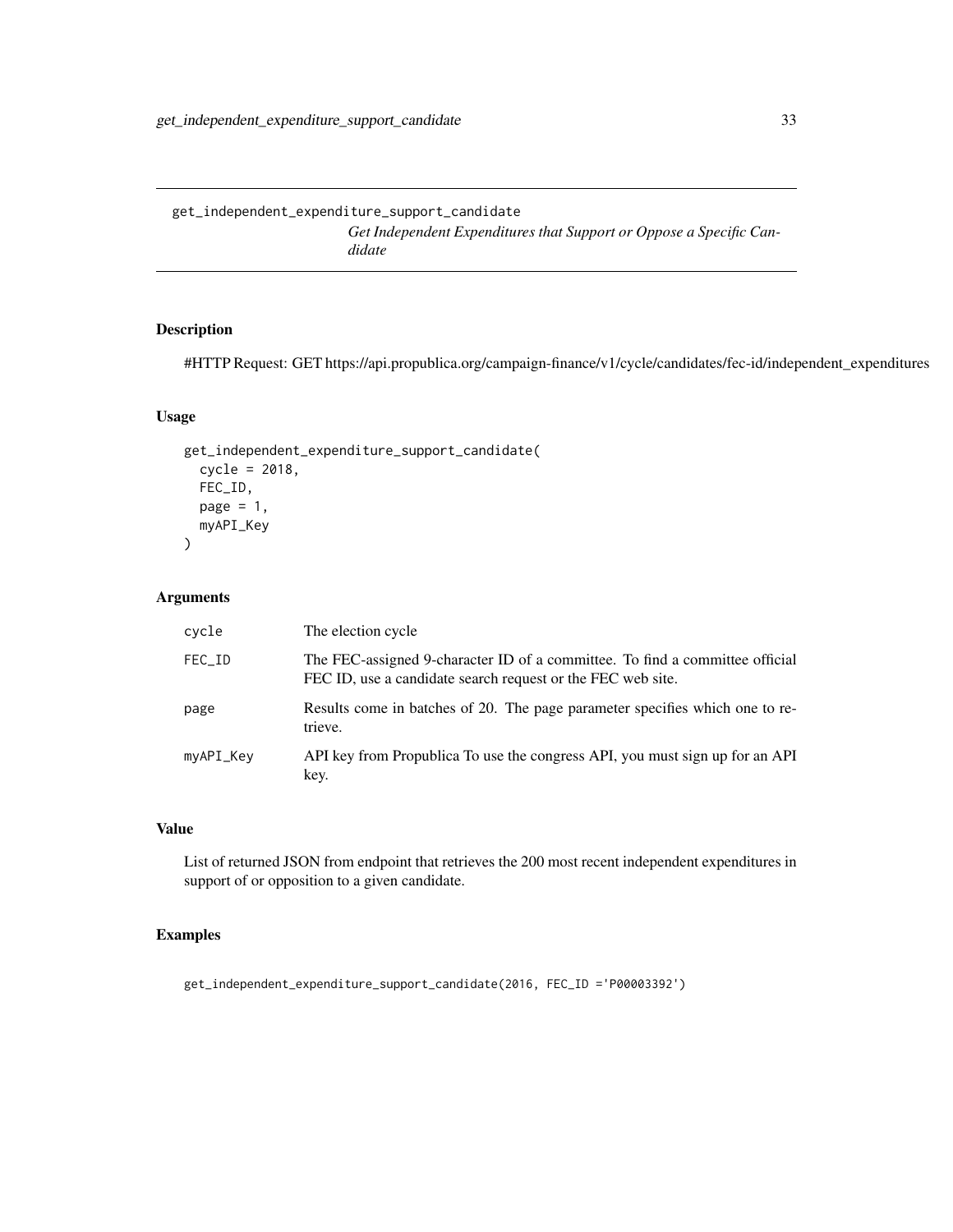<span id="page-33-0"></span>get\_independent\_expenditure\_support\_presidential\_candidate *Get Independent Expenditures that Support or Oppose Presidential Candidates*

#### Description

#HTTP Request: GET https://api.propublica.org/campaign-finance/v1/cycle/president/independent\_expenditures

#### Usage

```
get_independent_expenditure_support_presidential_candidate(
  cycle = 2018,
 page = 1,
 myAPI_Key
)
```
#### **Arguments**

| cycle     | The election cycle                                                                      |
|-----------|-----------------------------------------------------------------------------------------|
| page      | Results come in batches of 20. The page parameter specifies which one to re-<br>trieve. |
| myAPI_Key | API key from Propublica To use the congress API, you must sign up for an API<br>key.    |

#### Value

List of returned JSON from endpoint that retrieves the 200 most recent independent expenditures in support of or opposition to any presidential candidate.

#### Examples

get\_independent\_expenditure\_support\_presidential\_candidate(2016)

get\_lobbyist\_bundlers *Get Lobbyist Bundlers for a Specific Committee*

#### Description

Committees must report registered lobbyists who act as "bundlers", collecting donations for the committee from multiple contributors. HTTP Request: GET https://api.propublica.org/campaignfinance/v1/cycle/committees/fec-id/lobbyist\_bundlers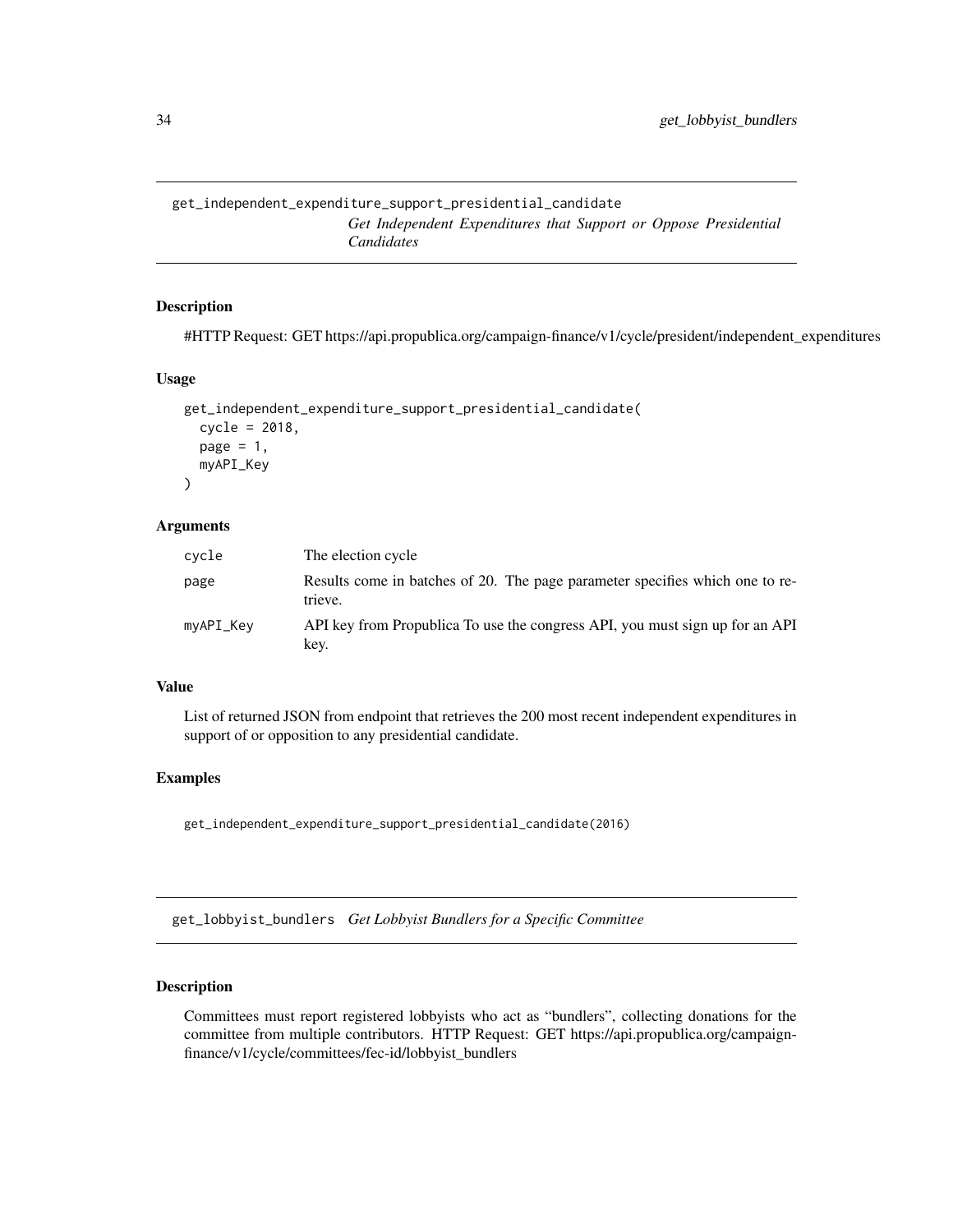#### <span id="page-34-0"></span>Usage

```
get_lobbyist_bundlers(cycle = 2018, FEC_ID, page = 1, myAPI_Key)
```
#### Arguments

| cycle     | The election cycle                                                                                                                            |
|-----------|-----------------------------------------------------------------------------------------------------------------------------------------------|
| FEC_ID    | The FEC-assigned 9-character ID of a committee. To find a committee's official<br>FEC ID, use a committee search request or the FEC web site. |
| page      | Results come in batches of 20. The page parameter specifies which one to re-<br>trieve.                                                       |
| myAPI_Key | API key from Propublica To use the congress API, you must sign up for an API<br>key.                                                          |

# Value

List of returned JSON from endpoint that retrieves the most recent lobbyist bundlers reported by a specific committee.

#### Examples

get\_lobbyist\_bundlers(2016, 'C00579458')

get\_members\_leaving *Get Members Leaving Office*

#### Description

To get a list of members who have left the Senate or House or have announced plans to do so. HTTP Request: GET https://api.propublica.org/congress/v1/congress/chamber/members/leaving.json

#### Usage

```
get_members_leaving(congress, chamber, page = 1, myAPI_Key)
```
#### Arguments

| congress  | 111-116                                                                                 |
|-----------|-----------------------------------------------------------------------------------------|
| chamber   | house or senate                                                                         |
| page      | Results come in batches of 20. The page parameter specifies which one to re-<br>trieve. |
| myAPI_Key | API key from Propublica To use the congress API, you must sign up for an API<br>key.    |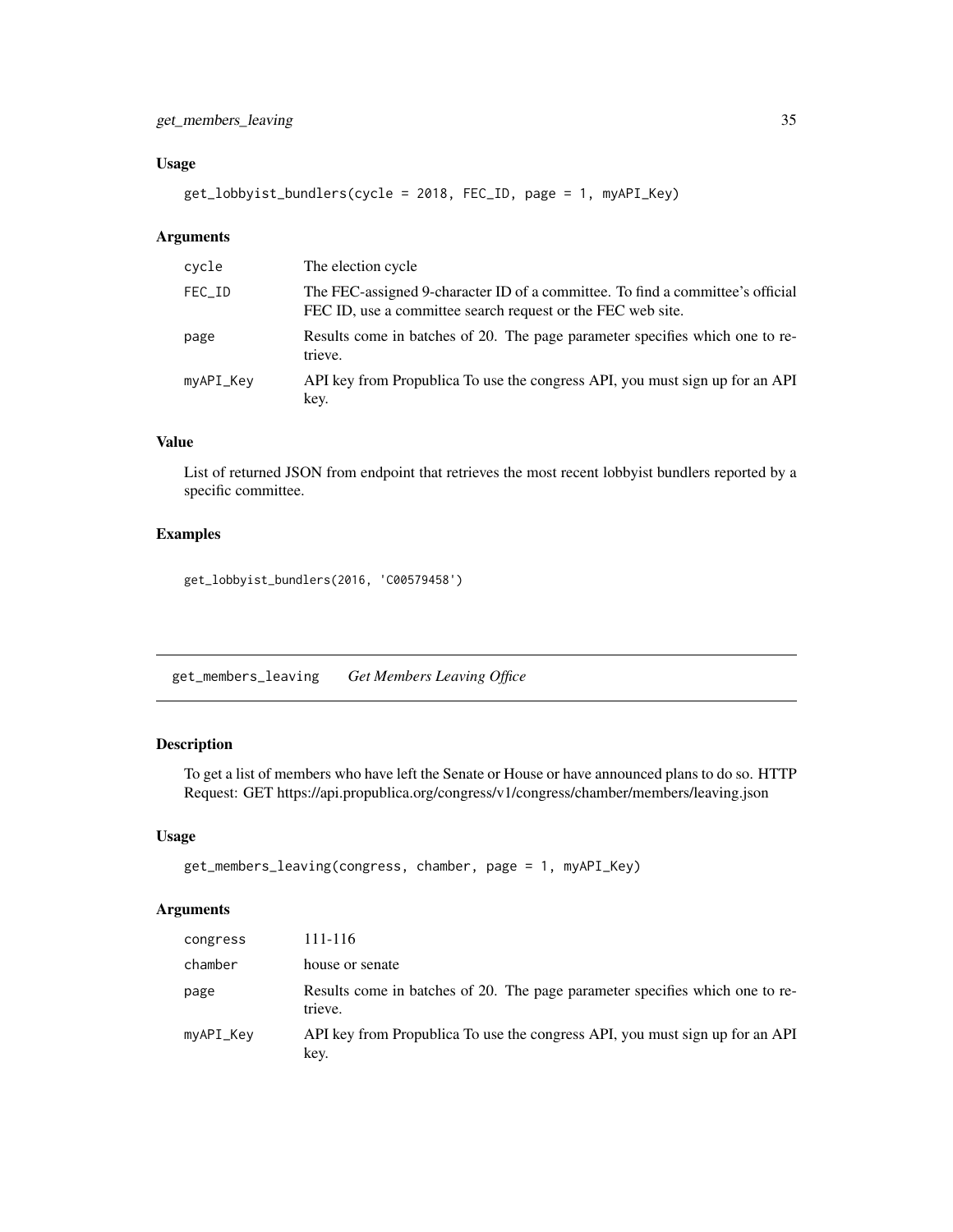#### Value

List of returned JSON from endpoint that retrieves a list of members who have left the Senate or House

#### Examples

```
get_members_leaving(115, 'house')
```
get\_member\_vote\_position

*Get a Specific Member's Vote Positions*

#### Description

To get the most recent vote positions for a specific member of the House of Representatives or Senate. HTTP Request: GET https://api.propublica.org/congress/v1/members/member-id/votes.json

#### Usage

```
get_member_vote_position(member_id, page = 1, myAPI_Key)
```
#### Arguments

| member_id | The ID of the member to retrieve; it is assigned by the Biographical Directory<br>of the United States Congress or can be retrieved from a member list request. |
|-----------|-----------------------------------------------------------------------------------------------------------------------------------------------------------------|
| page      | Results come in batches of 20. The page parameter specifies which one to re-<br>trieve.                                                                         |
| myAPI_Key | API key from Propublica To use the congress API, you must sign up for an API<br>key.                                                                            |

#### Value

List of returned JSON from endpoint that retrieves the most recent vote positions for a specific member of the House of Representatives or Senate

#### Examples

get\_member\_vote\_position('K000388')

<span id="page-35-0"></span>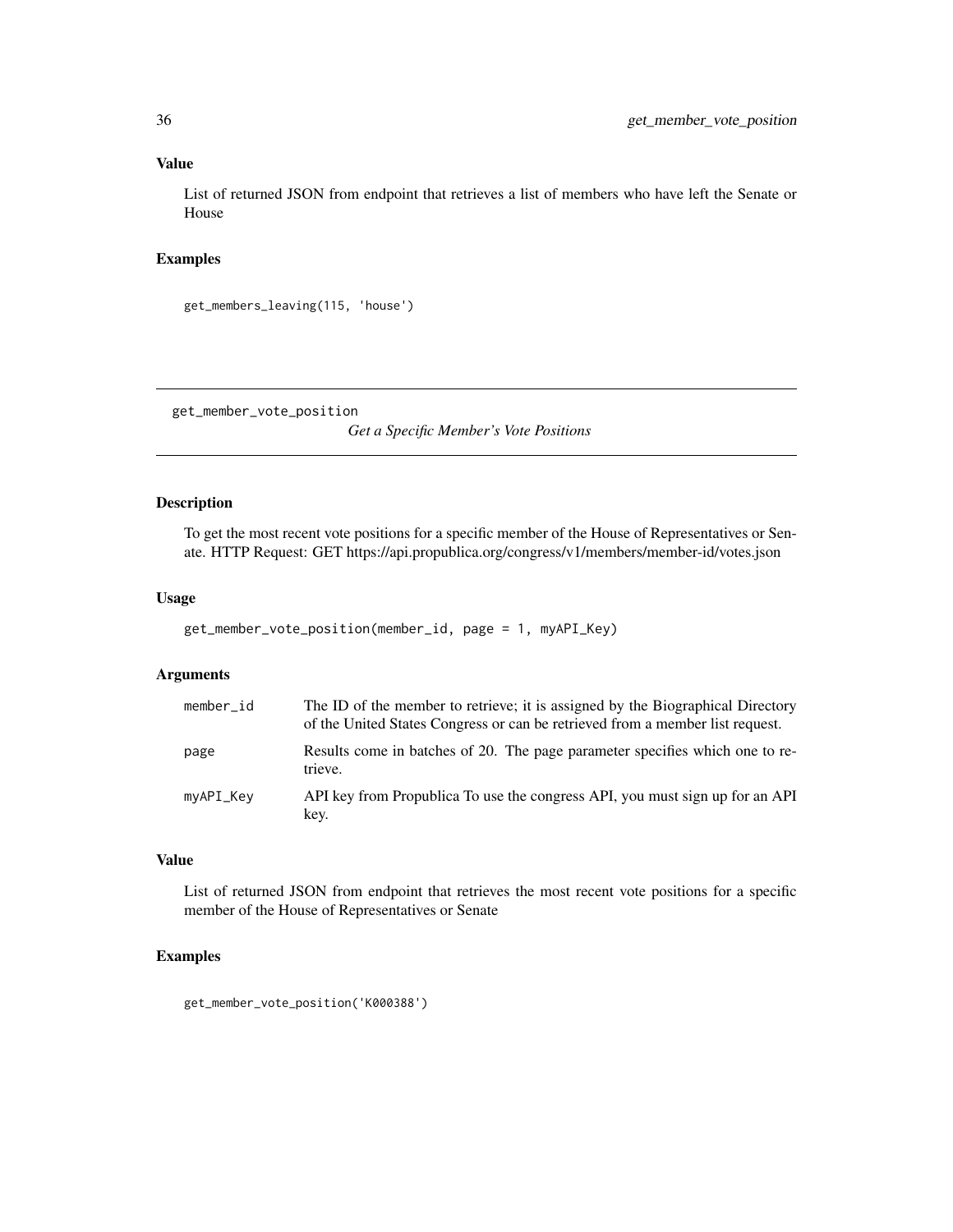# Description

To get a list of the most recent new members of the current Congress. HTTP Request: GET https://api.propublica.org/congress/v1/members/new.json

## Usage

```
get_new_members(page = 1, myAPI_Key)
```
## Arguments

| page      | Results come in batches of 20. The page parameter specifies which one to re-<br>trieve. |
|-----------|-----------------------------------------------------------------------------------------|
| myAPI_Key | API key from Propublica To use the congress API, you must sign up for an API<br>kev.    |

### Value

List of returned JSON from endpoint that retrieves a list of the most recent new members of the current Congress

### Examples

get\_new\_members()

get\_nominees\_by\_state *Get Nominees by State*

# Description

To get a list of presidential civilian nominations of individuals from a specific state, use the following function. HTTP Request: GET https://api.propublica.org/congress/v1/congress/nominees/state/state.json

```
get_nominees_by_state(congress, state, page = 1, myAPI_Key)
```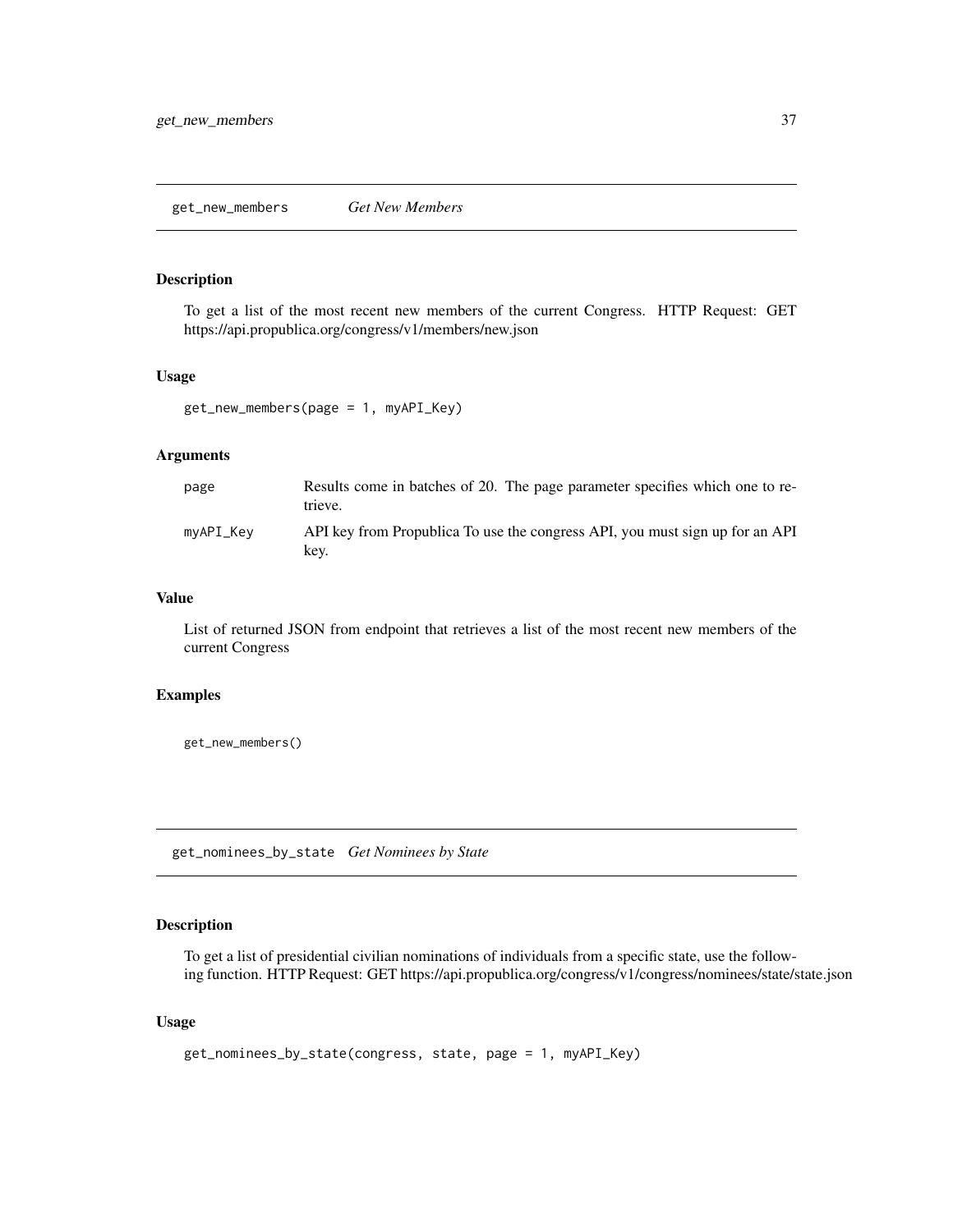| congress  | 107-116                                                                                 |
|-----------|-----------------------------------------------------------------------------------------|
| state     | Two-letter state abbreviation                                                           |
| page      | Results come in batches of 20. The page parameter specifies which one to re-<br>trieve. |
| myAPI_Key | API key from Propublica To use the congress API, you must sign up for an API<br>key.    |

## Value

List of returned JSON from endpoint that retrieves

## Examples

get\_nominees\_by\_state(115, 'VA')

get\_quarter\_office\_expenses\_by\_category\_house\_member *Get Quarterly Office Expenses by Category for a Specific House Member*

## Description

The House of Representatives publishes quarterly reports detailing official office expenses by lawmakers. The Congress API has data beginning in the third quarter of 2009. HTTP Request: GET https://api.propublica.org/congress/v1/members/member-id/office\_expenses/year/quarter.json

### Usage

```
get_quarter_office_expenses_by_category_house_member(
  member_id,
  category,
  page = 1,
  myAPI_Key
\mathcal{L}
```
### Arguments

| member_id | The ID of the member to retrieve; it is assigned by the Biographical Directory<br>of the United States Congress or can be retrieved from a member list request. |
|-----------|-----------------------------------------------------------------------------------------------------------------------------------------------------------------|
| category  | travel or personnel or rent-utilities or other-services or supplies or franked-mail<br>or printing or equipment or total.                                       |
| page      | Results come in batches of 20. The page parameter specifies which one to re-<br>trieve.                                                                         |
| myAPI_Key | API key from Propublica To use the congress API, you must sign up for an API<br>key.                                                                            |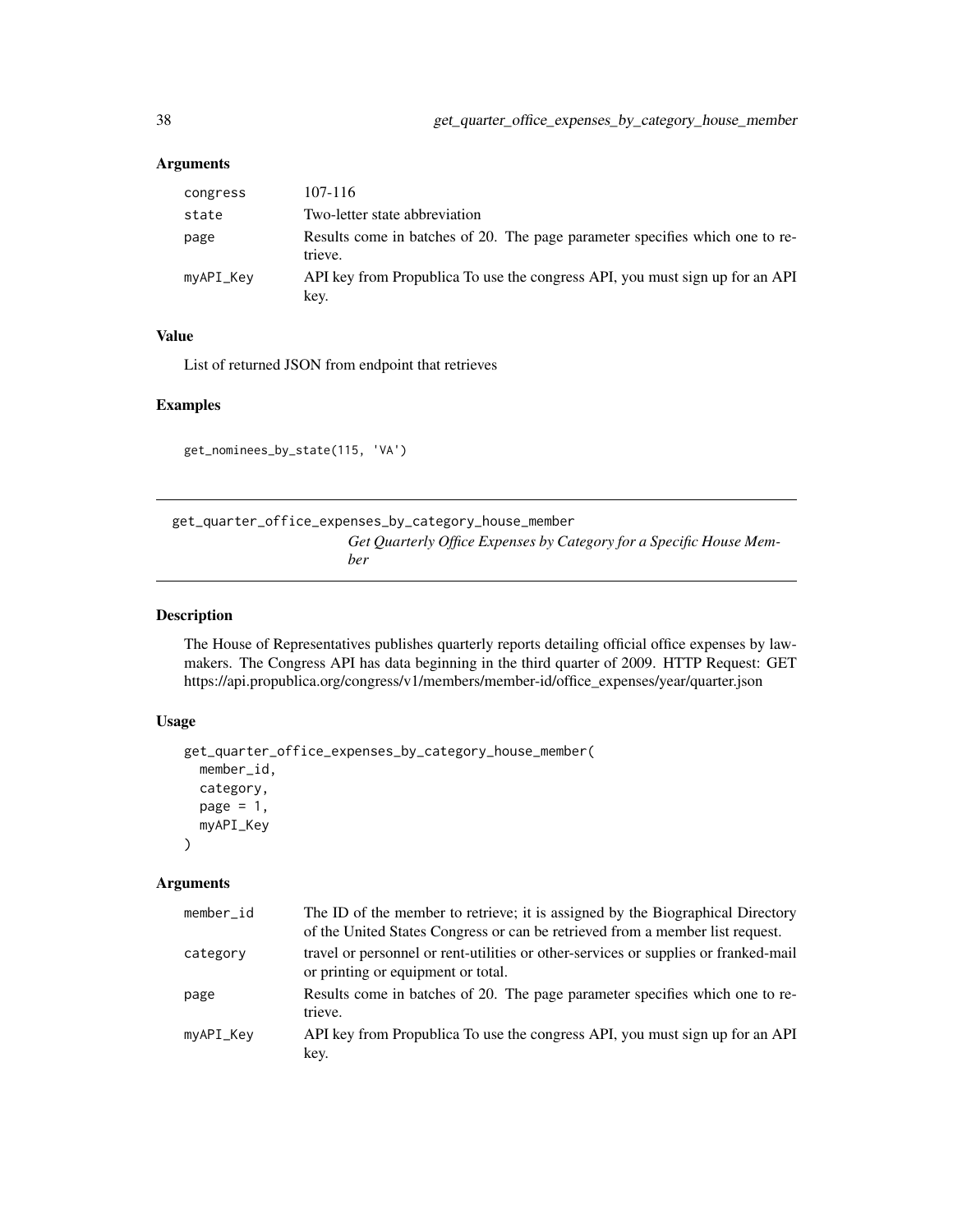## Value

the amount a given lawmaker spent during a specified year and quarter in a specified category

## Examples

get\_quarter\_office\_expenses\_by\_category\_house\_member('A000374', 'travel')

get\_quarter\_office\_expenses\_house\_member *Get Quarterly Office Expenses by a Specific House Member*

## Description

The House of Representatives publishes quarterly reports detailing official office expenses by lawmakers. The Congress API has data beginning in the third quarter of 2009. HTTP Request: GET https://api.propublica.org/congress/v1/members/member-id/office\_expenses/year/quarter.json

### Usage

```
get_quarter_office_expenses_house_member(
 member_id,
 year,
  quarter,
 page = 1,
 myAPI_Key
)
```
#### Arguments

| member_id | The ID of the member to retrieve; it is assigned by the Biographical Directory<br>of the United States Congress or can be retrieved from a member list request. |
|-----------|-----------------------------------------------------------------------------------------------------------------------------------------------------------------|
| year      | 2009-2017                                                                                                                                                       |
| quarter   | 1,2,3,4                                                                                                                                                         |
| page      | Results come in batches of 20. The page parameter specifies which one to re-<br>trieve.                                                                         |
| myAPI_Key | API key from Propublica To use the congress API, you must sign up for an API<br>key.                                                                            |

#### Value

the amount a given lawmaker spent during a specified year and quarter by category,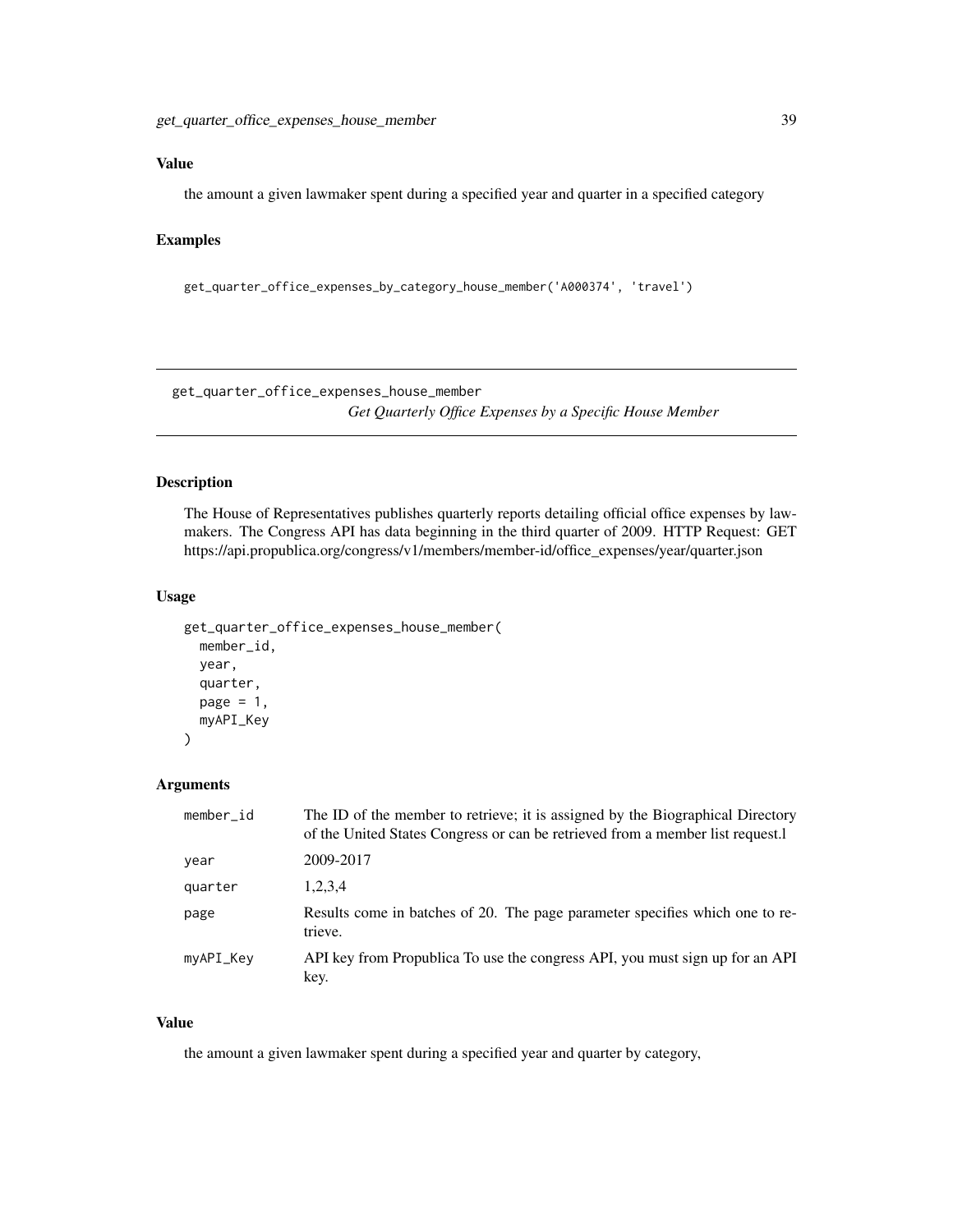## Examples

get\_quarter\_office\_expenses\_house\_member('A000374', 2017, 4)

get\_races\_for\_state *Get all Candidates in a State for an Election Cycle*

### Description

Get all Candidates in a State for an Election Cycle

#### Usage

get\_races\_for\_state(state, cycle = 2018)

#### Arguments

| state | The State (US) of the election   |
|-------|----------------------------------|
| cycle | Which election cycle (e.g. 2018) |

### Value

the result of the API call.

## Examples

```
get_races_for_state('DE')
get_races_for_state('DE', 2016)
```
get\_recently\_added\_independent\_expenditure\_committees *Get Recently Added Independent Expenditure-Only Committees.*

## Description

HTTP Request: GET https://api.propublica.org/campaign-finance/v1/cycle/committees/superpacs

```
get_recently_added_independent_expenditure_committees(
  cycle = 2018,
  page = 1,
  myAPI_Key
\mathcal{E}
```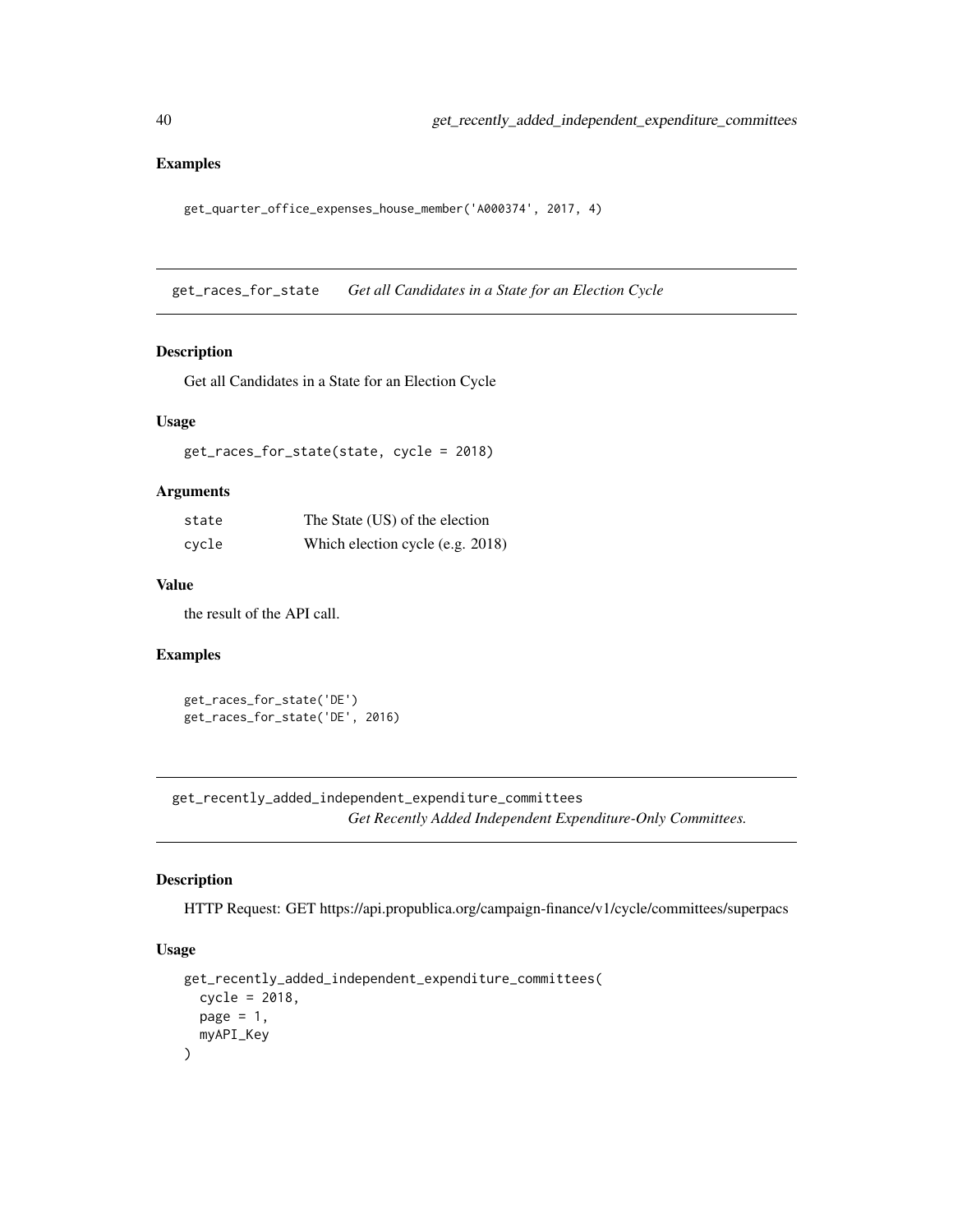| cvcle     | The election cycle                                                                      |
|-----------|-----------------------------------------------------------------------------------------|
| page      | Results come in batches of 20. The page parameter specifies which one to re-<br>trieve. |
| myAPI_Key | API key from Propublica To use the congress API, you must sign up for an API<br>key.    |

## Value

List of returned JSON from endpoint that retrieves the 20 most recently added FEC independent expenditure-only committees, known as "super PACs".

# Examples

get\_recently\_added\_independent\_expenditure\_committees(2016)

| get_recently_candidates |                                                                     |     |          |                                             |          |          |     |
|-------------------------|---------------------------------------------------------------------|-----|----------|---------------------------------------------|----------|----------|-----|
|                         | Get                                                                 | Top | 20       | Candidates                                  | in       | Specific | Fi- |
|                         | nancial                                                             |     | Category | <i>HTTP</i>                                 | Request: |          | GET |
|                         | https://api.propublica.org/campaign-finance/v1/cycle/candidates/new |     |          |                                             |          |          |     |
|                         |                                                                     |     |          | (https://www.propublica.org/datastore/apis) |          |          |     |

# Description

Get Top 20 Candidates in Specific Financial Category HTTP Request: GET https://api.propublica.org/campaign-finance/v1/cycle/candidates/new (https://www.propublica.org/data

## Usage

```
get_recently_candidates(cycle = 2018, page = 1, myAPI_Key)
```
## Arguments

| cvcle     | The election cycle: Four-digit even-numbered year between 2010 and 2018                 |
|-----------|-----------------------------------------------------------------------------------------|
| page      | Results come in batches of 20. The page parameter specifies which one to re-<br>trieve. |
| myAPI_Key | API key from Propublica To use the congress API, you must sign up for an API<br>key.    |

### Value

List of the most recently added FEC candidates for a given campaign cycle from the campaignfinance API from ProPublica.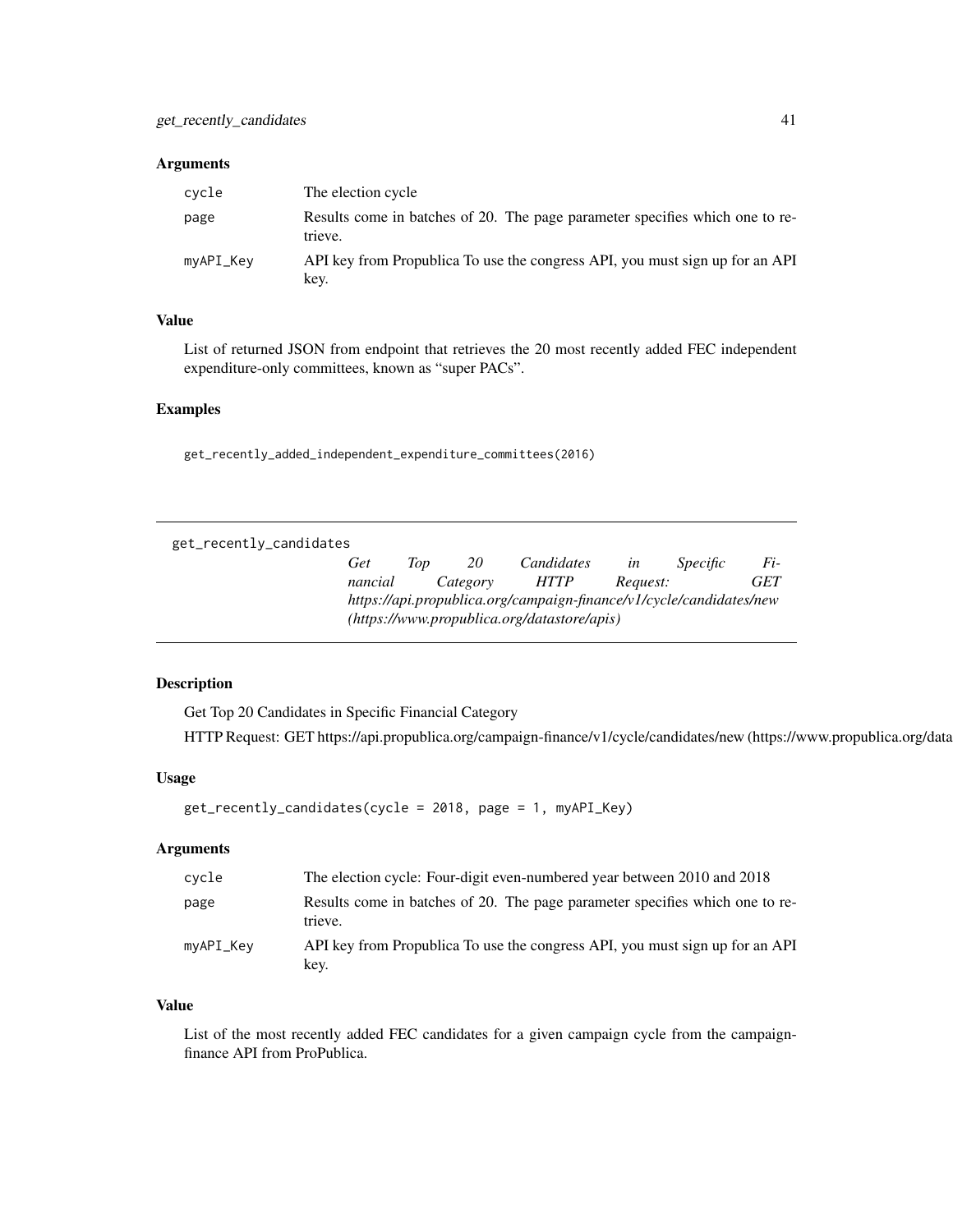# Examples

get\_recently\_candidates(2016)

get\_recently\_committees

*Get Recently Added Committees.*

# Description

HTTP Request: GET https://api.propublica.org/campaign-finance/v1/cycle/committees/new

## Usage

```
get_recently_committees(cycle = 2018, page = 1, myAPI_Key)
```
# Arguments

| cycle     | The election cycle                                                                      |
|-----------|-----------------------------------------------------------------------------------------|
| page      | Results come in batches of 20. The page parameter specifies which one to re-<br>trieve. |
| myAPI_Key | API key from Propublica To use the congress API, you must sign up for an API<br>key.    |

# Value

List of returned JSON from endpoint that retrieves the 20 most recently added FEC committees from the campaign-finance API from ProPublica.

## Examples

get\_recently\_committees(2016)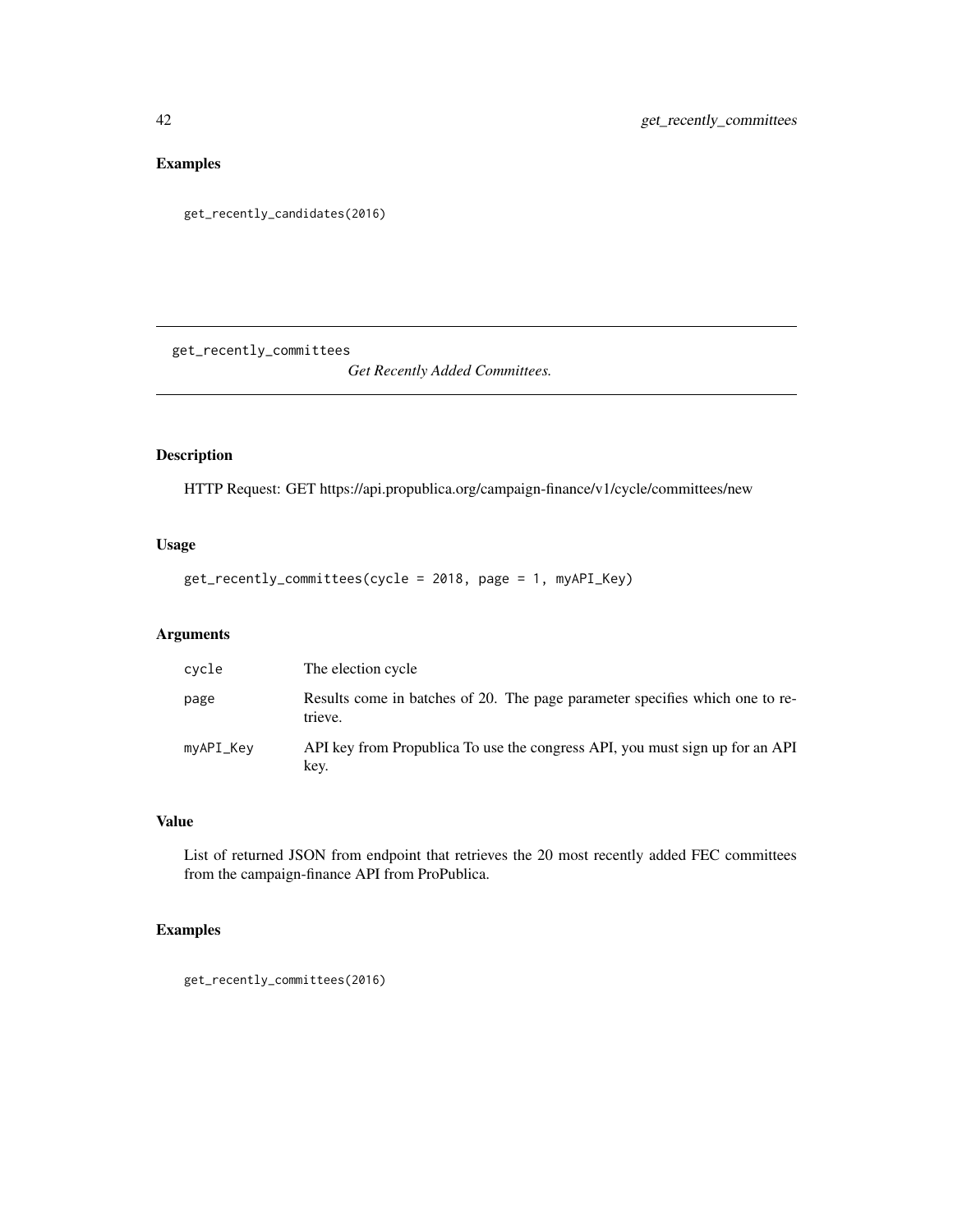get\_recent\_amendments *Get Recent Amendments*

### Description

HTTP Request: GET https://api.propublica.org/campaign-finance/v1/cycle/filings/amendments

## Usage

```
get_recent_amendments(cycle = 2018, page = 1, myAPI_Key)
```
## Arguments

| cycle     | The election cycle                                                                      |
|-----------|-----------------------------------------------------------------------------------------|
| page      | Results come in batches of 20. The page parameter specifies which one to re-<br>trieve. |
| myAPI_Key | API key from Propublica To use the congress API, you must sign up for an API<br>key.    |

## Value

List of returned JSON from endpoint that retrieves the most recent filings that are amendments of earlier filings

## Examples

get\_recent\_amendments(2016)

get\_recent\_committee\_hearing *Get Recent Committee Hearings*

## Description

To get a list of 20 upcoming Senate or House committee meetings, use the following function. HTTP Request: GET https://api.propublica.org/congress/v1/congress/committees/hearings.json

```
get_recent_committee_hearing(congress, page = 1, myAPI_Key)
```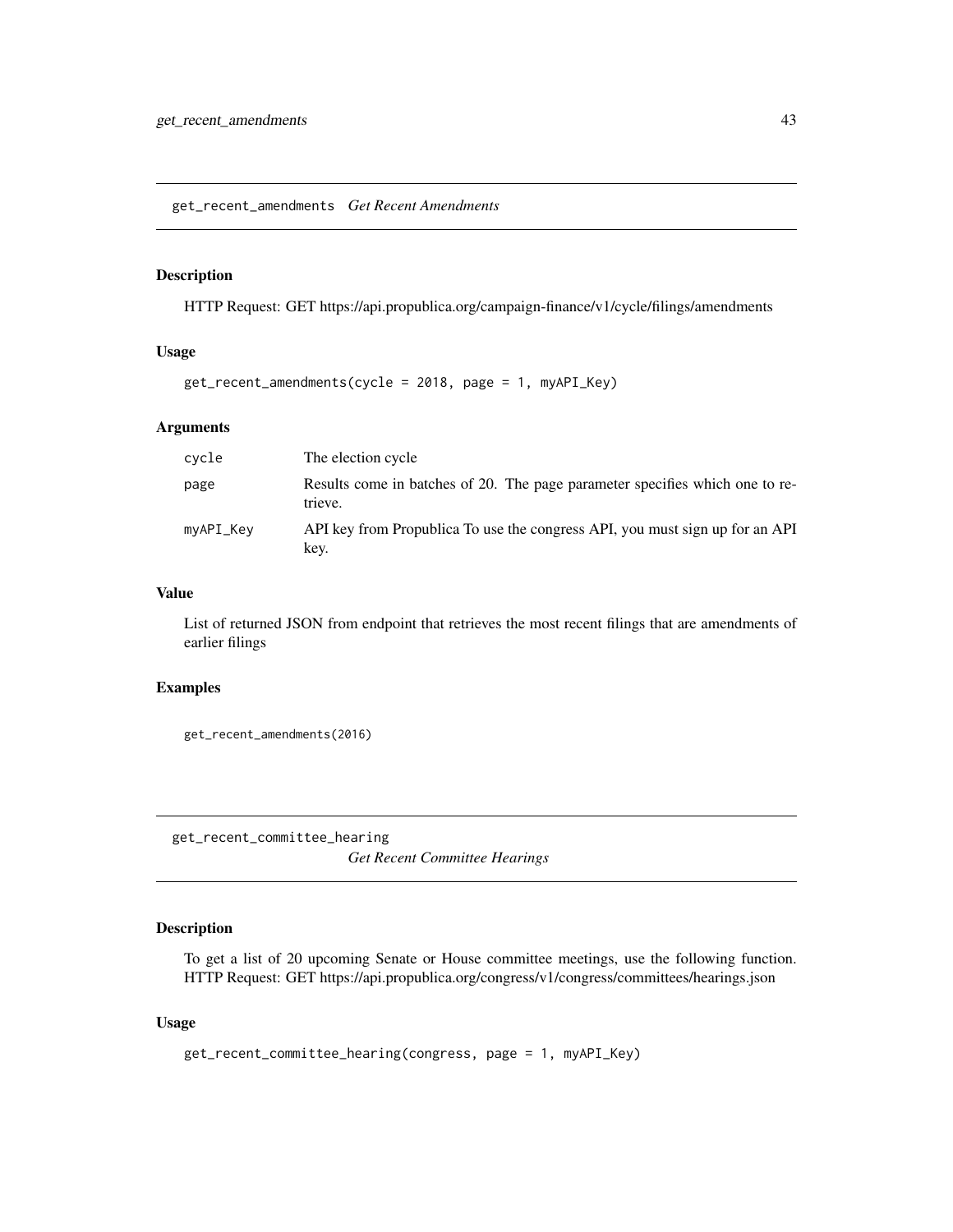| congress  | 114-116                                                                                 |
|-----------|-----------------------------------------------------------------------------------------|
| page      | Results come in batches of 20. The page parameter specifies which one to re-<br>trieve. |
| myAPI_Key | API key from Propublica To use the congress API, you must sign up for an API<br>key.    |

### Value

List of returned JSON from endpoint that retrieves the 20 most recent results and supports pagination using multiples of 20.

### Examples

get\_recent\_committee\_hearing(115)

get\_recent\_congressional\_statements *Get Recent Congressional Statements*

### Description

To get lists of recent statements published on congressional websites, use the following function. HTTP Request: GET https://api.propublica.org/congress/v1/statements/latest.json

#### Usage

```
get_recent_congressional_statements(page = 1, myAPI_Key)
```
#### Arguments

| page      | Results come in batches of 20. The page parameter specifies which one to re-<br>trieve. |
|-----------|-----------------------------------------------------------------------------------------|
| mvAPI Kev | API key from Propublica To use the congress API, you must sign up for an API<br>kev.    |

### Value

List of returned JSON from endpoint that retrieves the 20 most recent results and supports pagination using multiples of 20.

#### Examples

get\_recent\_congressional\_statements()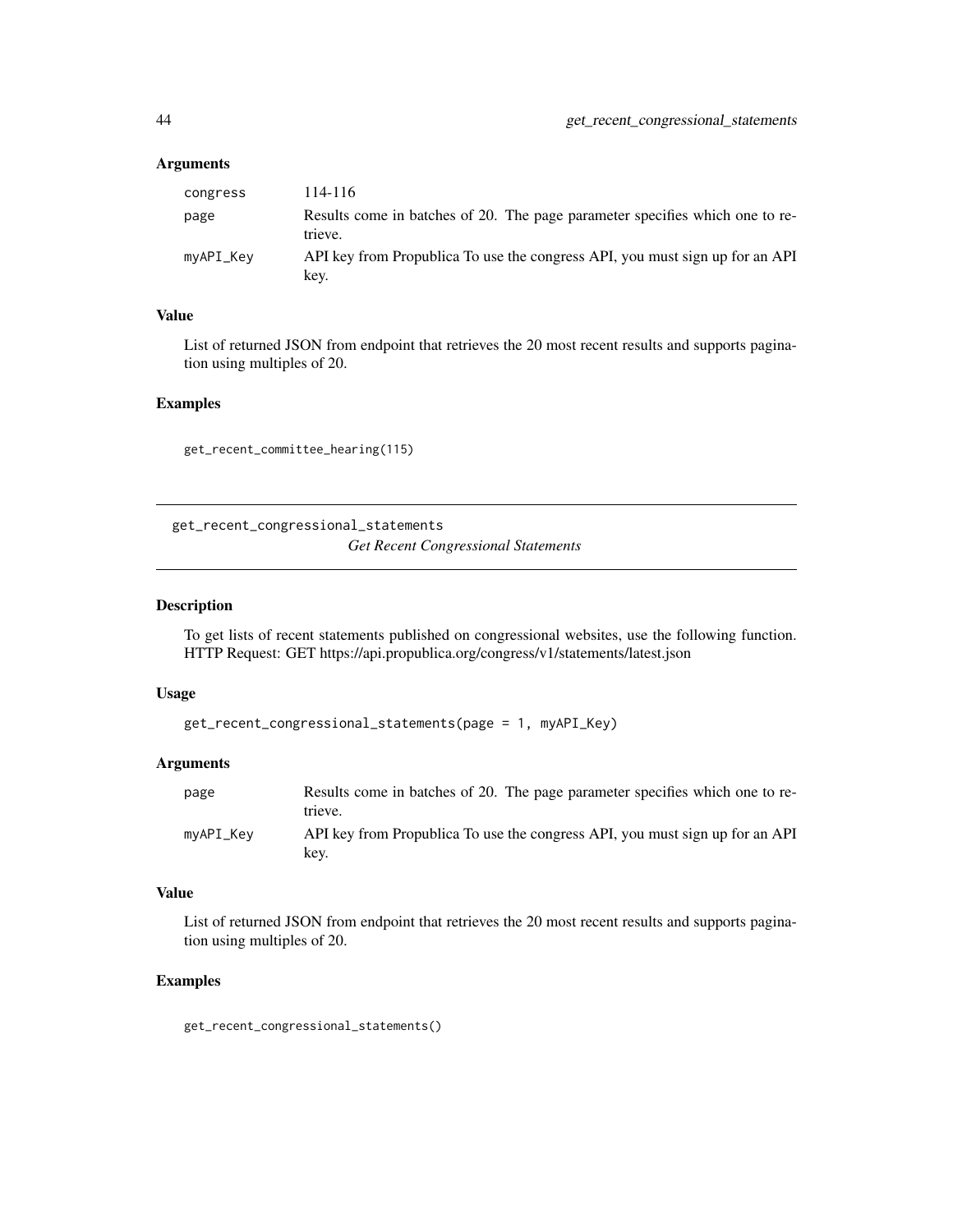get\_recent\_congressional\_statements\_by\_date *Get Congressional Statements by Date*

## Description

To get lists of statements published on congressional websites on a particular date, use the following function. HTTP Request: GET https://api.propublica.org/congress/v1/statements/date/date.json

## Usage

```
get_recent_congressional_statements_by_date(
 year,
 month,
 day,
 page = 1,
 myAPI_Key
)
```
## Arguments

| year      | YYYY format                                                                             |
|-----------|-----------------------------------------------------------------------------------------|
| month     | MM format                                                                               |
| day       | DD format                                                                               |
| page      | Results come in batches of 20. The page parameter specifies which one to re-<br>trieve. |
| myAPI_Key | API key from Propublica To use the congress API, you must sign up for an API<br>key.    |

# Value

List of returned JSON from endpoint that retrieves the 20 most recent results and supports pagination using multiples of 20.

## Examples

get\_recent\_congressional\_statements\_by\_date(2017, '05', '08')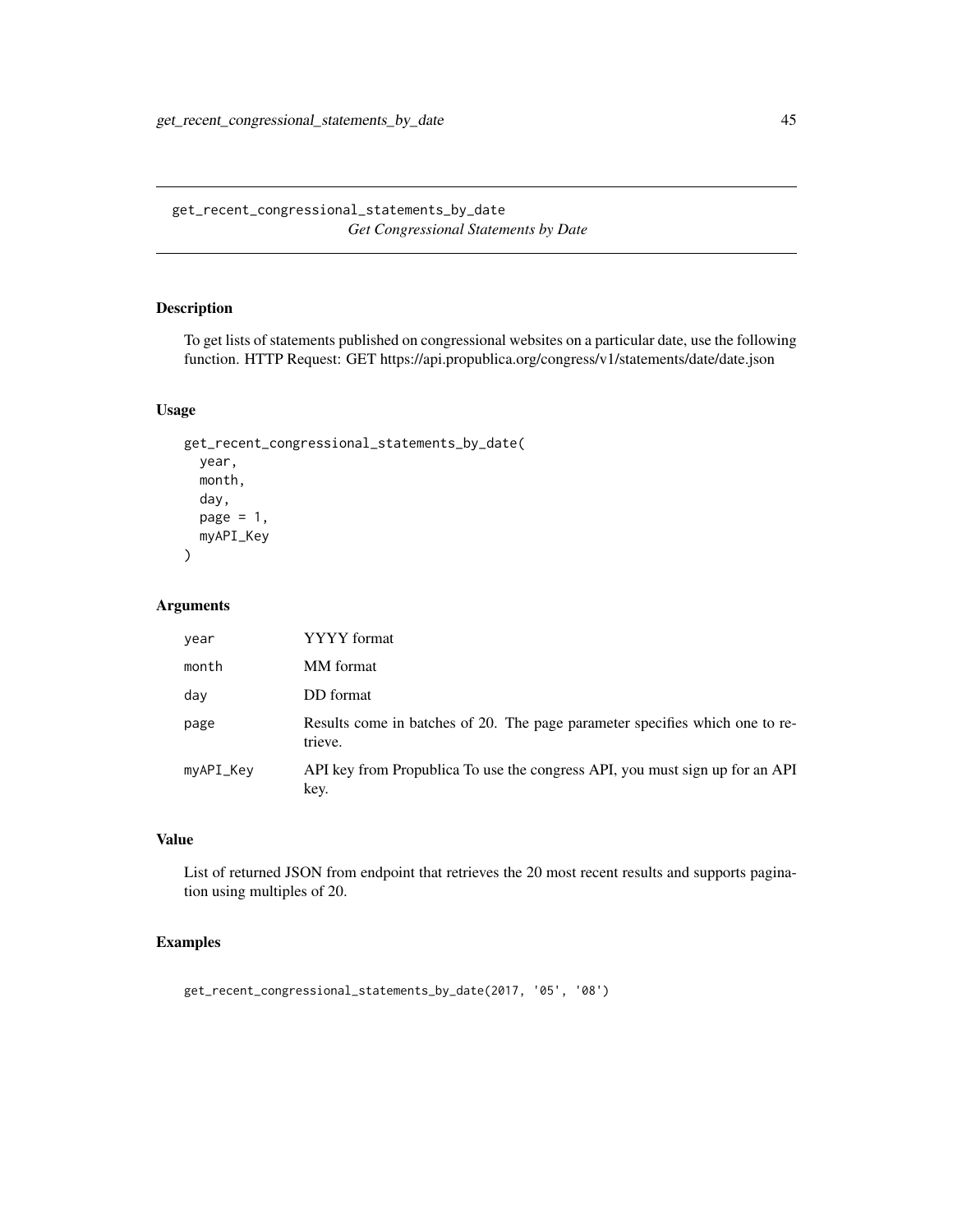get\_recent\_congressional\_statements\_by\_term *Get Congressional Statements by Search Term*

#### Description

To get lists of statements published on congressional websites using a search term, use the following function. HTTP Request: GET https://api.propublica.org/congress/v1/statements/search.json?query=term

#### Usage

```
get_recent_congressional_statements_by_term(term, page = 1, myAPI_Key)
```
### Arguments

| term      | search term                                                                             |
|-----------|-----------------------------------------------------------------------------------------|
| page      | Results come in batches of 20. The page parameter specifies which one to re-<br>trieve. |
| myAPI_Key | API key from Propublica To use the congress API, you must sign up for an API<br>key.    |

### Value

List of returned JSON from endpoint that retrieves the 20 most recent results that contain the search term in the title or body of the statement and supports pagination using multiples of 20.

#### Examples

get\_recent\_congressional\_statements\_by\_term('AHCA')

get\_recent\_electioneering\_communications *Get Recent Electioneering Communications*

## Description

HTTP Request: GET https://api.propublica.org/campaign-finance/v1/cycle/electioneering\_communications

```
get_recent_electioneering_communications(cycle = 2018, page = 1, myAPI_Key)
```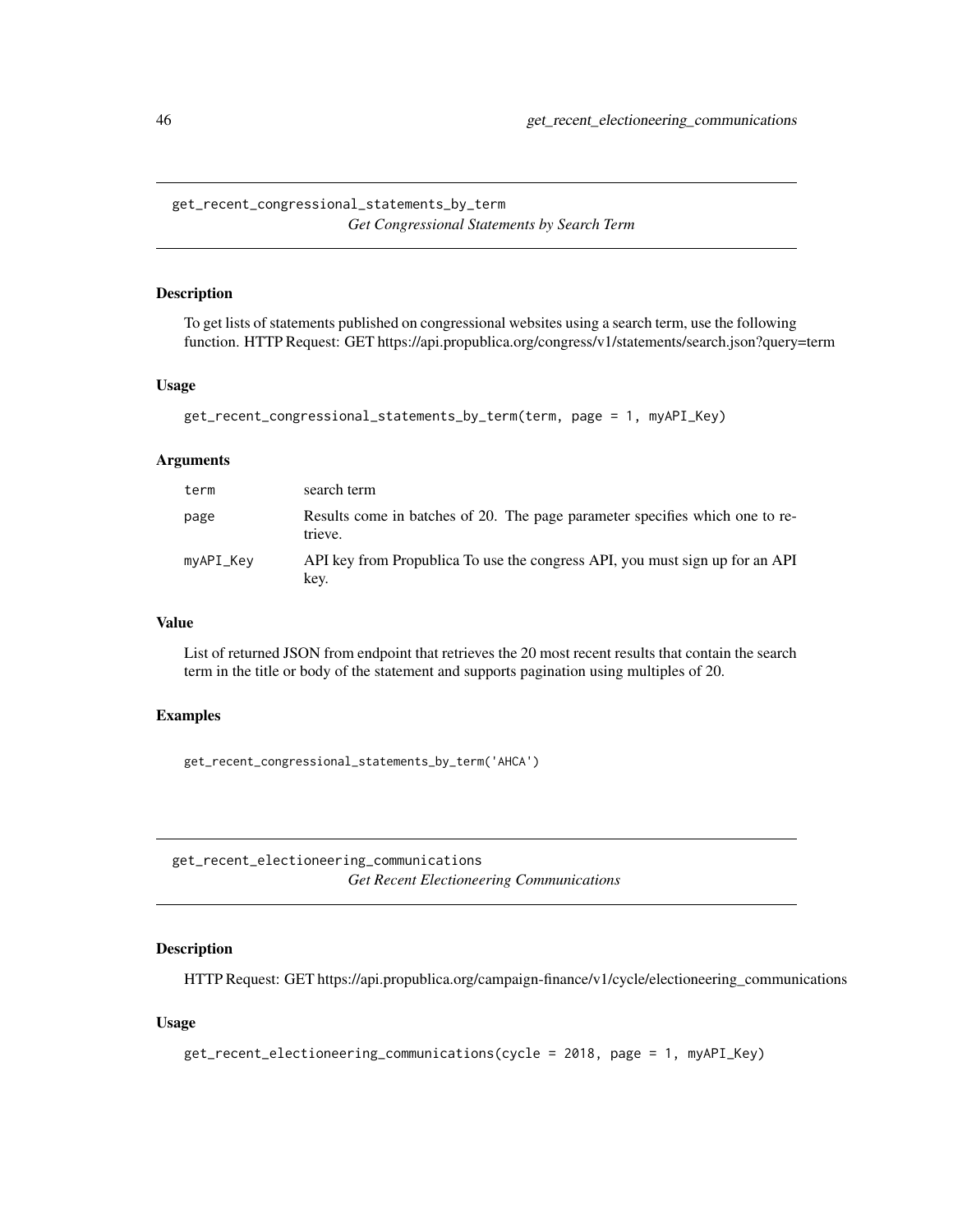| cvcle     | The election cycle                                                                      |
|-----------|-----------------------------------------------------------------------------------------|
| page      | Results come in batches of 20. The page parameter specifies which one to re-<br>trieve. |
| myAPI_Key | API key from Propublica To use the congress API, you must sign up for an API<br>key.    |

## Value

List of returned JSON from endpoint that retrieves the 20 most recent broadcast advertisements that identify one or more federal candidates (and have aired 30 days before a primary election and 60 days before the general election).

#### Examples

get\_recent\_electioneering\_communications(2016)

get\_recent\_house\_senate\_floor\_actions *Get Recent House and Senate Floor Actions*

## Description

To get the latest actions from the House or Senate floor, use the following function. HTTP Request: GET https://api.propublica.org/congress/v1/congress/chamber/floor\_updates.json

### Usage

```
get_recent_house_senate_floor_actions(congress, chamber, page = 1, myAPI_Key)
```
### Arguments

| congress  | 114-116 for House, 96-116 for Senate                                                    |
|-----------|-----------------------------------------------------------------------------------------|
| chamber   | house or senate                                                                         |
| page      | Results come in batches of 20. The page parameter specifies which one to re-<br>trieve. |
| myAPI_Key | API key from Propublica To use the congress API, you must sign up for an API<br>key.    |

## Value

List of returned JSON from endpoint that retrieves the 20 most recent results and supports pagination using multiples of 20. The date attribute represents the "legislative day" in which the action took place (actions that occur after midnight often are part of the previous day's activity).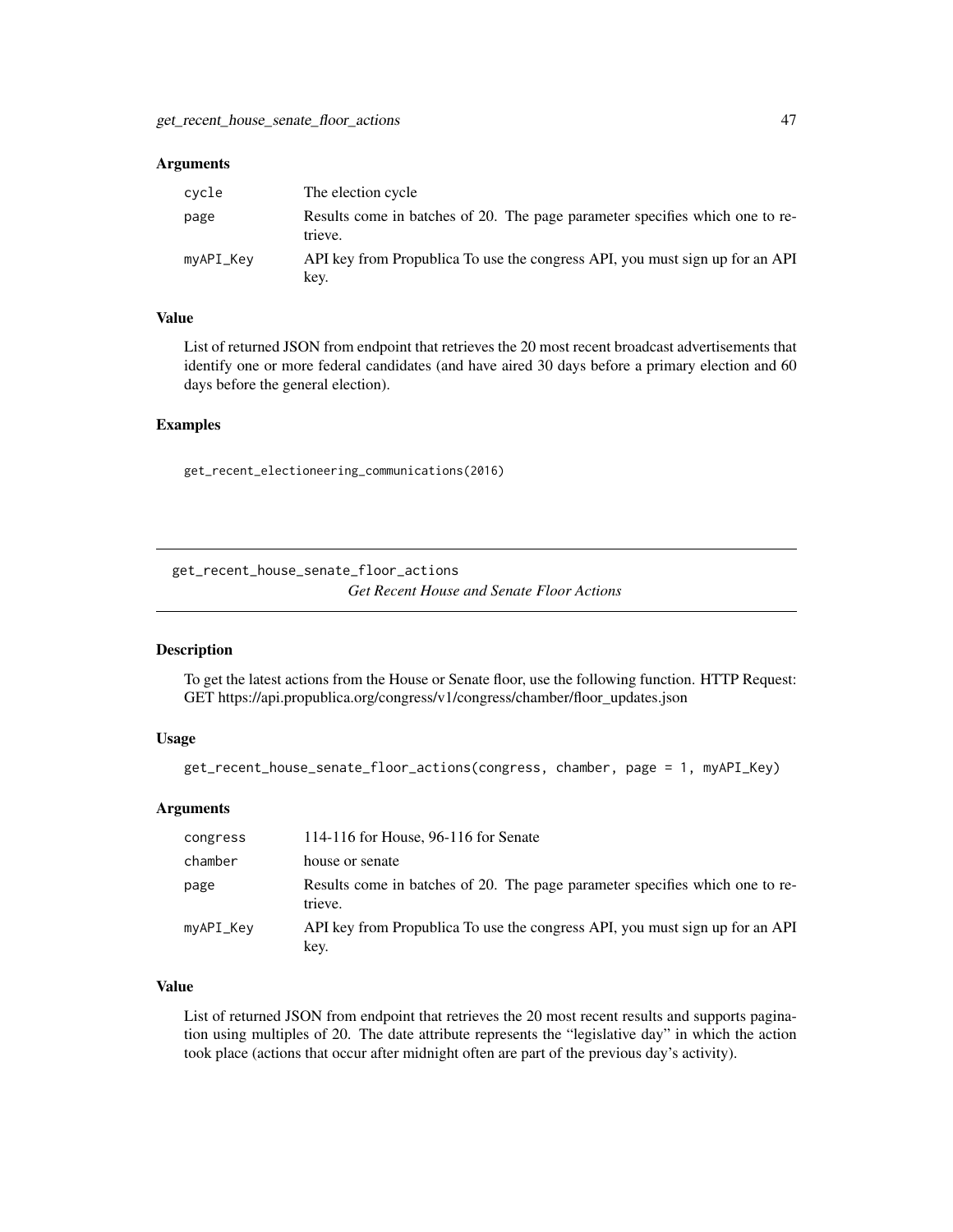### Examples

```
get_recent_house_senate_floor_actions(115, 'house')
```
get\_recent\_independent\_expend

*Get Recent Independent Expenditures*

### Description

HTTP Request: GET https://api.propublica.org/campaign-finance/v1/cycle/independent\_expenditures

## Usage

```
get_recent_independent_expend(cycle = 2018, page = 1, myAPI_Key)
```
## Arguments

| cycle     | The election cycle                                                                                                                                          |
|-----------|-------------------------------------------------------------------------------------------------------------------------------------------------------------|
|           | @return List of returned JSON from endpoint that retrieves the 200 most recent<br>independent expenditures and optionally can be offset by multiples of 20. |
| page      | Results come in batches of 20. The page parameter specifies which one to re-<br>trieve.                                                                     |
| myAPI_Key | API key from Propublica To use the congress API, you must sign up for an API<br>key.                                                                        |

#### Examples

get\_recent\_independent\_expend(2016)

get\_recent\_late\_contributions

*Get Recent Late Contributions https://www.propublica.org/datastore/apis HTTP Request: GET https://api.propublica.org/campaignfinance/v1/cycle/contributions/48hour*

### Description

Get Recent Late Contributions https://www.propublica.org/datastore/apis HTTP Request: GET https://api.propublica.org/can finance/v1/cycle/contributions/48hour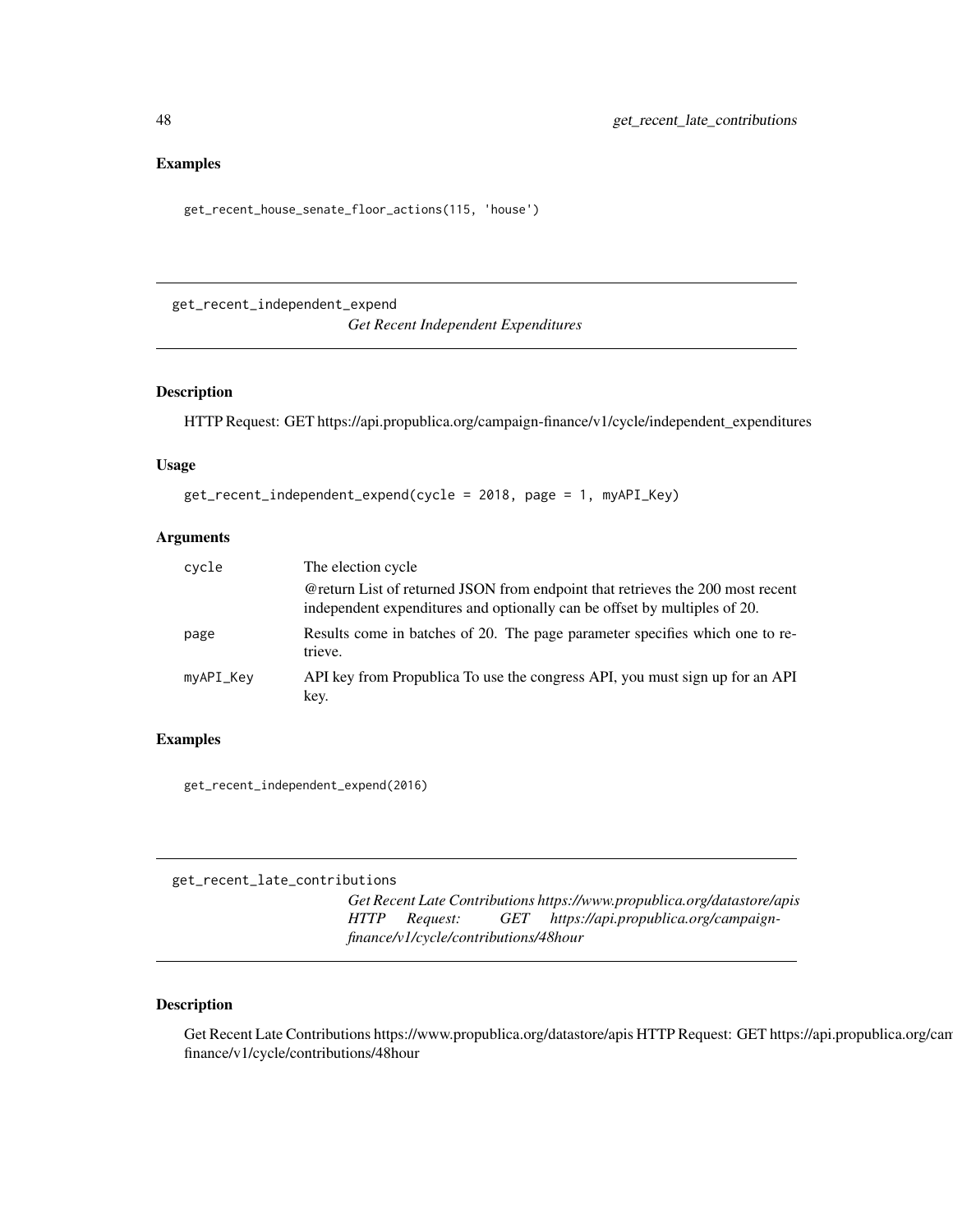## Usage

```
get_recent_late_contributions(cycle = 2018, page = 1, myAPI_Key)
```
### Arguments

| cvcle     | The election cycle. Cycle must be even-numbered year between 2010 and 2018              |
|-----------|-----------------------------------------------------------------------------------------|
| page      | Results come in batches of 20. The page parameter specifies which one to re-<br>trieve. |
| myAPI_Key | API key from Propublica To use the congress API, you must sign up for an API<br>key.    |

### Value

List of returned JSON from endpoint that retrieves the most recent late contributions to candidates from the campaign-finance API from ProPublica.

### Examples

get\_recent\_late\_contributions(2016)

#### get\_recent\_late\_contributions\_candidate

*Get Recent Late Contributions to a Specific Candidate https://www.propublica.org/datastore/apis HTTP Request: GET https://api.propublica.org/campaign-finance/v1/cycle/candidates/fecid/48hour*

## Description

Get Recent Late Contributions to a Specific Candidate https://www.propublica.org/datastore/apis HTTP Request: GET https://api.propublica.org/campaign-finance/v1/cycle/candidates/fec-id/48hour

```
get_recent_late_contributions_candidate(
 cycle = 2018,
 FEC_ID,
 page = 1,
 myAPI_Key
)
```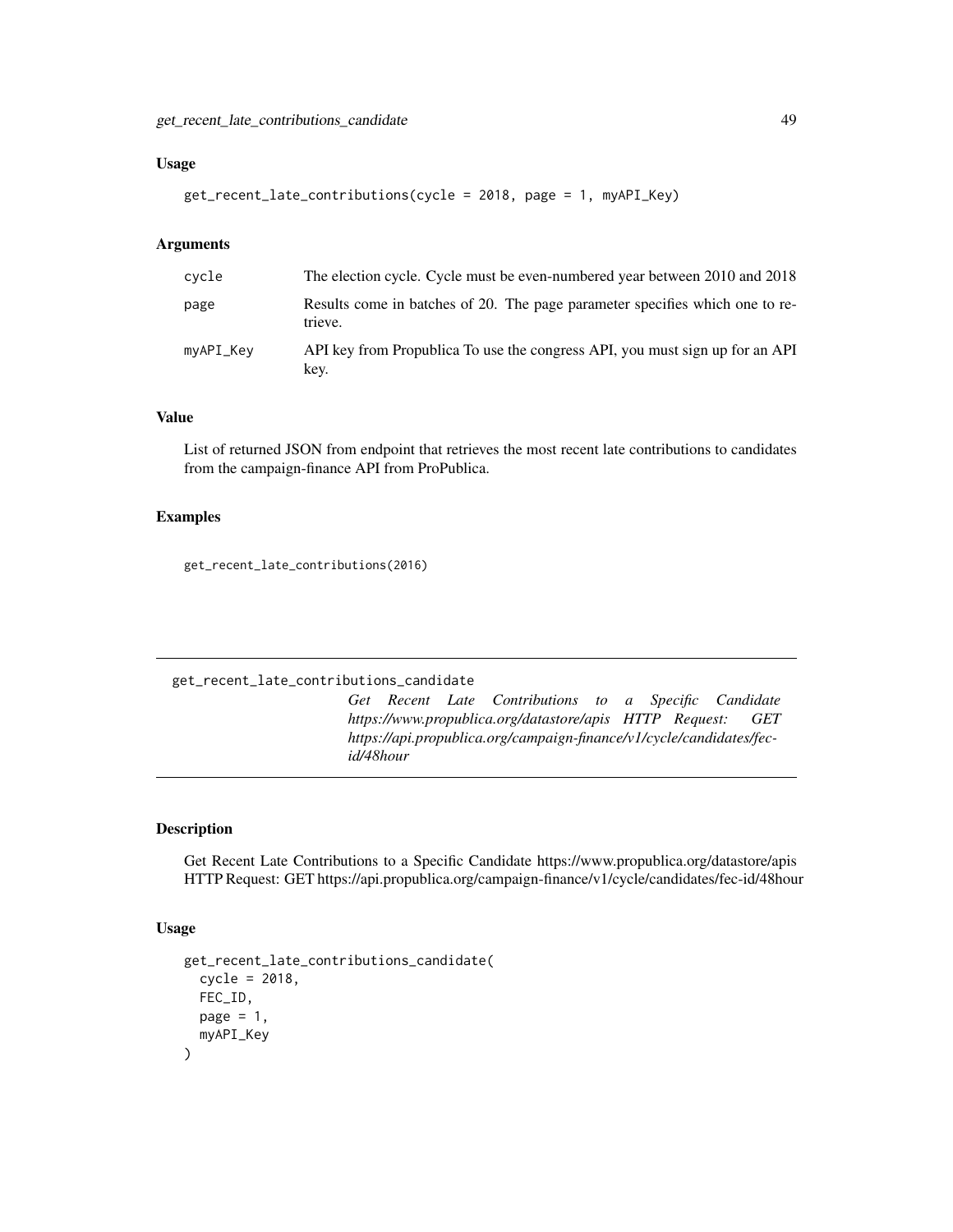| cycle     | The election cycle                                                                      |
|-----------|-----------------------------------------------------------------------------------------|
| FEC_ID    | The FEC-assigned 9-character ID of a candidate.                                         |
| page      | Results come in batches of 20. The page parameter specifies which one to re-<br>trieve. |
| myAPI_Key | API key from Propublica To use the congress API, you must sign up for an API<br>key.    |

## Value

List of returned JSON from endpoint that retrieves the most recent late contributions to candidates from the campaign-finance API from ProPublica.

#### Examples

get\_recent\_late\_contributions\_candidate(2016, 'H4NY11138')

get\_recent\_late\_contributions\_committee

*Get Recent Late Contributions to a Specific Committee https://www.propublica.org/datastore/apis HTTP Request: GET https://api.propublica.org/campaign-finance/v1/cycle/committees/fecid/48hour*

### Description

Get Recent Late Contributions to a Specific Committee https://www.propublica.org/datastore/apis HTTP Request: GET https://api.propublica.org/campaign-finance/v1/cycle/committees/fec-id/48hour

### Usage

```
get_recent_late_contributions_committee(
  cycle = 2018,
  FEC_ID,
 page = 1,
  myAPI_Key
\mathcal{L}
```
### Arguments

| cycle     | The election cycle                                                                      |
|-----------|-----------------------------------------------------------------------------------------|
| FEC_ID    | The FEC-assigned 9-character ID of a committee.                                         |
| page      | Results come in batches of 20. The page parameter specifies which one to re-<br>trieve. |
| myAPI_Key | API key from Propublica To use the congress API, you must sign up for an API<br>key.    |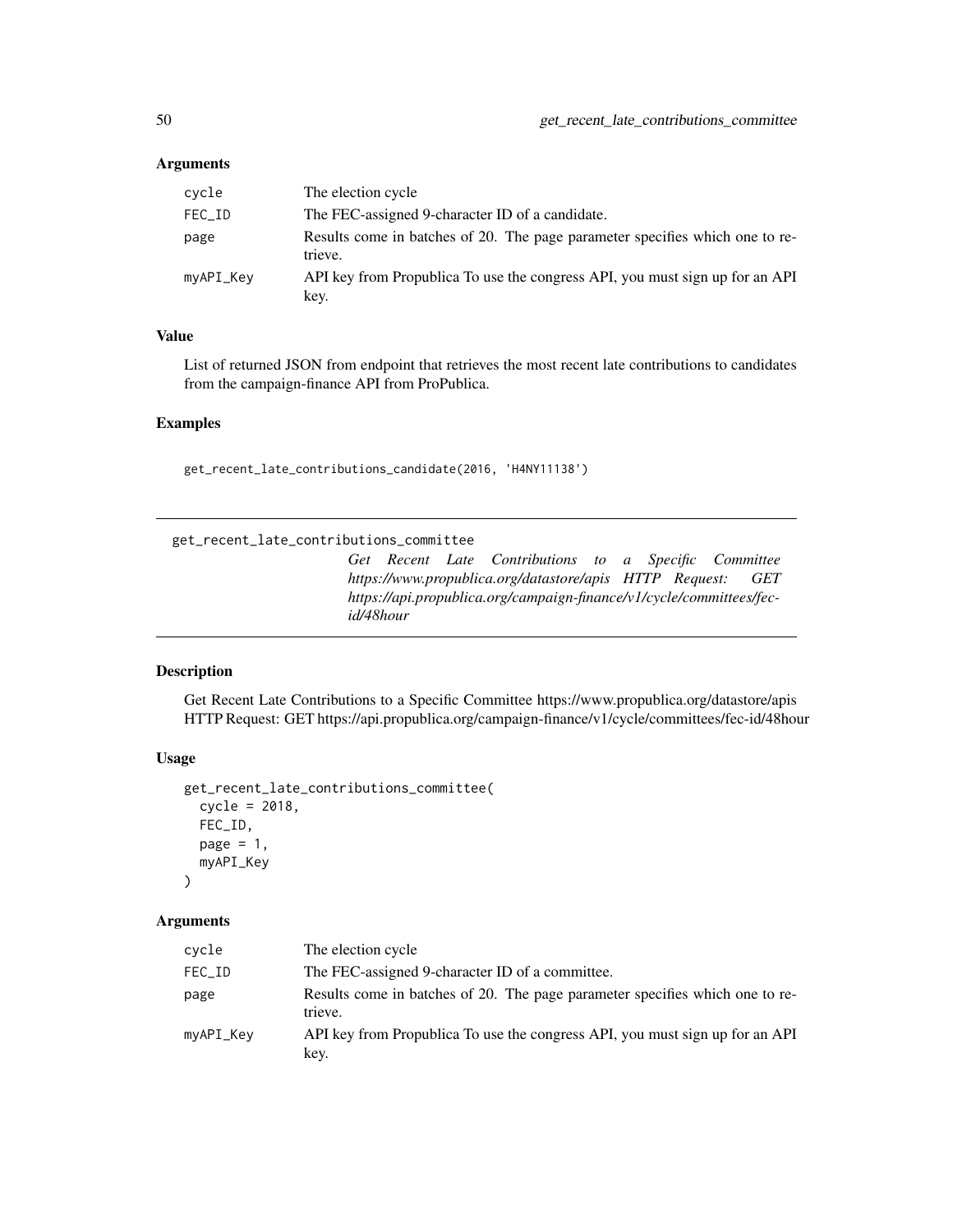# Value

List of returned JSON from endpoint that retrieves the most recent late contributions to a specific committee.

## Examples

```
get_recent_late_contributions_committee(2016, 'C00575050')
```
get\_recent\_late\_contributions\_date

*Get Recent Late Contributions by Date*

## Description

HTTP Request: GET https://api.propublica.org/campaign-finance/v1/cycle/contributions/48hour/year/month/day

#### Usage

```
get_recent_late_contributions_date(
  cycle = 2018,
 year,
 month,
  day,
 page = 1,
 myAPI_Key
\lambda
```
## Arguments

| cycle     | The election cycle                                                                      |
|-----------|-----------------------------------------------------------------------------------------|
| year      | The four-digit year from 2010-2018, match cycle                                         |
| month     | The two-digit month from $01-12$                                                        |
| day       | The two-digit day from 01-31                                                            |
| page      | Results come in batches of 20. The page parameter specifies which one to re-<br>trieve. |
| myAPI_Key | API key from Propublica To use the congress API, you must sign up for an API<br>key.    |

#### Value

List of returned JSON from endpoint that retrieves late contributions from a specific dates for a given campaign cycle from the campaign-finance API from ProPublica.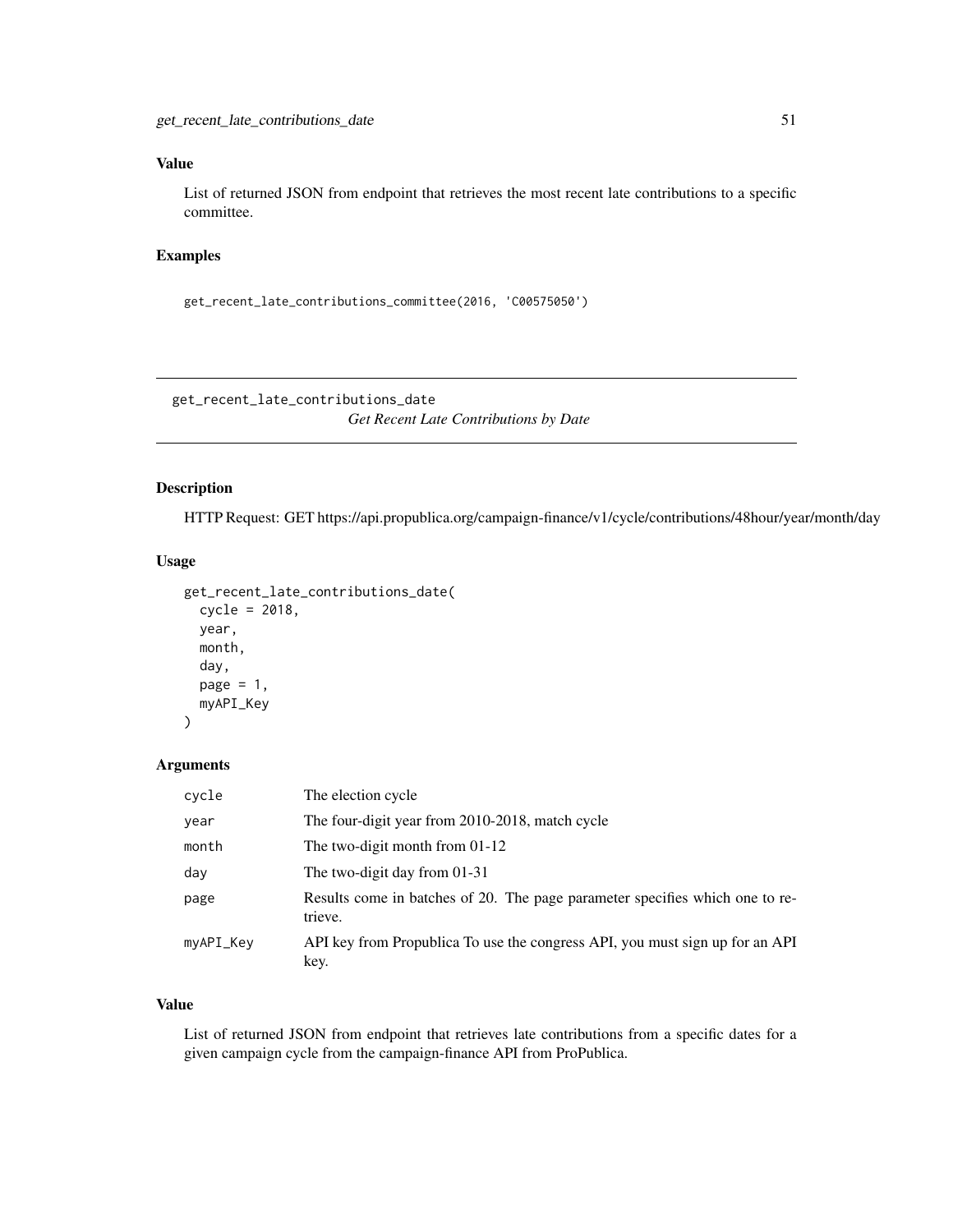## Examples

get\_recent\_late\_contributions\_date(2016, year = 2016, month = '09', day = '07')

get\_recent\_lobbying\_representation\_filings *Get Recent Lobbying Representation filings*

## Description

To get the 20 most recent lobbying representation filings, use the following function. HTTP Request: GET https://api.propublica.org/congress/v1/lobbying/latest.json

## Usage

```
get_recent_lobbying_representation_filings(page = 1, myAPI_Key)
```
## Arguments

| page      | Results come in batches of 20. The page parameter specifies which one to re-<br>trieve. |
|-----------|-----------------------------------------------------------------------------------------|
| myAPI_Key | API key from Propublica To use the congress API, you must sign up for an API<br>kev.    |

## Value

List of returned JSON from endpoint that retrieves the 20 most recent lobbying representation filings.

## Examples

get\_recent\_lobbying\_representation\_filings()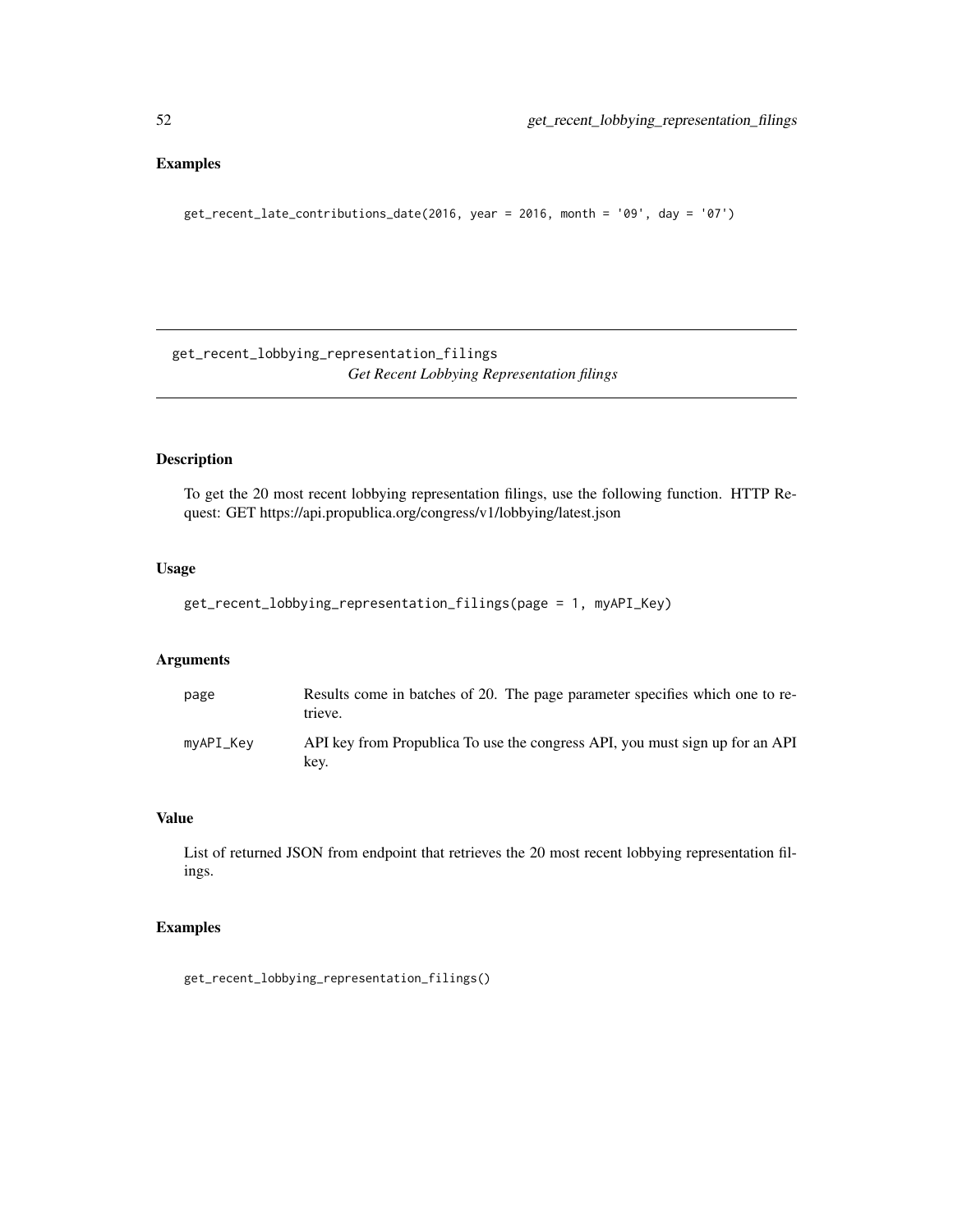get\_recent\_nominations\_by\_category *Get Recent Nominations by Category*

## Description

To get lists of presidential nominations for civilian positions, use the following function. HTTP Request: GET https://api.propublica.org/congress/v1/congress/nominees/type.json

#### Usage

```
get_recent_nominations_by_category(congress, type, page = 1, myAPI_Key)
```
#### Arguments

| congress  | 107-116                                                                                 |
|-----------|-----------------------------------------------------------------------------------------|
| type      | received, updated, confirmed, withdrawn                                                 |
| page      | Results come in batches of 20. The page parameter specifies which one to re-<br>trieve. |
| myAPI_Key | API key from Propublica To use the congress API, you must sign up for an API<br>key.    |

#### Value

List of returned JSON from endpoint that retrieves the 20 most recent results for the specified type: received, updated, confirmed or withdrawn.

### Examples

get\_recent\_nominations\_by\_category(115, 'confirmed')

get\_recent\_official\_communications *Get Recent Official Communications*

# Description

To get lists of official communications to Congress from the president, executive branch agencies and state legislatures to congressional committees, use the following function. HTTP Request: GET https://api.propublica.org/congress/v1/congress/communications.json

```
get_recent_official_communications(congress, page = 1, myAPI_Key)
```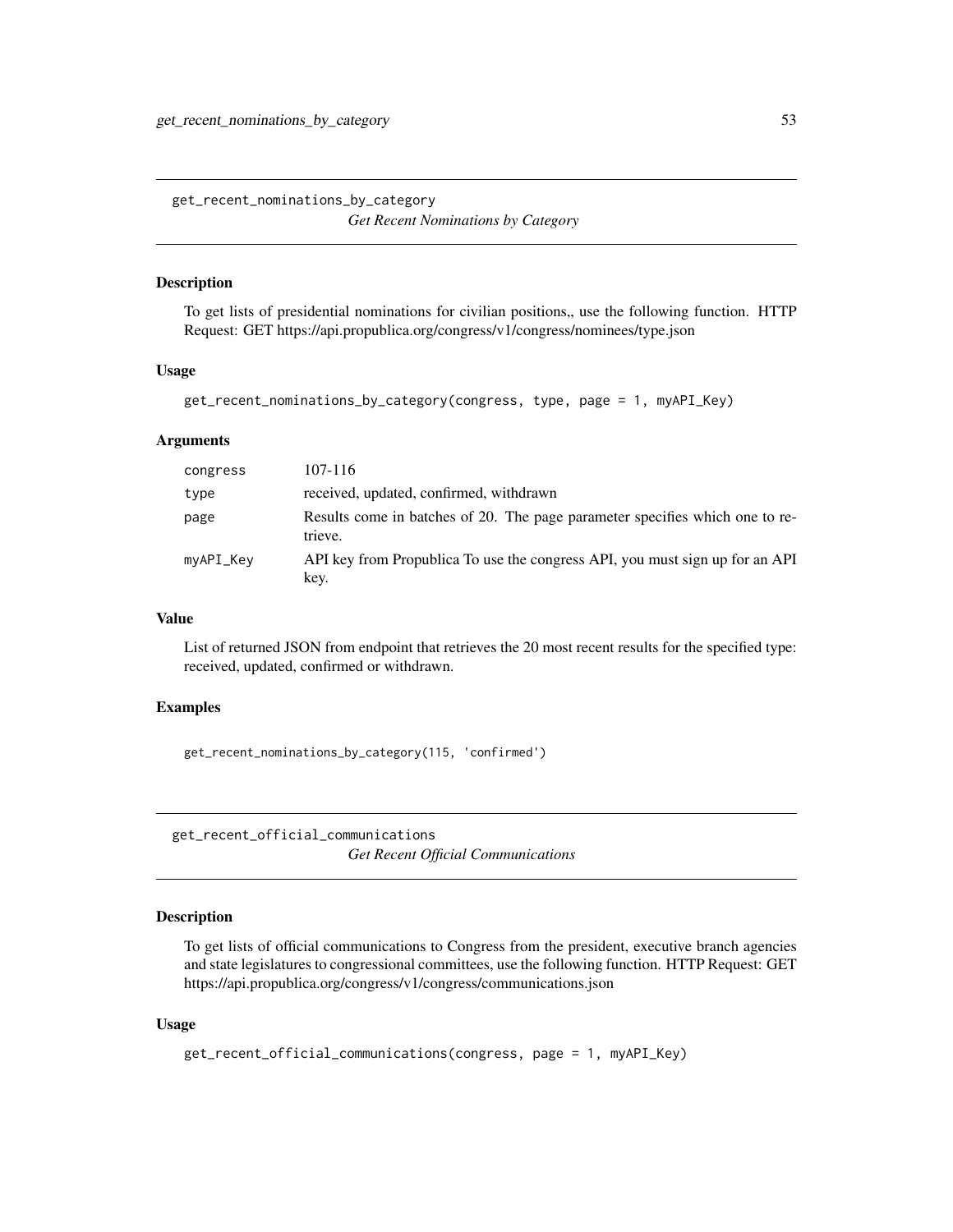| congress  | 114-116 for House, 96-116 for Senate                                                    |
|-----------|-----------------------------------------------------------------------------------------|
| page      | Results come in batches of 20. The page parameter specifies which one to re-<br>trieve. |
| myAPI_Key | API key from Propublica To use the congress API, you must sign up for an API<br>key.    |

## Value

List of returned JSON from endpoint that retrieves the 20 most recent official communications to Congress from the president, executive branch agencies and state legislatures to congressional committees. The data covers communications to the House of Representatives since 2015, and communications to the Senate since 1979.

## Examples

```
get_recent_official_communications(115)
```
get\_recent\_official\_communications\_by\_category *Get Recent Official Communications by Category*

### Description

Get lists of official communications to Congress from the president, executive branch agencies and state legislatures to congressional committees.

#### Usage

```
get_recent_official_communications_by_category(
  congress,
  category,
  page = 1,
  myAPI_Key
\mathcal{L}
```
### Arguments

| congress  | 114-116 for House, 96-116 for Senate                                                    |
|-----------|-----------------------------------------------------------------------------------------|
| category  | ec, pm, pom                                                                             |
| page      | Results come in batches of 20. The page parameter specifies which one to re-<br>trieve. |
| myAPI_Key | API key from Propublica To use the congress API, you must sign up for an API<br>key.    |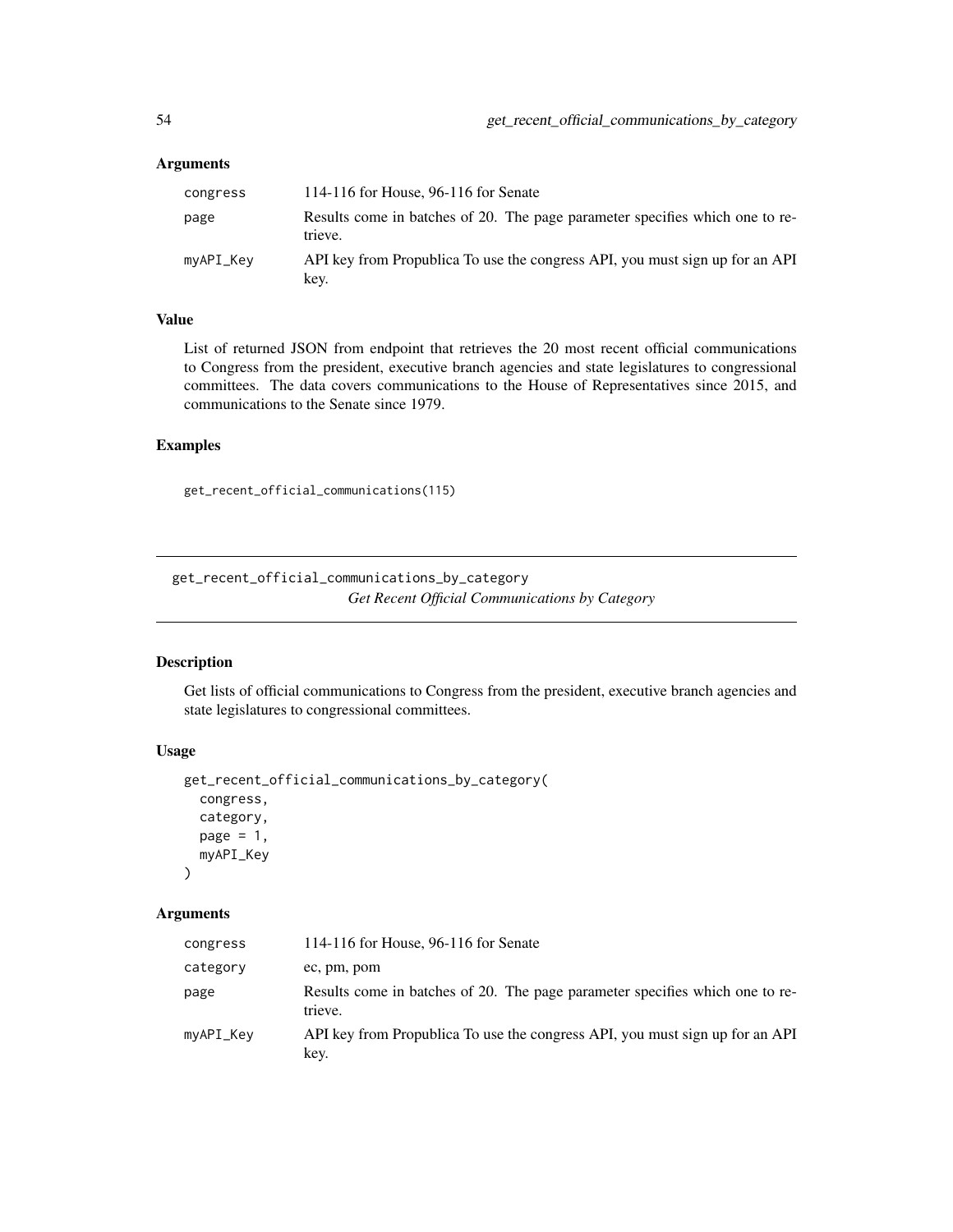### Value

List of returned JSON from endpoint that retrieves the 20 most recent results for the specified type: ec (Executive Communication), pm (Presidential Message) or pom (Petition or Memorial).

### Examples

get\_recent\_official\_communications\_by\_category(115, 'pm')

get\_recent\_official\_communications\_by\_chamber *Get Recent Official Communications by Chamber*

### Description

To get lists of official communications to Congress for a specific chamber, use the following function. HTTP Request: GET https://api.propublica.org/congress/v1/congress/chamber/committees/committeeid/subcommittees/subcommittee-id.json

#### Usage

```
get_recent_official_communications_by_chamber(
  congress,
  chamber,
  page = 1,
  myAPI_Key
)
```
# Arguments

| congress  | 114-116 for House, 96-116 for Senate                                                    |
|-----------|-----------------------------------------------------------------------------------------|
| chamber   | house or senate                                                                         |
| page      | Results come in batches of 20. The page parameter specifies which one to re-<br>trieve. |
| myAPI_Key | API key from Propublica To use the congress API, you must sign up for an API<br>key.    |

### Value

List of returned JSON from endpoint that retrieves the 20 most recent official communications to Congress for a specific chamber for the specified chamber, either house or senate.

#### Examples

get\_recent\_official\_communications\_by\_chamber(115, 'house')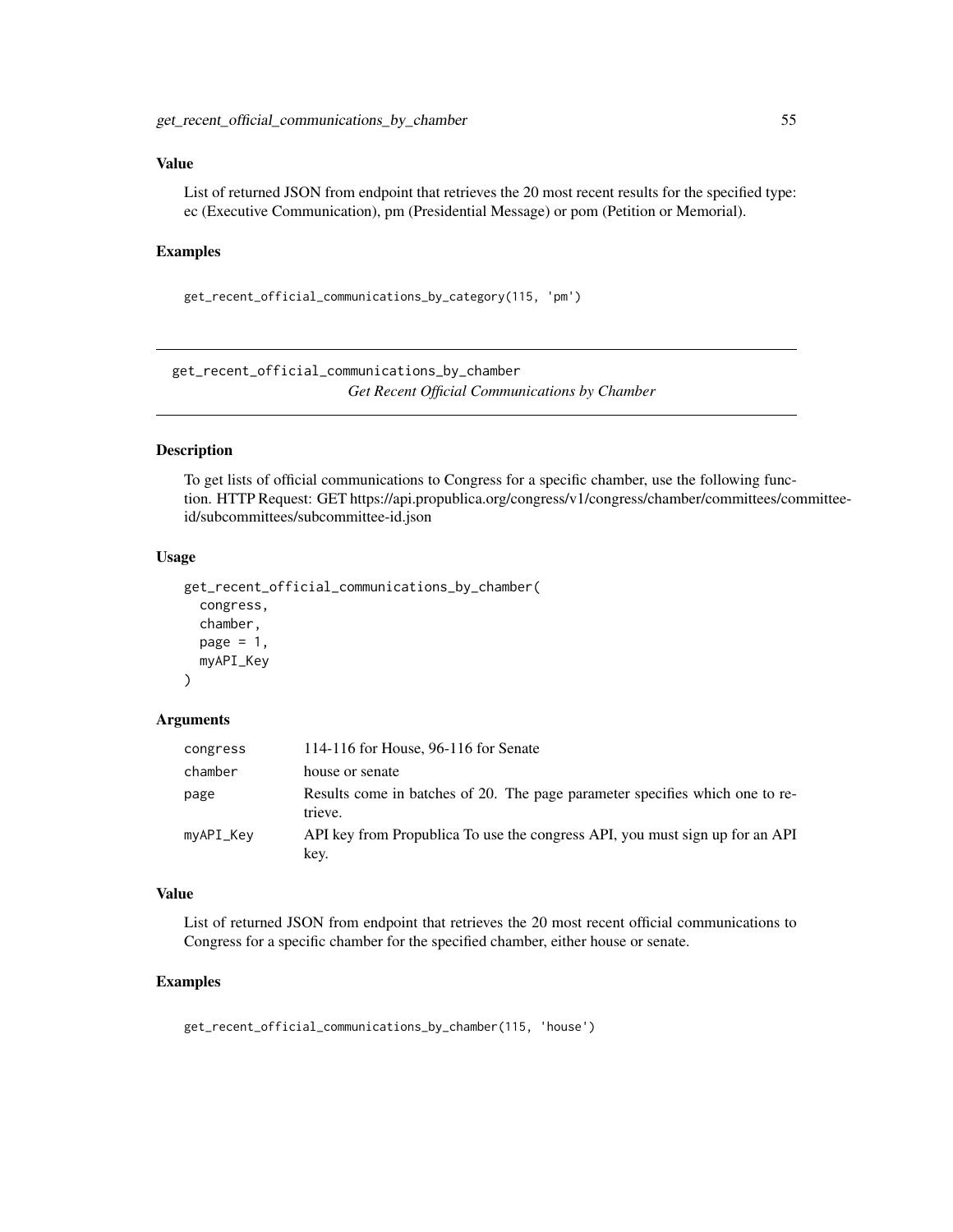get\_recent\_official\_communications\_by\_date *Get Recent Official Communications by Date*

## Description

o get lists of official communications to Congress on a specific date, use the following function. HTTP Request: GET https://api.propublica.org/congress/v1/congress/communications/category/category.json

## Usage

```
get_recent_official_communications_by_date(
 year,
  month,
  day,
 page = 1,
 myAPI_Key
)
```
### Arguments

| year      | yyyy format                                                                             |
|-----------|-----------------------------------------------------------------------------------------|
| month     | mm format                                                                               |
| day       | dd format                                                                               |
| page      | Results come in batches of 20. The page parameter specifies which one to re-<br>trieve. |
| myAPI_Key | API key from Propublica To use the congress API, you must sign up for an API<br>key.    |

## Value

List of returned JSON from endpoint that retrieves the 20 most recent results for the specified type: ec (Executive Communication), pm (Presidential Message) or pom (Petition or Memorial).

## Examples

get\_recent\_official\_communications\_by\_date(2018, '03', '21')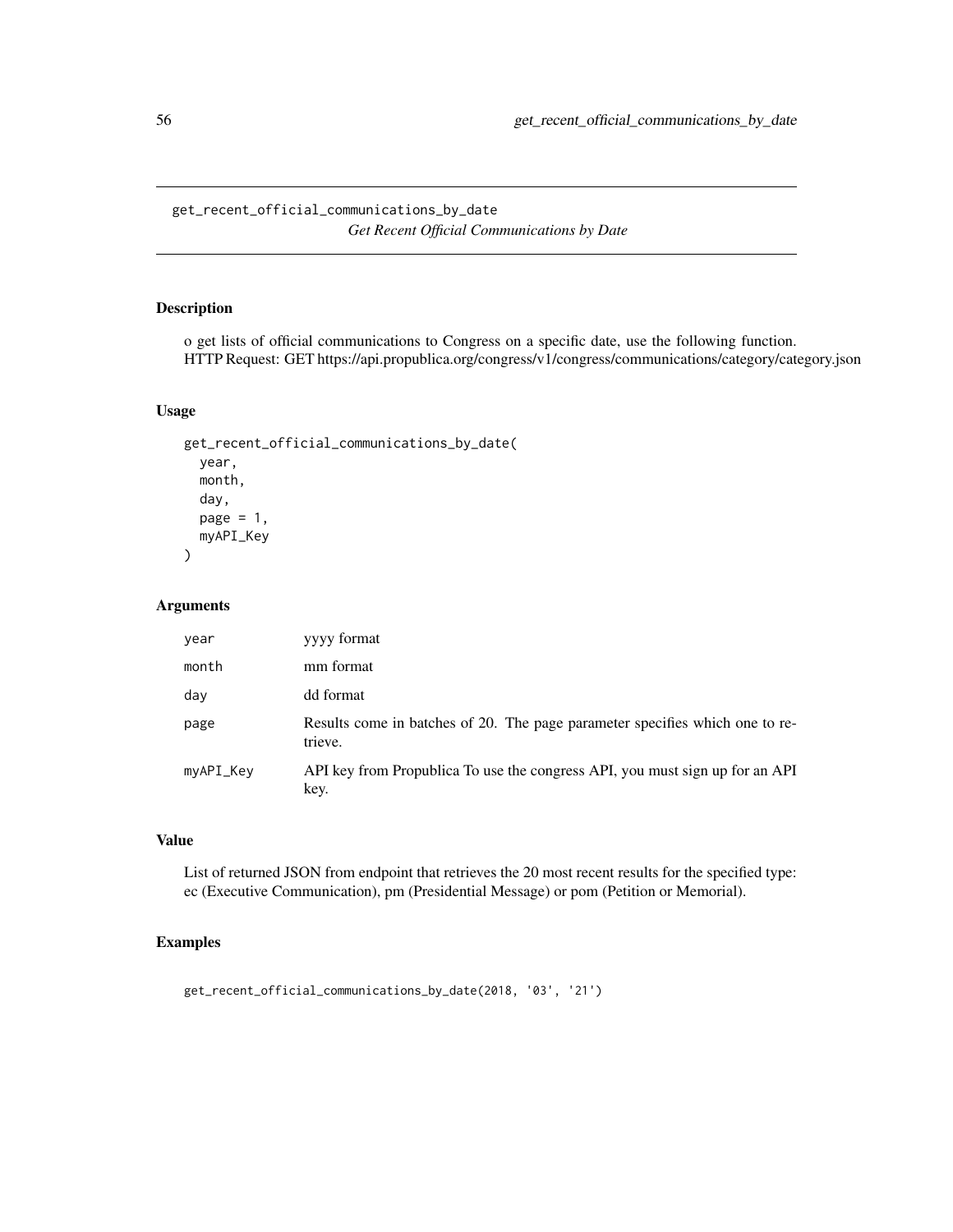get\_recent\_personal\_explanations *Get Recent Personal Explanations*

### Description

Lawmakers, mostly in the House but also in the Senate, can make personal explanations for missed or mistaken votes in the Congressional Record. These explanations can refer to a single vote or to multiple votes. To get lists of personal explanations, use the following URI structure. HTTP Request: GET https://api.propublica.org/congress/v1/congress/explanations.json

### Usage

```
get_recent_personal_explanations(congress, page = 1, myAPI_Key)
```
#### Arguments

| congress  | 101-116                                                                                 |
|-----------|-----------------------------------------------------------------------------------------|
| page      | Results come in batches of 20. The page parameter specifies which one to re-<br>trieve. |
| myAPI_Key | API key from Propublica To use the congress API, you must sign up for an API<br>kev.    |

### Value

List of returned JSON from endpoint that retrieves the 20 most recent results in the specified Congress

#### Examples

get\_recent\_personal\_explanations(114)

get\_recent\_personal\_explanations\_specific\_member *Get Recent Personal Explanations by a Specific Members*

## Description

Lawmakers, mostly in the House but also in the Senate, can make personal explanations for missed or mistaken votes in the Congressional Record. HTTP Request: GET https://api.propublica.org/congress/v1/members/membe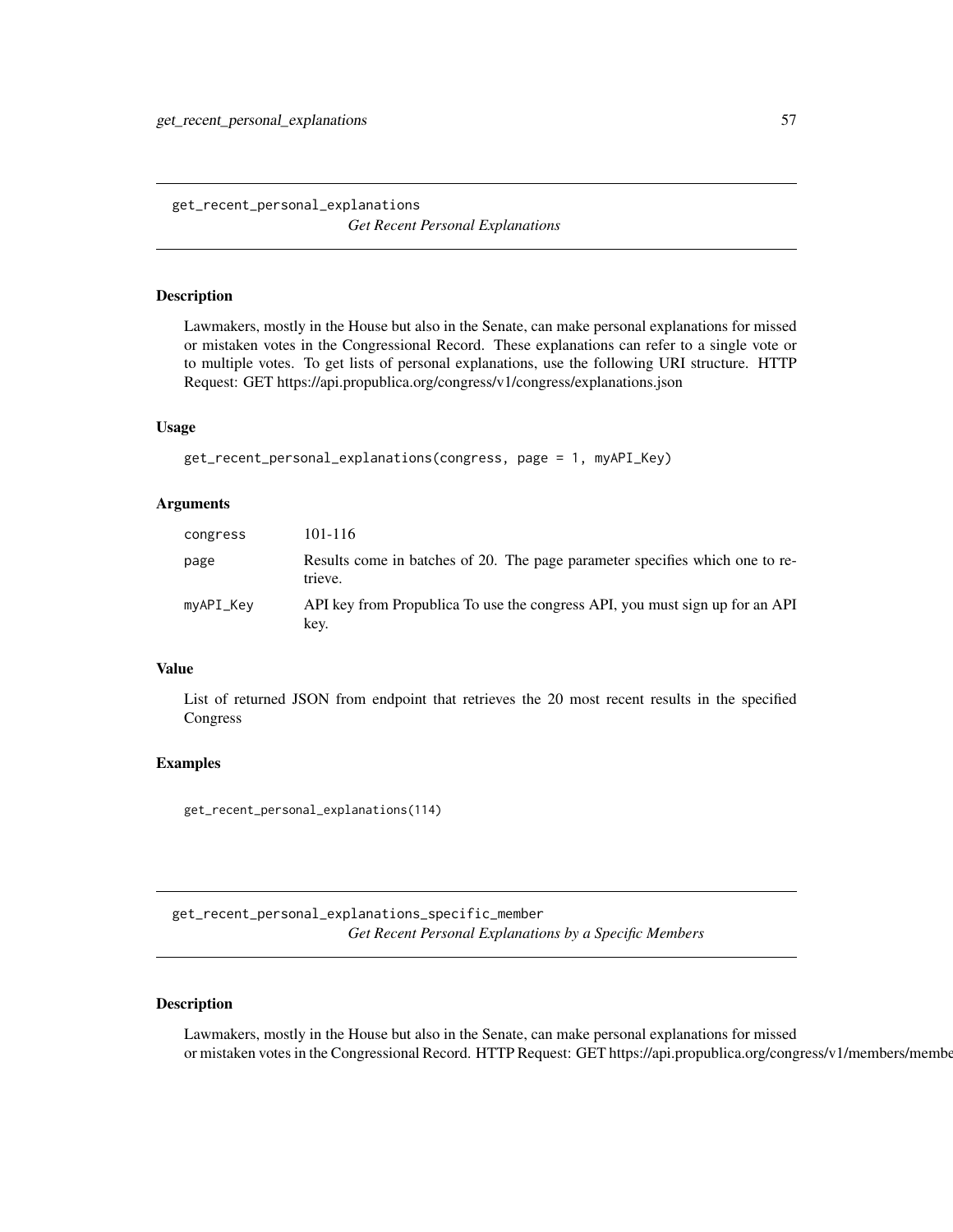#### Usage

```
get_recent_personal_explanations_specific_member(
 member_id,
  congress,
 page = 1,
 myAPI_Key
)
```
#### Arguments

| member_id | The ID of the member to retrieve; it is assigned by the Biographical Directory<br>of the United States Congress or can be retrieved from a member list request. |
|-----------|-----------------------------------------------------------------------------------------------------------------------------------------------------------------|
| congress  | 110-116                                                                                                                                                         |
| page      | Results come in batches of 20. The page parameter specifies which one to re-<br>trieve.                                                                         |
| myAPI_Key | API key from Propublica To use the congress API, you must sign up for an API<br>key.                                                                            |

## Value

List of returned JSON from endpoint that retrieves the 20 most recent personal explanations by a specific member in the specified Congress, and supports paginated requests using multiples of 20.

#### Examples

get\_recent\_personal\_explanations\_specific\_member('S001193', 115)

get\_recent\_personal\_explanations\_votes *Get Recent Personal Explanation Votes*

### Description

Lawmakers, mostly in the House but also in the Senate, can make personal explanations for missed or mistaken votes in the Congressional Record. Unlike the "Recent Personal Explanations" response, this response contains explanations parsed to individual votes and have an additional category attribute describing the general reason for the absence or incorrect vote. To get lists of recent personal explanation votes, use the following URI structure. HTTP Request: GET https://api.propublica.org/congress/v1/cong

```
get_recent_personal_explanations_votes(congress, page = 1, myAPI_Key)
```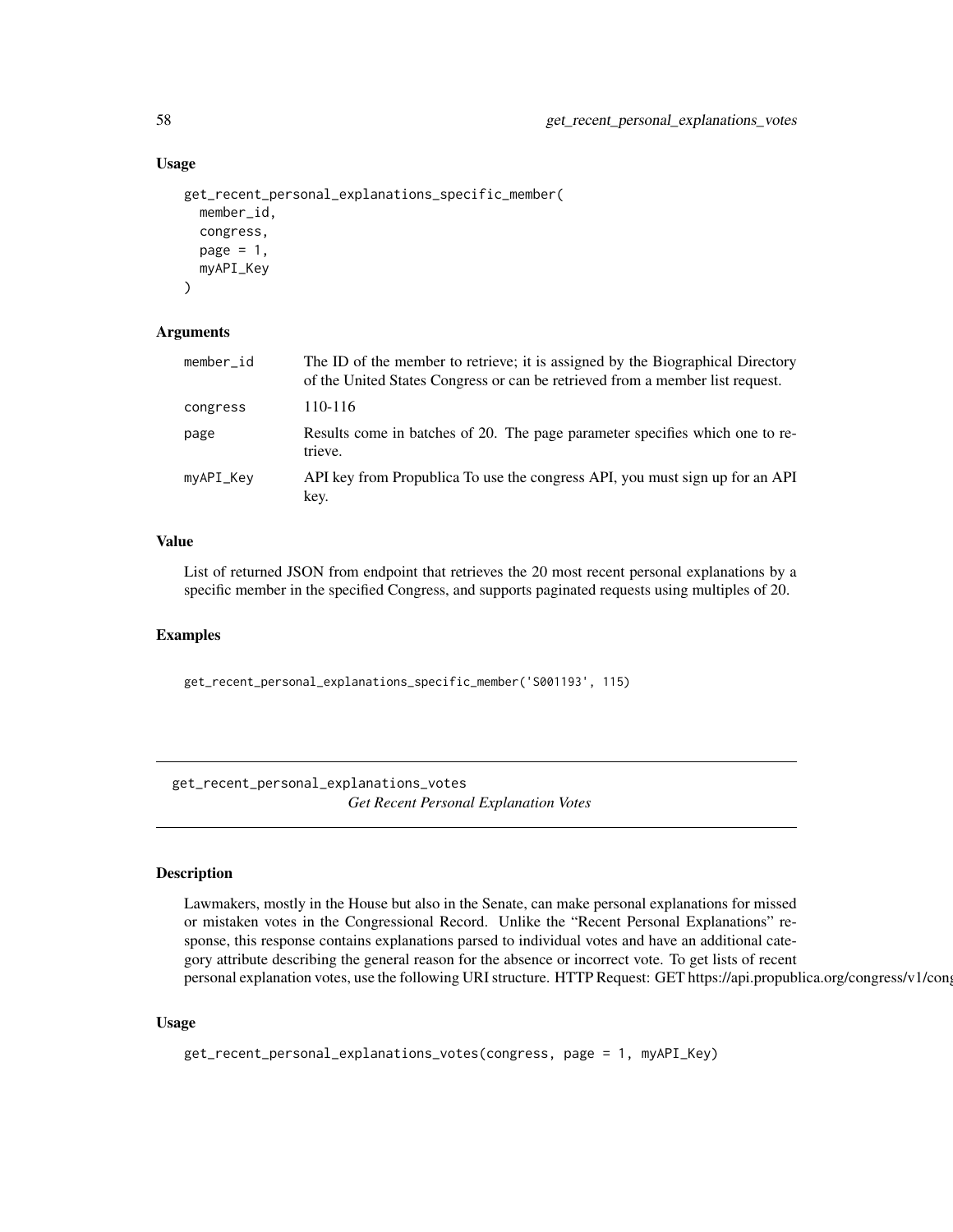| congress  | 101-116                                                                                 |
|-----------|-----------------------------------------------------------------------------------------|
| page      | Results come in batches of 20. The page parameter specifies which one to re-<br>trieve. |
| myAPI_Key | API key from Propublica To use the congress API, you must sign up for an API<br>key.    |

### Value

List of returned JSON from endpoint that retrieves the 20 most recent personal explanation votes in the specified Congress, contains explanations parsed to individual votes and have an additional category attribute describing the general reason for the absence or incorrect vote.

#### Examples

get\_recent\_personal\_explanations\_votes(114)

get\_recent\_personal\_explanations\_votes\_by\_category *Get Recent Personal Explanation Votes by Category*

#### Description

Lawmakers, mostly in the House but also in the Senate, can make personal explanations for missed or mistaken votes in the Congressional Record. Unlike the "Recent Personal Explanations" response, this response contains explanations parsed to individual votes and have an additional category attribute describing the general reason for the absence or incorrect vote. HTTP Request: GET https://api.propublica.org/congress/v1/congress/explanations/votes/category.json

### Usage

```
get_recent_personal_explanations_votes_by_category(
  congress,
  category,
  page = 1,
  myAPI_Key
)
```
### Arguments

congress 101-116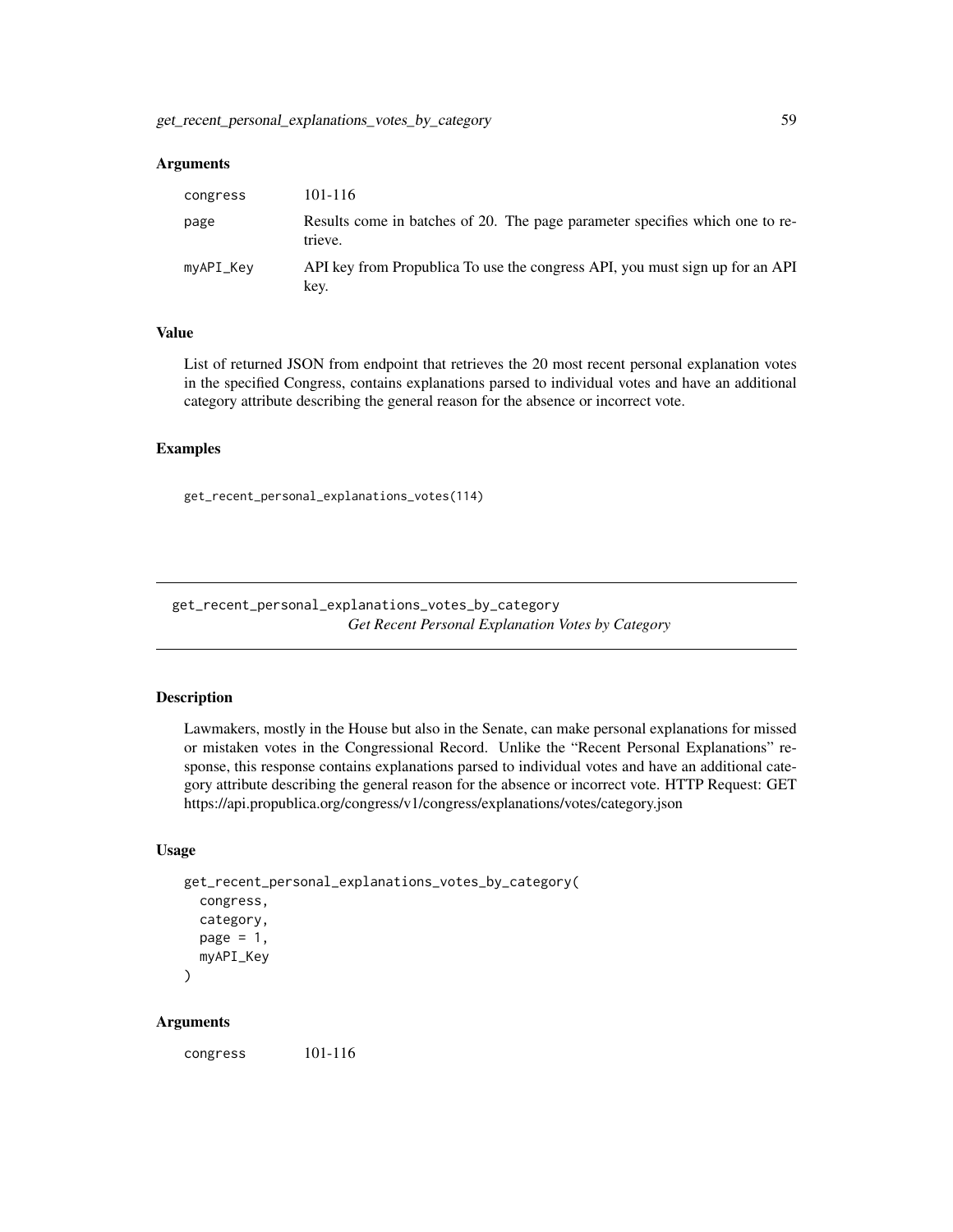| category  | options: voted-incorrectly (Voted yes or no by mistake), official-business (Away<br>on official congressional business), ambiguous (No reason given), travel-difficulties<br>(Travel delays and issues), personal (Personal or family reason), claims-voted<br>(Vote made but not recorded), medical (Medical issue for lawmaker, not family),<br>weather, memorial, misunderstanding, leave-of-absence, prior-commitment, election-<br>related, military-service, other |
|-----------|--------------------------------------------------------------------------------------------------------------------------------------------------------------------------------------------------------------------------------------------------------------------------------------------------------------------------------------------------------------------------------------------------------------------------------------------------------------------------|
| page      | Results come in batches of 20. The page parameter specifies which one to re-<br>trieve.                                                                                                                                                                                                                                                                                                                                                                                  |
| myAPI_Key | API key from Propublica To use the congress API, you must sign up for an API<br>key.                                                                                                                                                                                                                                                                                                                                                                                     |

### Value

List of returned JSON from endpoint that retrieves the 20 most recent personal explanation votes filtered by a category in the specified Congress.

#### Examples

get\_recent\_personal\_explanations\_votes\_by\_category(115, 'voted-incorrectly')

get\_recent\_personal\_explanations\_votes\_specific\_member *Get Recent Personal Explanation Votes by a Specific Member*

## Description

Lawmakers, mostly in the House but also in the Senate, can make personal explanations for missed or mistaken votes in the Congressional Record. To get recent personal explanations by a specific member that are parsed to individual votes and have an additional category attribute describing the general reason for the absence or incorrect vote, use the following function. HTTP Request: GET https://api.propublica.org/congress/v1/members/member\_id/explanations/congress/votes.json

```
get_recent_personal_explanations_votes_specific_member(
 member_id,
 congress,
 page = 1,
 myAPI_Key
)
```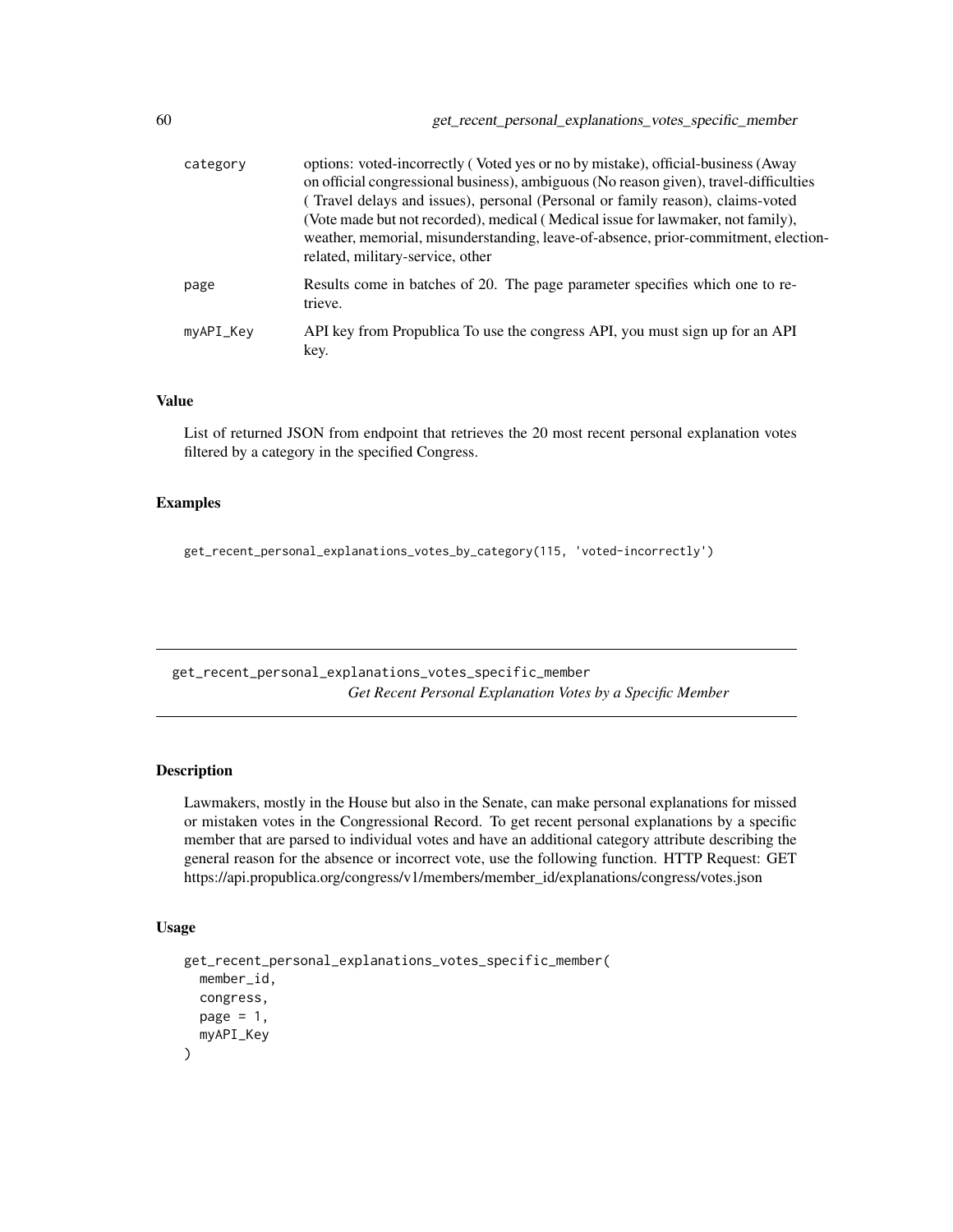| member id | The ID of the member to retrieve; it is assigned by the Biographical Directory<br>of the United States Congress or can be retrieved from a member list request. |
|-----------|-----------------------------------------------------------------------------------------------------------------------------------------------------------------|
| congress  | 110-116                                                                                                                                                         |
| page      | Results come in batches of 20. The page parameter specifies which one to re-<br>trieve.                                                                         |
| myAPI_Key | API key from Propublica To use the congress API, you must sign up for an API<br>key.                                                                            |

#### Value

List of returned JSON from endpoint that retrieves the 20 most recent personal explanations by a specific member in the specified Congress, and supports paginated requests using multiples of 20.

#### Examples

get\_recent\_personal\_explanations\_votes\_specific\_member('S001193', 115)

get\_recent\_personal\_explanations\_votes\_specific\_member\_by\_category *Get Recent Personal Explanation Votes by a Specific Member by Category*

#### Description

Lawmakers, mostly in the House but also in the Senate, can make personal explanations for missed or mistaken votes in the Congressional Record. To get recent personal explanations by a specific member that are parsed to individual votes and have an additional category attribute describing the general reason for the absence or incorrect vote, use the following function. HTTP Request: GET https://api.propublica.org/congress/v1/members/member\_id/explanations/congress/votes.json

```
get_recent_personal_explanations_votes_specific_member_by_category(
 member_id,
 congress,
  category,
 page = 1,
  myAPI_Key
)
```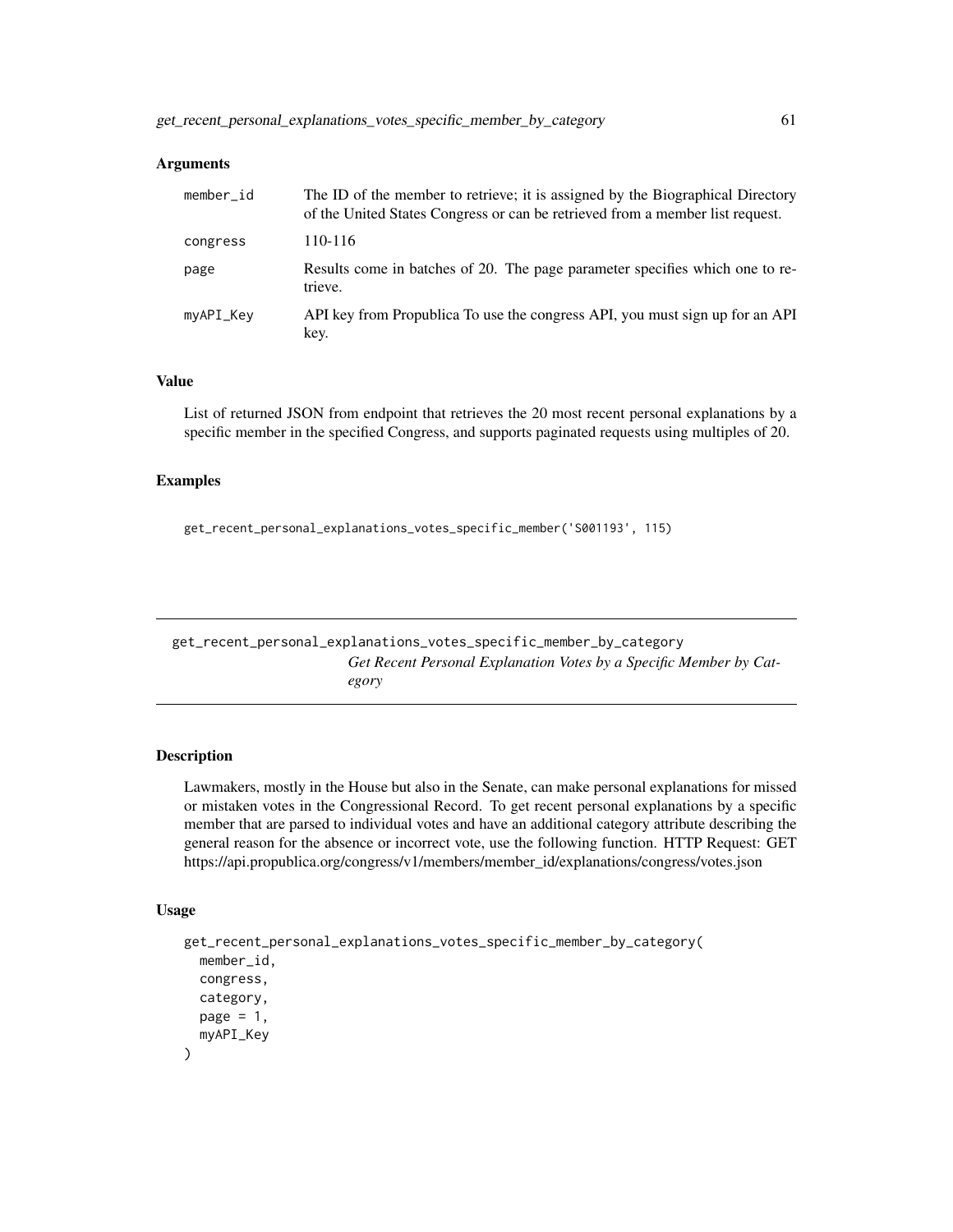| member_id | The ID of the member to retrieve; it is assigned by the Biographical Directory<br>of the United States Congress or can be retrieved from a member list request.                                                                                                                                                                                                                                                                                                          |
|-----------|--------------------------------------------------------------------------------------------------------------------------------------------------------------------------------------------------------------------------------------------------------------------------------------------------------------------------------------------------------------------------------------------------------------------------------------------------------------------------|
| congress  | 110-116                                                                                                                                                                                                                                                                                                                                                                                                                                                                  |
| category  | options: voted-incorrectly (Voted yes or no by mistake), official-business (Away<br>on official congressional business), ambiguous (No reason given), travel-difficulties<br>(Travel delays and issues), personal (Personal or family reason), claims-voted<br>(Vote made but not recorded), medical (Medical issue for lawmaker, not family),<br>weather, memorial, misunderstanding, leave-of-absence, prior-commitment, election-<br>related, military-service, other |
| page      | Results come in batches of 20. The page parameter specifies which one to re-<br>trieve.                                                                                                                                                                                                                                                                                                                                                                                  |
| myAPI_Key | API key from Propublica To use the congress API, you must sign up for an API<br>key.                                                                                                                                                                                                                                                                                                                                                                                     |

# Value

List of returned JSON from endpoint that retrieves the 20 most recent personal explanations by a specific member in the specified Congress, and supports paginated requests using multiples of 20.

#### Examples

get\_recent\_personal\_explanations\_votes\_specific\_member\_by\_category('S001193', 115, 'personal')

get\_recent\_votes *Get Recent Votes*

## Description

You can get recent votes from the House, Senate or both chambers using this request. This request returns the 20 most recent results, sorted by date and roll call number, and you can paginate through votes using the offset querystring parameter that accepts multiples of 20. HTTP Request: GET https://api.propublica.org/congress/v1/chamber/votes/recent.json

## Usage

```
get_recent_votes(chamber, page = 1, myAPI_Key)
```
### Arguments

| chamber   | house, senate or both.                                                                  |
|-----------|-----------------------------------------------------------------------------------------|
| page      | Results come in batches of 20. The page parameter specifies which one to re-<br>trieve. |
| myAPI_Key | API key from Propublica To use the congress API, you must sign up for an API<br>kev.    |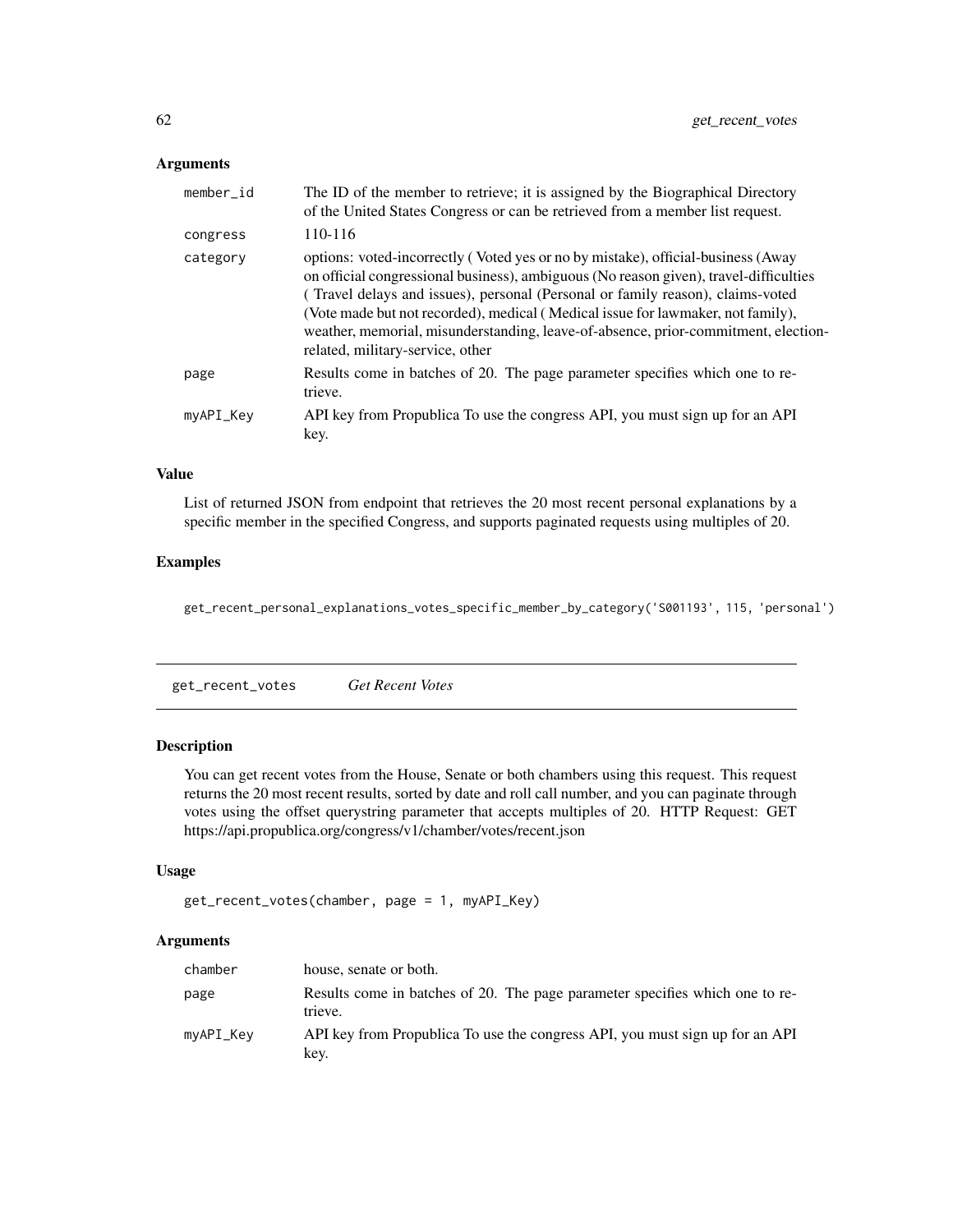## get\_related\_bills 63

## Value

List of returned JSON from endpoint that retrieves the 20 most recent votes from the House, Senate or both chambers

### Examples

```
get_recent_votes('senate')
```
get\_related\_bills *Get Related Bills for a Specific Bill*

# Description

HTTP Request: GET hhttps://api.propublica.org/congress/v1/congress/bills/bill-id/related.json. Use this request type to get Library of Congress-identified related bills for a particular bill.

## Usage

```
get_related_bills(congress, bill_id, page = 1, myAPI_Key)
```
### Arguments

| congress  | 105-116                                                                                 |
|-----------|-----------------------------------------------------------------------------------------|
| bill_id   | a bill slug, for example hr4881 - these can be found in the recent bill response.       |
| page      | Results come in batches of 20. The page parameter specifies which one to re-<br>trieve. |
| myAPI_Key | API key from Propublica To use the congress API, you must sign up for an API<br>key.    |

## Value

List of returned JSON from endpoint that retrieves the 20 most recent results and supports paginated requests.

## Examples

get\_related\_bills(115, 'hr3219')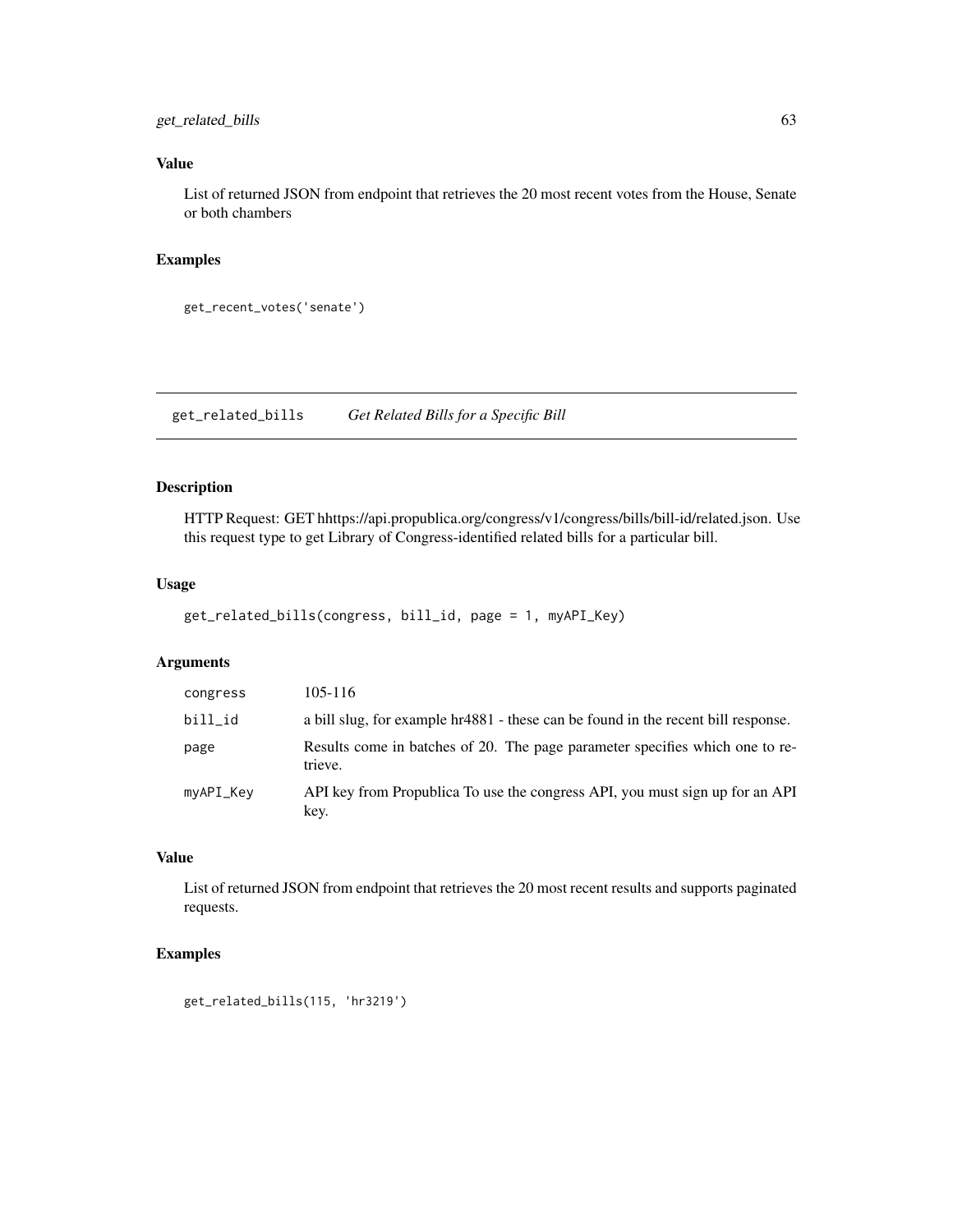get\_senate\_nomination\_votes

*Get Senate Nomination Votes*

#### Description

To get Senate votes on presidential nominations. HTTP Request: GET https://api.propublica.org/congress/v1/congress/nomin

#### Usage

```
get_senate_nomination_votes(congress, page = 1, myAPI_Key)
```
### Arguments

| congress  | 101-116                                                                                 |
|-----------|-----------------------------------------------------------------------------------------|
| page      | Results come in batches of 20. The page parameter specifies which one to re-<br>trieve. |
| myAPI_Key | API key from Propublica To use the congress API, you must sign up for an API<br>key.    |

#### Value

List of returned JSON from endpoint that retrieves Senate votes on presidential nominations

### Examples

```
get_senate_nomination_votes(114)
```
get\_specific\_bill *Get a Specific Bill*

## Description

The attributes house\_passage\_vote and senate\_passage\_vote are populated (with the date of passage) only upon successful passage of the bill. Bills before the 113th Congress (prior to 2013) have fewer attribute values than those from the 113th Congress onward, because the more recent bill data comes from the bulk data provided by the Government Publishing Office. Details for the older bills came from scraping Thomas.gov, the former congressional site of the Library of Congress. HTTP Request: GET https://api.propublica.org/congress/v1/congress/bills/bill-id.json

```
get_specific_bill(congress, bill_id, page = 1, myAPI_Key)
```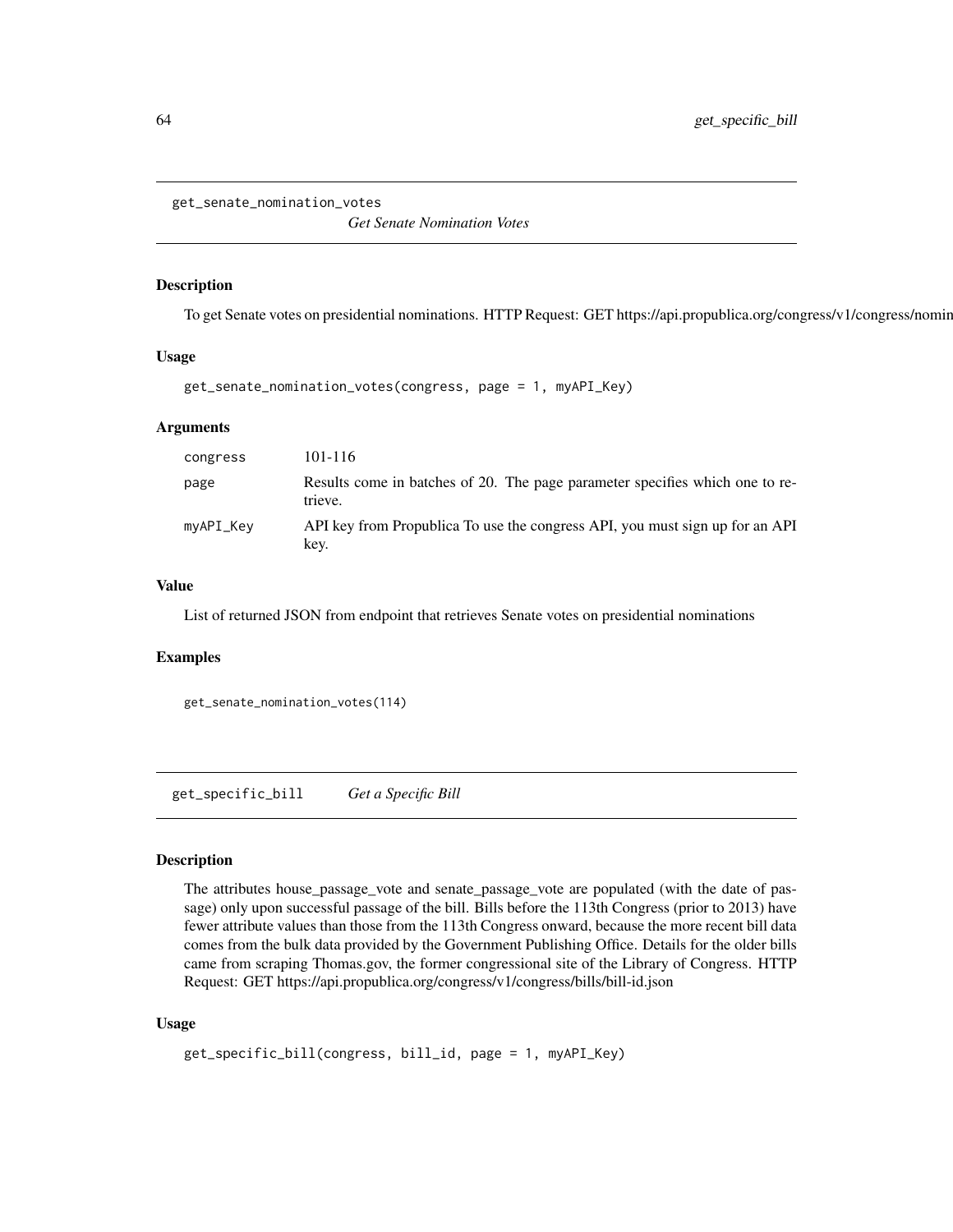| congress  | 105-116                                                                                 |
|-----------|-----------------------------------------------------------------------------------------|
| bill_id   | a bill slug, for example hr4881 - these can be found in the recent bill response.       |
| page      | Results come in batches of 20. The page parameter specifies which one to re-<br>trieve. |
| myAPI_Key | API key from Propublica To use the congress API, you must sign up for an API<br>key.    |

### Value

List of returned JSON from endpoint that retrieves details about a particular bill, including actions taken and votes

### Examples

```
get_specific_bill(115, 'hr21')
```
get\_specific\_bill\_subject

*Get a Specific Bill Subject*

### Description

Use this request type to search for bill subjects that contain a specified term. HTTP Request: GET https://api.propublica.org/congress/v1/bills/subjects/search.json

#### Usage

```
get_specific_bill_subject(subject, page = 1, myAPI_Key)
```
## Arguments

| subject   | a word or phrase to search                                                              |
|-----------|-----------------------------------------------------------------------------------------|
| page      | Results come in batches of 20. The page parameter specifies which one to re-<br>trieve. |
| myAPI_Key | API key from Propublica To use the congress API, you must sign up for an API<br>key.    |

#### Value

List of returned JSON from endpoint that retrieves bill subjects that contain a specified term.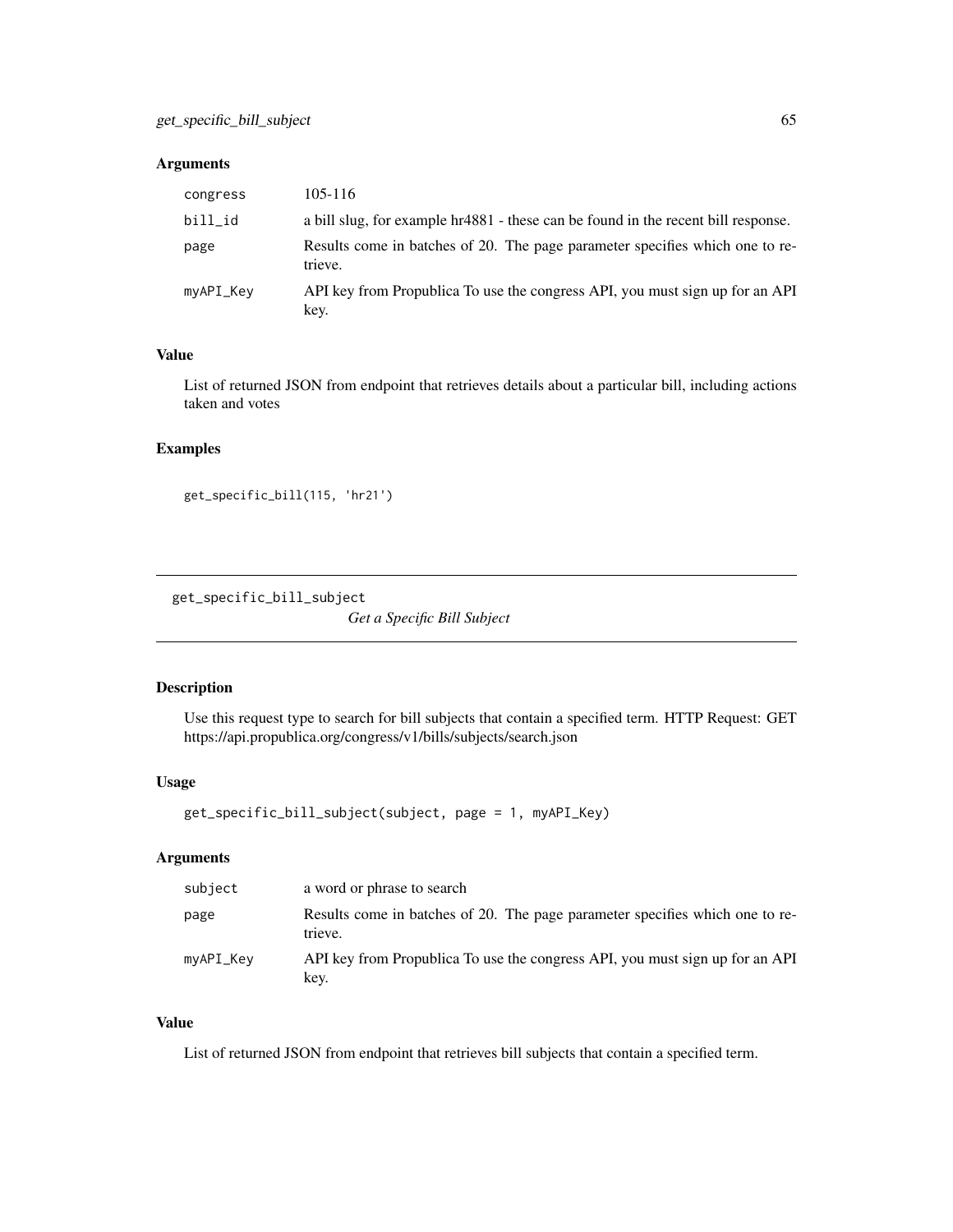## Examples

```
get_specific_bill_subject('meat')
```
get\_specific\_committee

*Get a Specific Committee*

#### Description

To get information about a single Senate or House committee, including the members of that committee, use the following function. The committee ids can be found in the committee list responses. HTTP Request: GET https://api.propublica.org/congress/v1/congress/chamber/committees/committeeid.json

### Usage

```
get_specific_committee(congress, chamber, committee_id, page = 1, myAPI_Key)
```
## Arguments

| congress     | 110-116                                                                                              |
|--------------|------------------------------------------------------------------------------------------------------|
| chamber      | house, senate or joint                                                                               |
| committee_id | Committee abbreviation, for example HSAG. Use the full committees response<br>to find abbreviations. |
| page         | Results come in batches of 20. The page parameter specifies which one to re-<br>trieve.              |
| myAPI_Key    | API key from Propublica To use the congress API, you must sign up for an API<br>key.                 |

## Value

List of returned JSON from endpoint that retrieves the 20 most recent results and supports pagination using multiples of 20.

### Examples

```
get_specific_committee(115, "senate",
lists_of_committees(115, "senate")$results[[1]]$committees[[1]]$id)
get_specific_committee(115, "senate", "SSAF")
```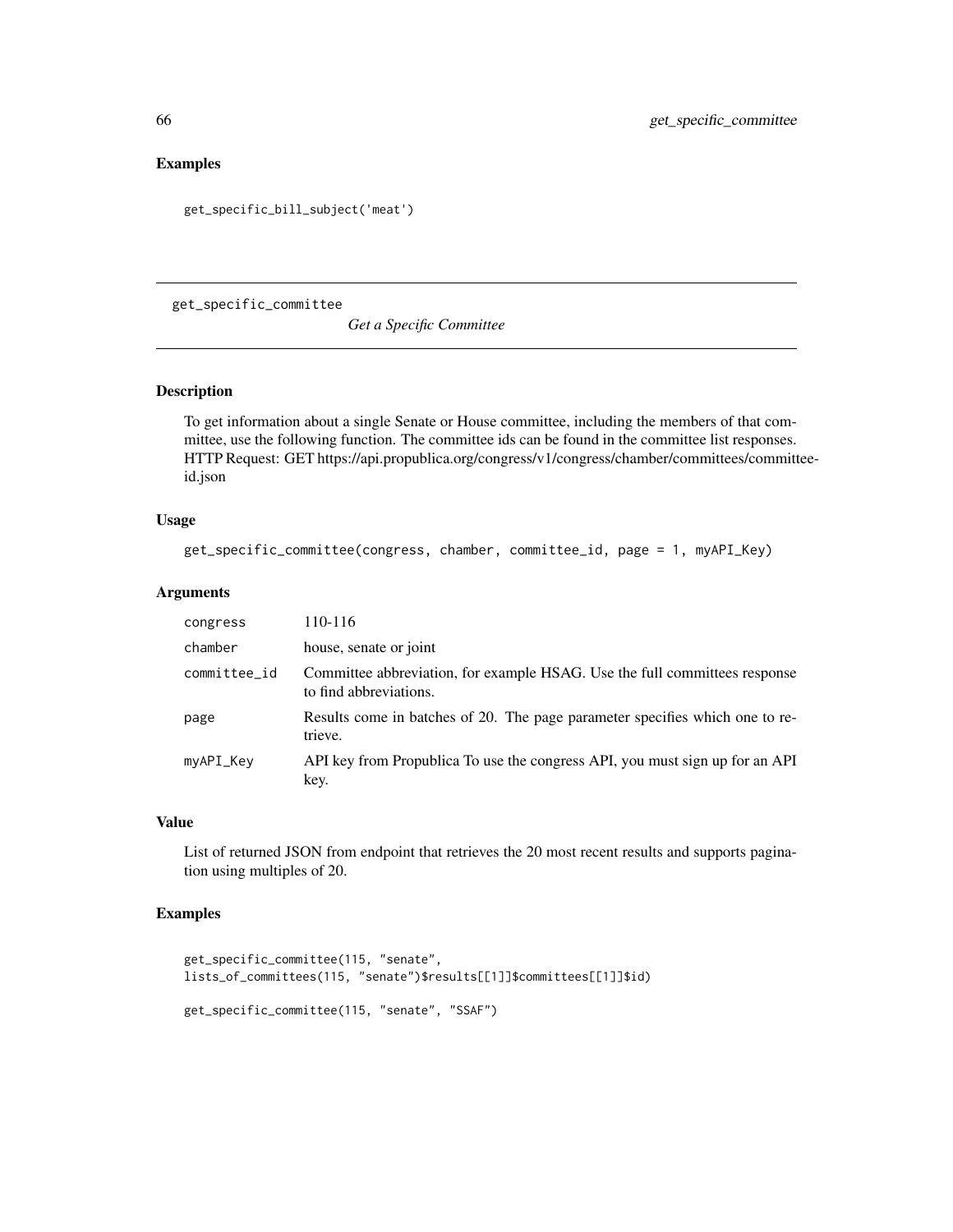get\_specific\_lobbying\_representation\_filings *Get a Specific Lobbying Representation filing*

## Description

To get a specific lobbying representation filing, use the following function. HTTP Request: GET https://api.propublica.org/congress/v1/lobbying/id.json

#### Usage

```
get_specific_lobbying_representation_filings(id, page = 1, myAPI_Key)
```
### Arguments

| id        | numeric id attribute from search or latest responses                                    |
|-----------|-----------------------------------------------------------------------------------------|
| page      | Results come in batches of 20. The page parameter specifies which one to re-<br>trieve. |
| myAPI_Key | API key from Propublica To use the congress API, you must sign up for an API<br>key.    |

#### Value

List of returned JSON from endpoint that retrieves

### Examples

get\_specific\_lobbying\_representation\_filings('300986302')

get\_specific\_nominations

*Get a Specific Nomination*

### Description

To get details about a particular presidential civilian nomination,, use the following function. HTTP Request: GET https://api.propublica.org/congress/v1/congress/nominees/nominee-id.json

```
get_specific_nominations(congress, nominee_id, page = 1, myAPI_Key)
```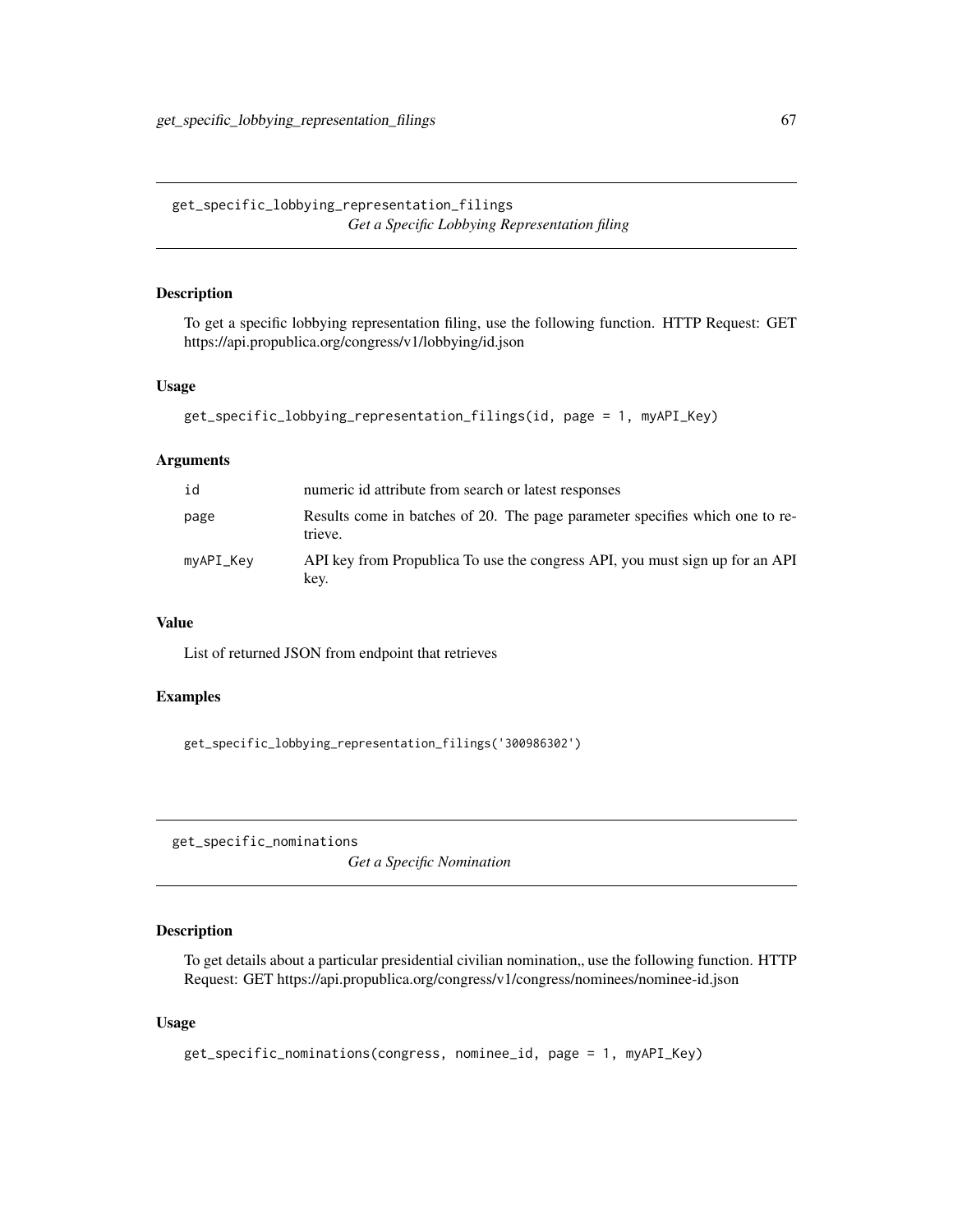| congress   | 107-116                                                                                 |
|------------|-----------------------------------------------------------------------------------------|
| nominee_id | alphanumeric ID beginning with PN - for example, PN675                                  |
| page       | Results come in batches of 20. The page parameter specifies which one to re-<br>trieve. |
| myAPI_Key  | API key from Propublica To use the congress API, you must sign up for an API<br>key.    |

# Value

List of returned JSON from endpoint that retrieves

### Examples

get\_specific\_nominations(115, 'PN40')

get\_specific\_roll\_call\_vote *Get a Specific Roll Call Vote*

## Description

To get a specific roll-call vote, including a complete list of member positions. HTTP Request: GET https://api.propublica.org/congress/v1/congress/chamber/sessions/session-number/votes/roll-call-number.json

#### Usage

```
get_specific_roll_call_vote(
 congress,
 chamber = c("house", "senate"),session_number,
 roll_call_number,
 page = 1,
 myAPI_Key
)
```
## Arguments

| congress         | 102-116 for House, 80-116 for Senate                                                                                                                                   |
|------------------|------------------------------------------------------------------------------------------------------------------------------------------------------------------------|
| chamber          | house or senate                                                                                                                                                        |
|                  | session_number 1 or 2, depending on year (1 is odd-numbered years, 2 is even-numbered years)<br>passed (latest_major_action_date), enacted (enacted), vetoed (vetoed). |
| roll_call_number |                                                                                                                                                                        |
|                  | integer                                                                                                                                                                |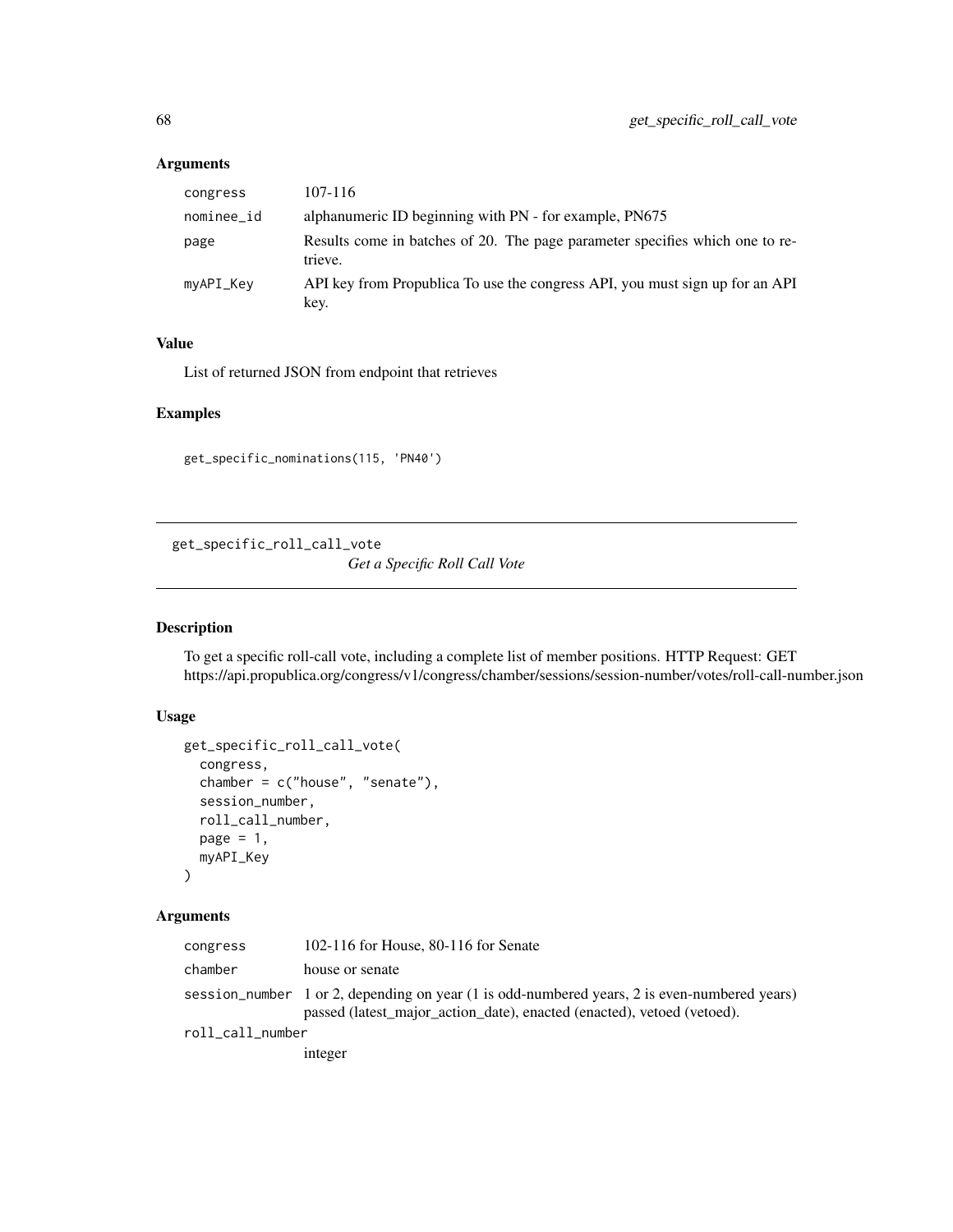## Value

List of returned JSON from endpoint that retrieves a specific roll-call vote s

#### Examples

get\_specific\_roll\_call\_vote(115, 'senate', 1, 17L)

get\_specific\_subcommittee

*Get a Specific Subcommittee*

## Description

To get information about a single Senate or House subcommittee, including the members of that subcommittee, use the following function. HTTP Request: GET https://api.propublica.org/congress/v1/congress/chamber/com id/subcommittees/subcommittee-id.json

#### Usage

```
get_specific_subcommittee(
  congress,
  chamber,
  committee_id,
  subcommittee_id,
  page = 1,
  myAPI_Key
)
```
### Arguments

| congress        | 114-116                                                                                                             |  |
|-----------------|---------------------------------------------------------------------------------------------------------------------|--|
| chamber         | house or senate or joint                                                                                            |  |
| committee_id    | Optional committee abbreviation, for example HSAG. Use the full committees<br>response to find abbreviations.       |  |
| subcommittee_id |                                                                                                                     |  |
|                 | Optional sub-committee abbreviation, for example HSAG. Use the full commit-<br>tees response to find abbreviations. |  |
| page            | Results come in batches of 20. The page parameter specifies which one to re-<br>trieve.                             |  |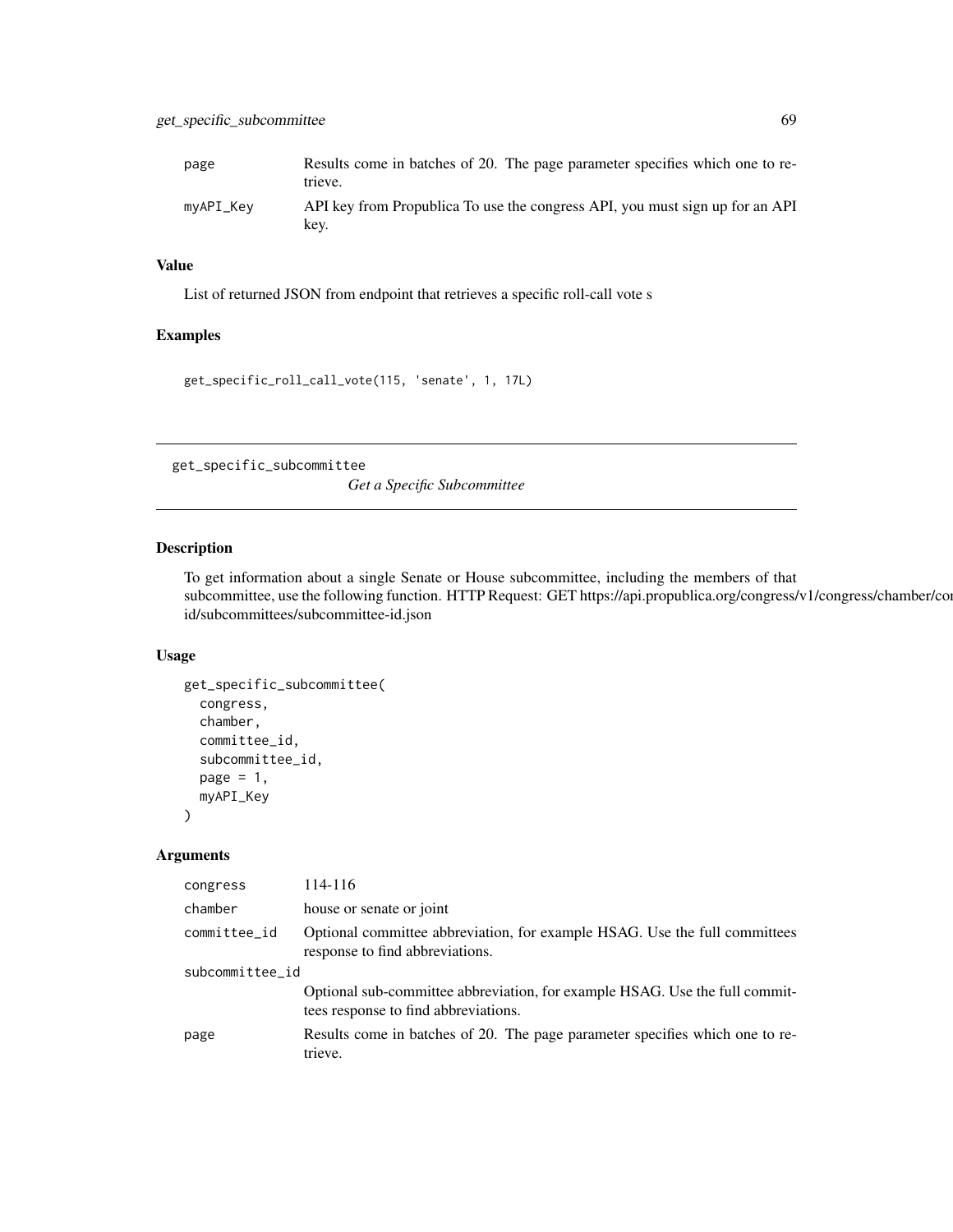myAPI\_Key API key from Propublica To use the congress API, you must sign up for an API key.

### Value

List of returned JSON from endpoint that retrieves the 20 most recent hearings and supports pagination.

## Examples

```
get_specific_subcommittee(115, 'house', 'HSAS', 'HSAS28')
get_specific_subcommittee(115, 'house',
lists_of_committees(115, "senate")$results[[1]]$committees[[2]]$id,
lists_of_committees(115, "senate")$results[[1]]$committees[[2]]$subcommittees[[1]]$id)
```
get\_statement\_subjects

*Get Statement Subjects*

#### Description

Get lists of subjects used to categorize congressional statements, use the following function. These subjects are not automatically assigned but are manually curated by ProPublica, although they are based on legislative subjects produced by the Library of Congress.

#### Usage

```
get_statement_subjects(page = 1, myAPI_Key)
```
### Arguments

| page      | Results come in batches of 20. The page parameter specifies which one to re-<br>trieve. |
|-----------|-----------------------------------------------------------------------------------------|
| myAPI_Key | API key from Propublica To use the congress API, you must sign up for an API<br>kev.    |

### Value

List of returned JSON from endpoint that retrieves all of the subjects that have been used at least once.

#### Examples

get\_statement\_subjects()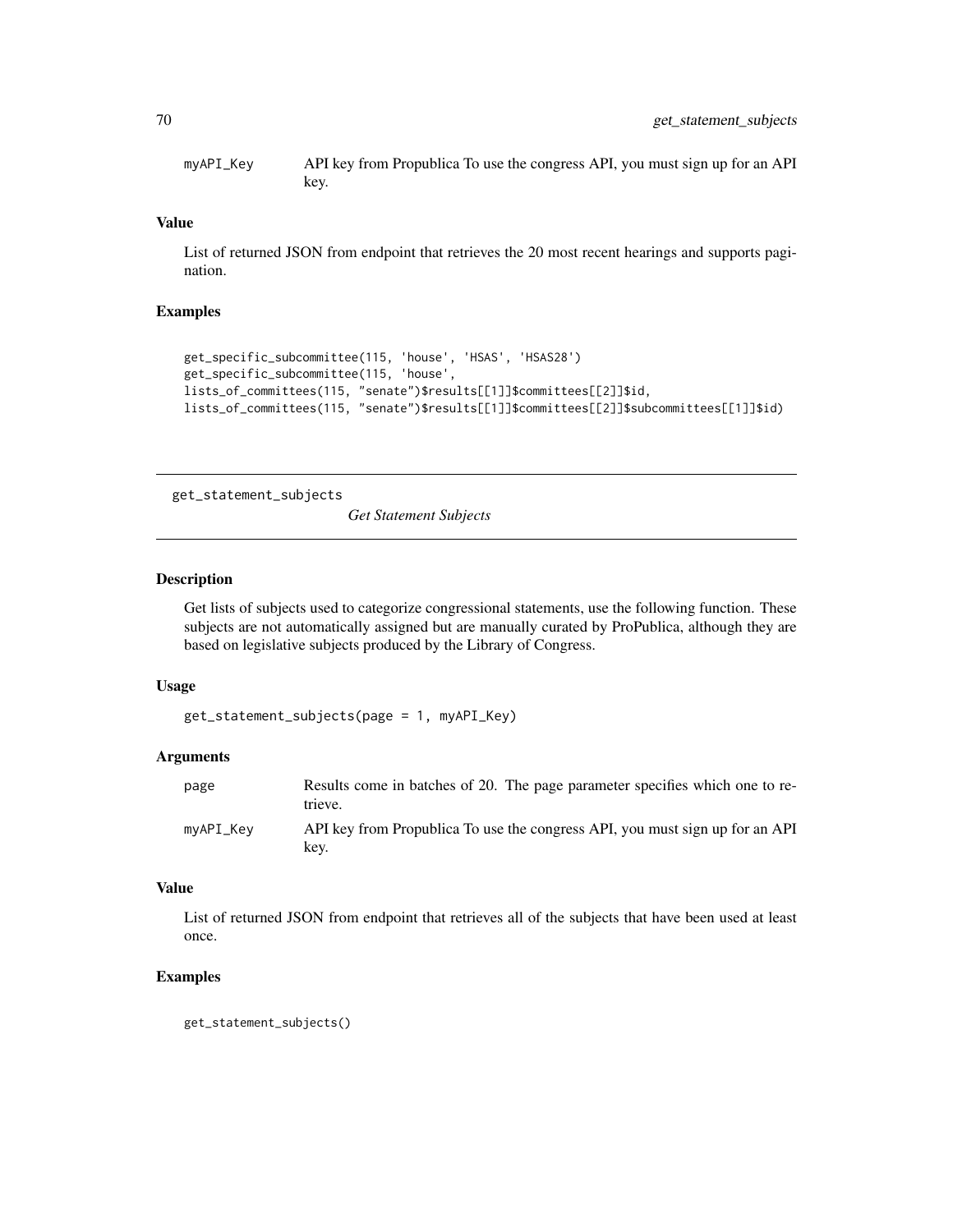get\_state\_party\_counts

*Get State Party Counts*

## Description

To get party membership counts for all states (current Congress only), use the following function. HTTP Request: GET https://api.propublica.org/congress/v1/states/members/party.json

#### Usage

```
get_state_party_counts(page = 1, myAPI_Key)
```
#### Arguments

| page      | Results come in batches of 20. The page parameter specifies which one to re-<br>trieve. |
|-----------|-----------------------------------------------------------------------------------------|
| mvAPI Kev | API key from Propublica To use the congress API, you must sign up for an API<br>kev.    |

### Value

List of returned JSON from endpoint that retrieves

## Examples

```
get_state_party_counts()
```
get\_subjects\_for\_bill *Get Subjects for a Specific Bill*

## Description

HTTP Request: GET https://api.propublica.org/congress/v1/congress/bills/bill-id/subjects.json. Use this request type to get Library of Congress-assigned subjects about a particular bill.

```
get_subjects_for_bill(congress, bill_id, page = 1, myAPI_Key)
```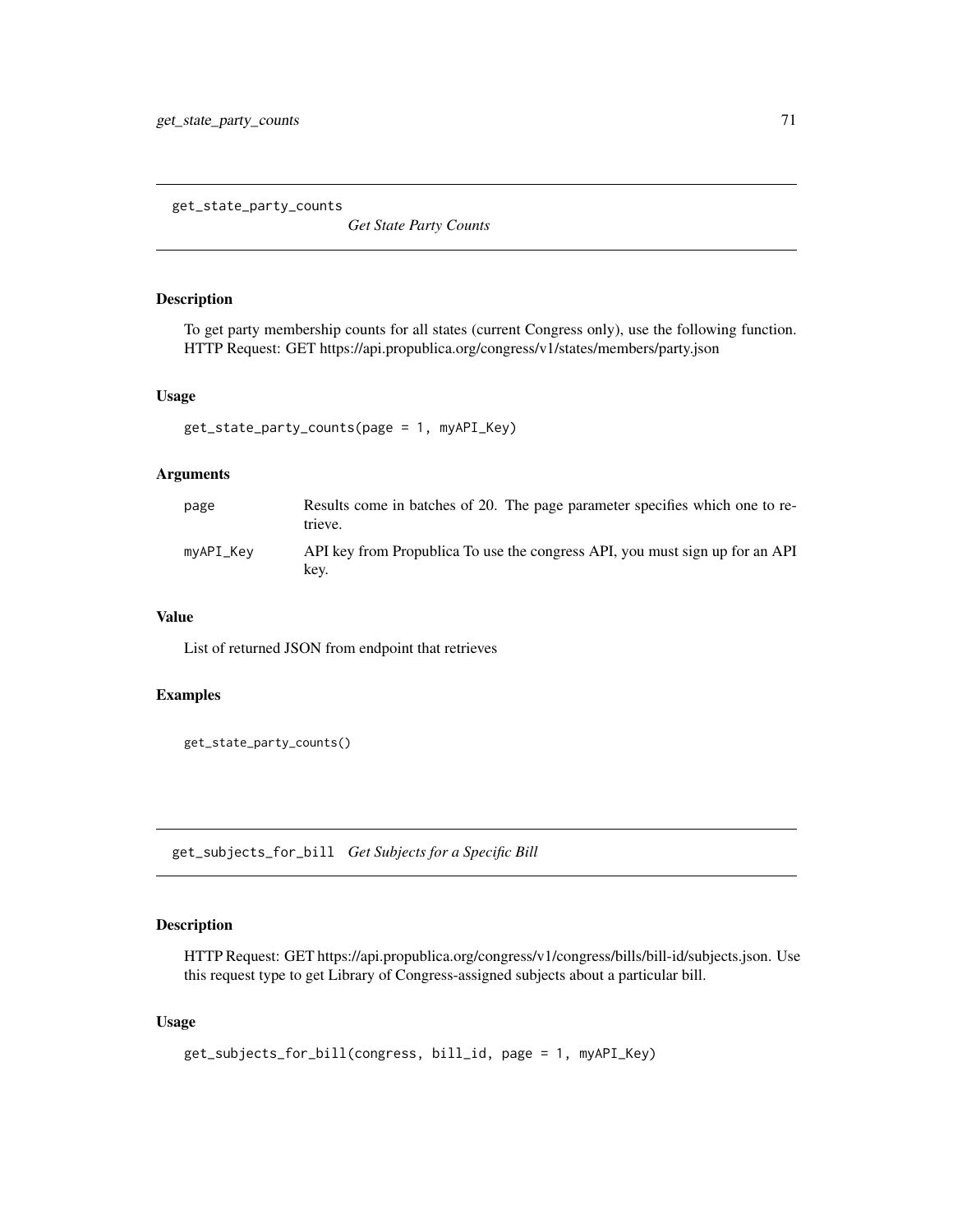| congress  | 105-116                                                                                 |
|-----------|-----------------------------------------------------------------------------------------|
| bill_id   | a bill slug, for example hr4881 - these can be found in the recent bill response.       |
| page      | Results come in batches of 20. The page parameter specifies which one to re-<br>trieve. |
| myAPI_Key | API key from Propublica To use the congress API, you must sign up for an API<br>key.    |

# Value

List of returned JSON from endpoint that retrieves the 20 most recent results and supports paginated requests.

## Examples

get\_subjects\_for\_bill(115, 'hr1628')

get\_top20\_candidate\_of\_FinancialCategory *Get Top 20 Candidates in Specific Financial Category*

## Description

https://www.propublica.org/datastore/apis HTTP Request: GET https://api.propublica.org/campaignfinance/v1/cycle/candidates/leaders/category

## Usage

```
get_top20_candidate_of_FinancialCategory(
  category,
  cycle = 2018,
  page = 1,
 myAPI_Key
)
```
## Arguments

| category  | One of the values from the following categories: candidate-loan', 'contribution-<br>total', 'debts-owed', 'disbursements-total', 'end-cash', 'individual-total', 'pac-<br>total', 'receipts-total' and 'refund-total'. |
|-----------|------------------------------------------------------------------------------------------------------------------------------------------------------------------------------------------------------------------------|
| cycle     | The election cycle                                                                                                                                                                                                     |
| page      | Results come in batches of 20. The page parameter specifies which one to re-<br>trieve.                                                                                                                                |
| myAPI_Key | API key from Propublica To use the congress API, you must sign up for an API<br>key.                                                                                                                                   |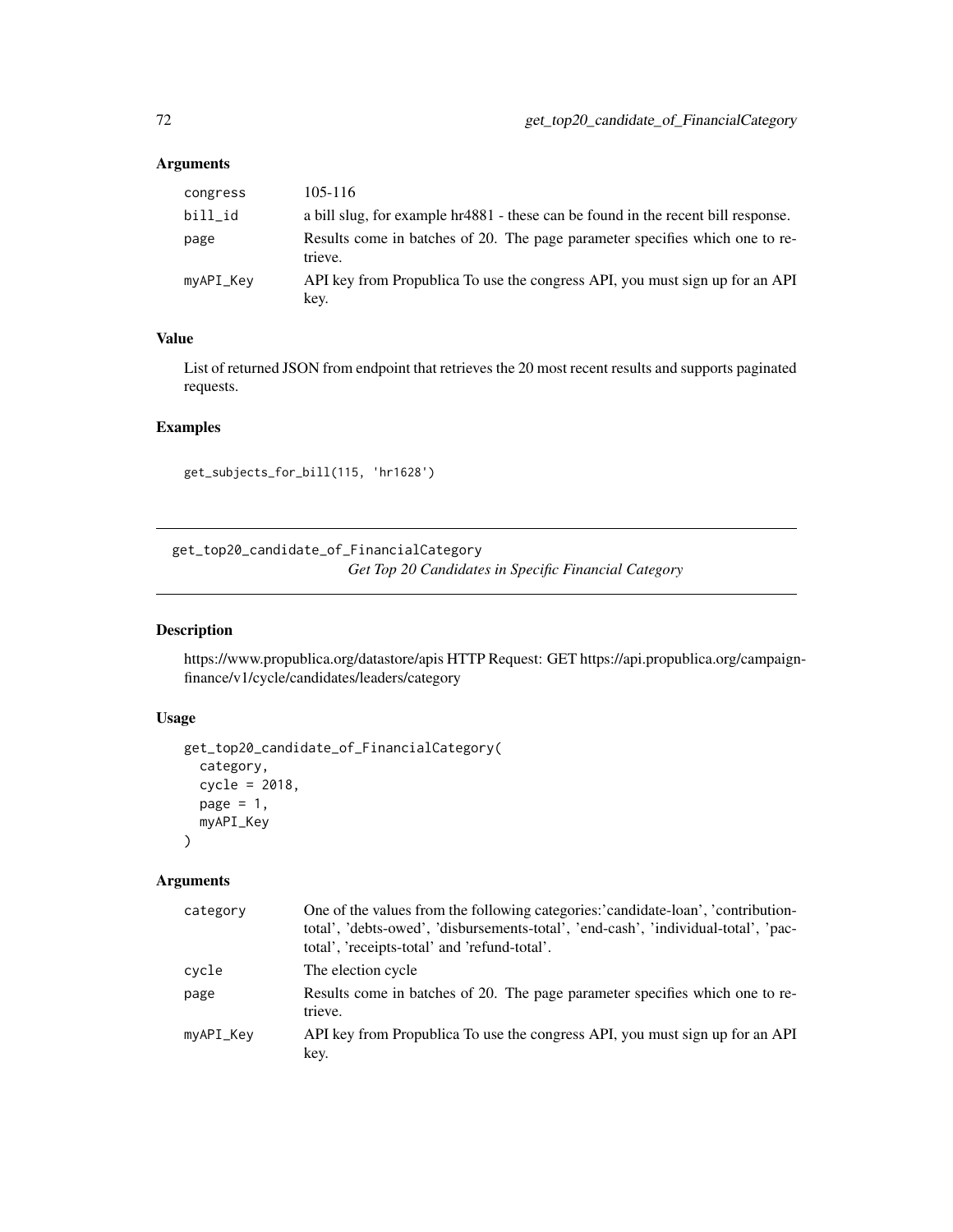# <span id="page-72-0"></span>get\_upcoming\_bills 73

#### Value

List of returned JSON from endpoint that retrieves a specific FEC candidate for a given campaign cycle.

# Examples

```
get_top20_candidate_of_FinancialCategory('pac-total', 2016)
```
get\_upcoming\_bills *Get Upcoming Bills*

# Description

The responses include a legislative\_day attribute which is the earliest the bills could be considered and a range attribute that indicates whether the bill information comes from a weekly schedule or a daily one. Combine the two for the best sense of when a bill might come up for consideration. For Senate bills, the response includes a context attribute reproducing the sentence that includes mention of the bill. These responses omit bills that have not yet been assigned a bill number or introduced, and additional bills may be considered at any time. HTTP Request: GET https://api.propublica.org/congress/v1/bills/upcoming/chamber.json

#### Usage

```
get_upcoming_bills(chamber, page = 1, myAPI_Key)
```
#### Arguments

| chamber   | house or senate.                                                                        |
|-----------|-----------------------------------------------------------------------------------------|
| page      | Results come in batches of 20. The page parameter specifies which one to re-<br>trieve. |
| myAPI_Key | API key from Propublica To use the congress API, you must sign up for an API<br>key.    |

#### Value

List of returned JSON from endpoint that retrieves details on bills that may be considered by the House or Senate in the near future, based on scheduled published or announced by congressional leadership.

```
get_upcoming_bills('senate')
```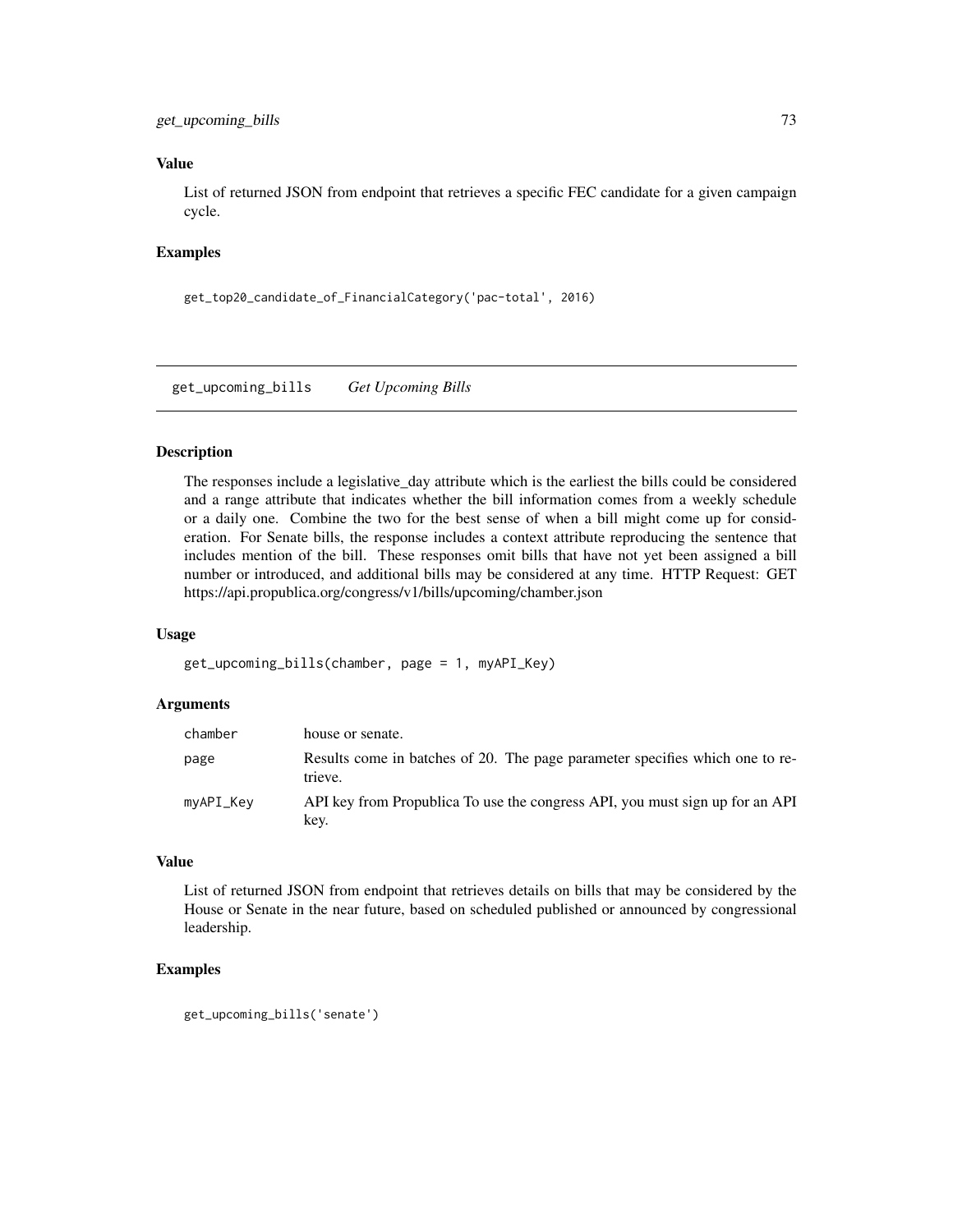# <span id="page-73-0"></span>Description

HTTP Requests: GET https://api.propublica.org/congress/v1/chamber/votes/year/month.json

# Usage

```
get_votes_by_date(
 chamber = c("house", "senate"),
 year,
 month,
 page = 1,
 myAPI_Key
)
```
# Arguments

| chamber   | house or senate                                                                         |
|-----------|-----------------------------------------------------------------------------------------|
| year      | YYYY format                                                                             |
| month     | MM format                                                                               |
| page      | Results come in batches of 20. The page parameter specifies which one to re-<br>trieve. |
| myAPI_Key | API key from Propublica To use the congress API, you must sign up for an API<br>key.    |

# Value

List of returned JSON from endpoint that retrieves all votes for one or both chambers in a particular month s

```
get_votes_by_date('house', 2018, '09')
```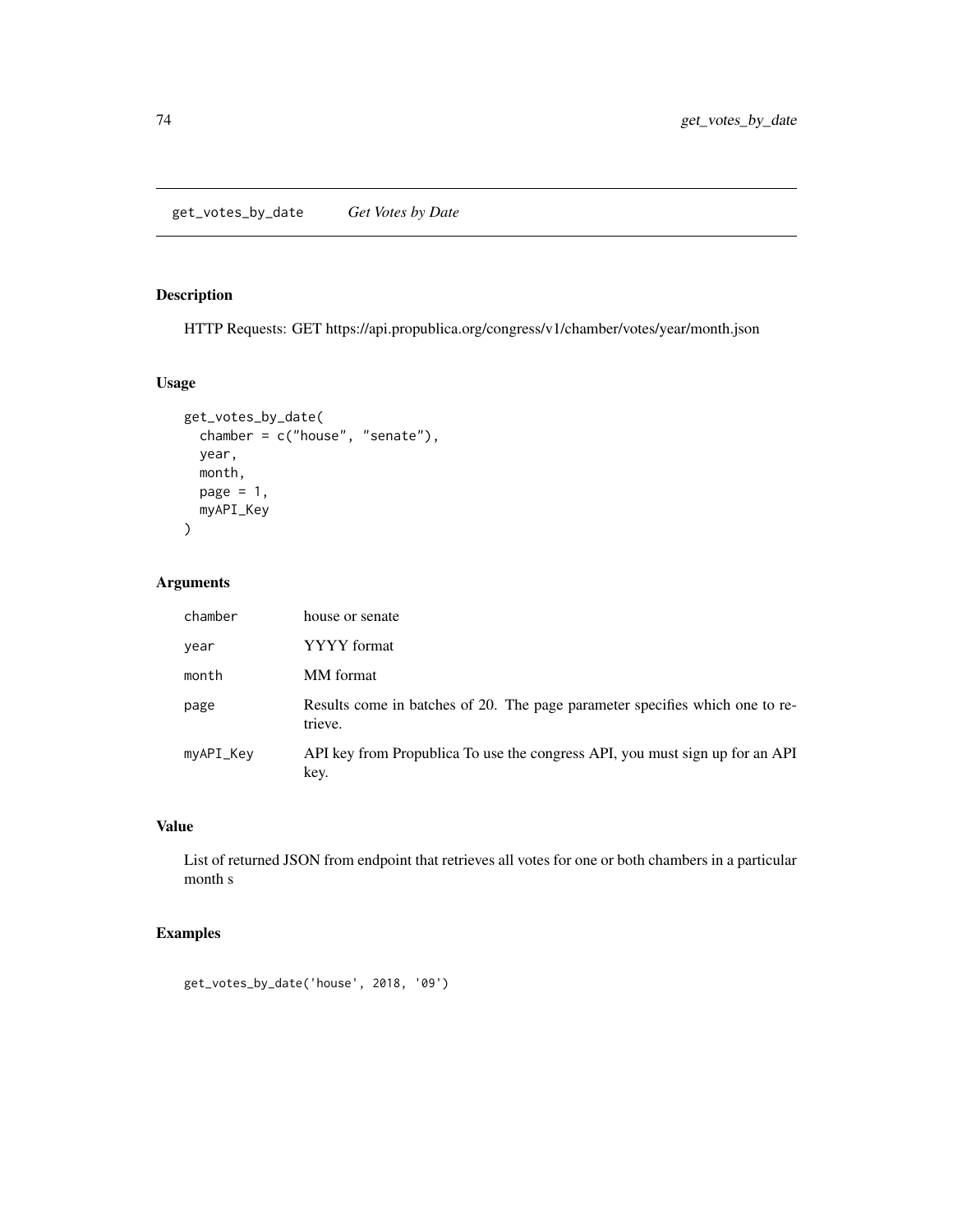<span id="page-74-0"></span>get\_votes\_by\_date\_range

*Get Votes by date range*

# Description

HTTP Requests: GET https://api.propublica.org/congress/v1/chamber/votes/start-date/end-date.json

# Usage

```
get_votes_by_date_range(
 chamber = c("house", "senate"),
  start_date,
 end_date,
 page = 1,
 myAPI_Key
)
```
# Arguments

| chamber    | house or senate                                                                         |
|------------|-----------------------------------------------------------------------------------------|
| start_date | YYYY-MM-DD format                                                                       |
| end_date   | YYYY-MM-DD format                                                                       |
| page       | Results come in batches of 20. The page parameter specifies which one to re-<br>trieve. |
| myAPI_Key  | API key from Propublica To use the congress API, you must sign up for an API<br>key.    |

# Value

List of returned JSON from endpoint that retrieves all votes in a particular date range (fewer than 30 days) s

```
get_votes_by_date_range('house', '2017-01-03', '2017-01-31')
```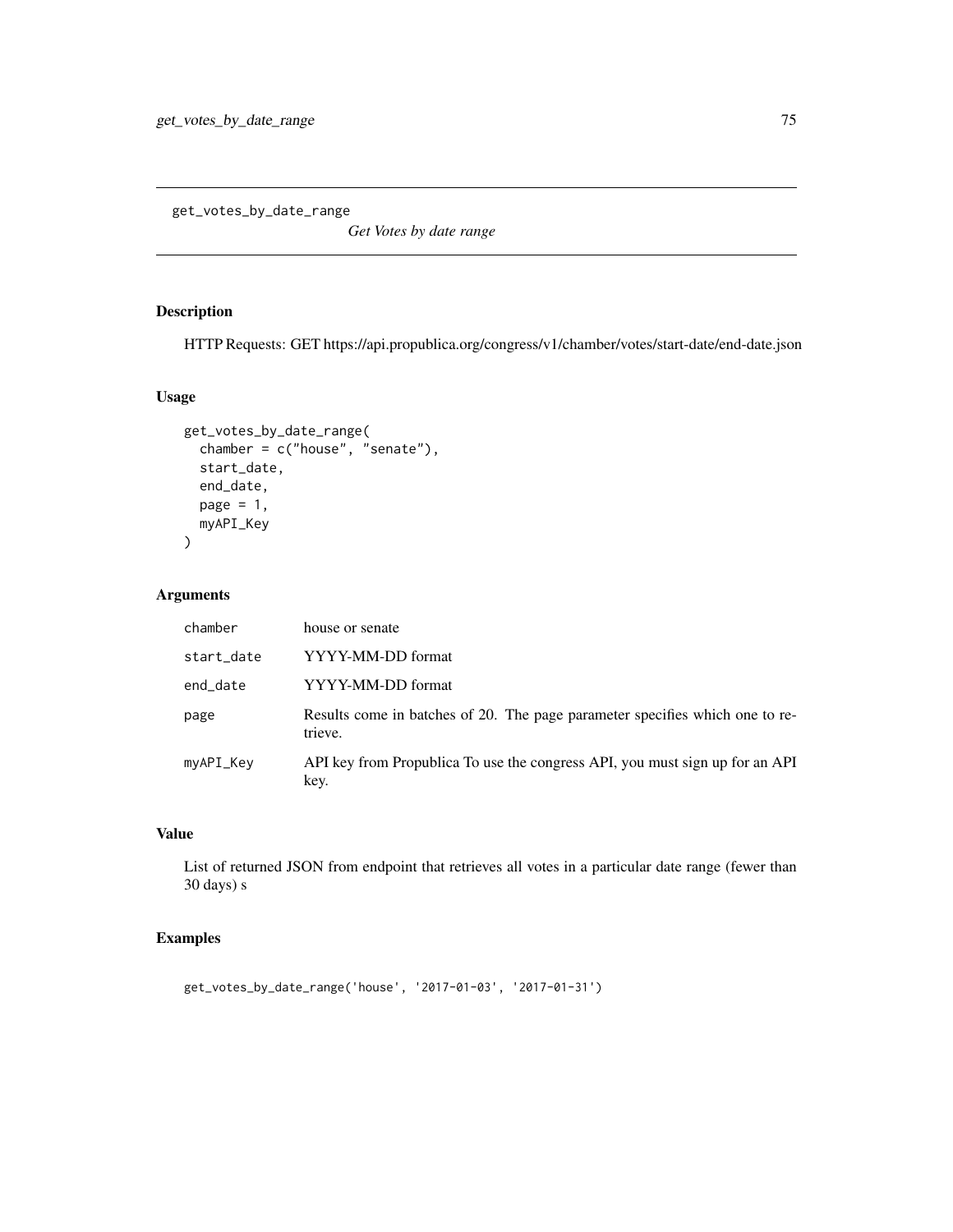<span id="page-75-0"></span>get\_votes\_by\_type *Get Votes by Type*

#### Description

You can get vote information in four categories: missed votes, party votes, lone no votes and perfect votes. Missed votes provides information about the voting attendance of each member of a specific chamber and congress. Party votes provides information about how often each member of a specific chamber and congress votes with a majority of his or her party. Lone no votes provides information lists members in a specific chamber and congress who were the only members to vote No on a roll call vote, and how often that happened. Perfect votes lists members in a specific chamber and congress who voted Yes or No on every vote for which he or she was eligible. HTTP Request: GET https://api.propublica.org/congress/v1/congress/chamber/votes/vote-type.json

#### Usage

```
get_votes_by_type(
  congress,
  chamber = c("house", "senate"),vote_type,
  page = 1,
  myAPI_Key
)
```
#### Arguments

| congress  | 102-116 for House, 80-116 for Senate                                                    |
|-----------|-----------------------------------------------------------------------------------------|
| chamber   | house or senate                                                                         |
| vote_type | missed, party, loneno or perfect                                                        |
| page      | Results come in batches of 20. The page parameter specifies which one to re-<br>trieve. |
| myAPI_Key | API key from Propublica To use the congress API, you must sign up for an API<br>key.    |

# Value

List of returned JSON from endpoint that retrieves a types of votes of each member of a specific chamber and congress. s

#### Examples

get\_votes\_by\_type(114, 'house', 'missed')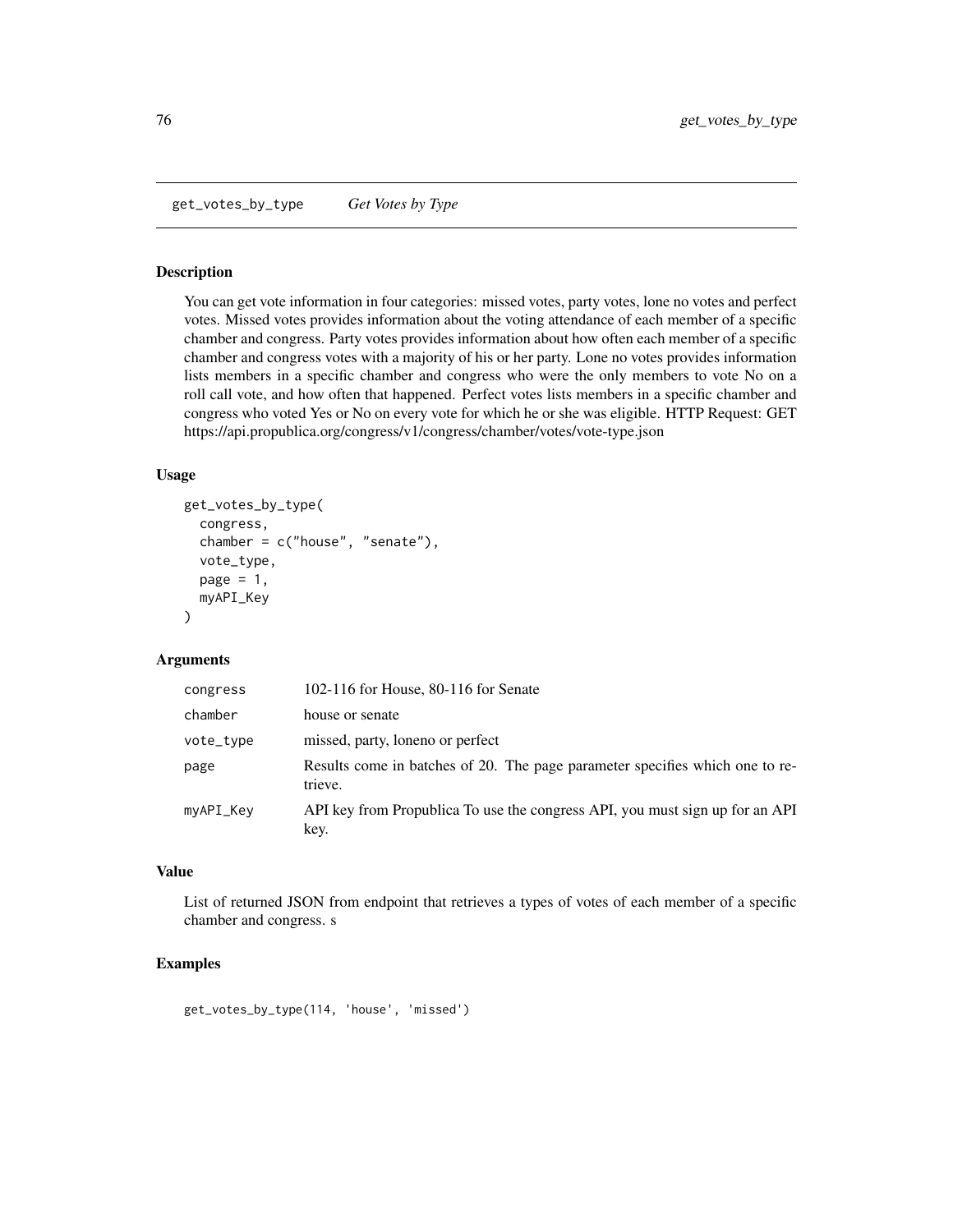<span id="page-76-0"></span>lists\_of\_committees *Lists of Committees*

# Description

To get a list of Senate, House or joint committees, including their subcommittees, use the following function. HTTP Request: GET https://api.propublica.org/congress/v1/congress/chamber/committees.json

#### Usage

lists\_of\_committees(congress, chamber, page = 1, myAPI\_Key)

# Arguments

| congress  | 110-116                                                                                 |
|-----------|-----------------------------------------------------------------------------------------|
| chamber   | house, senate or joint                                                                  |
| page      | Results come in batches of 20. The page parameter specifies which one to re-<br>trieve. |
| myAPI_Key | API key from Propublica To use the congress API, you must sign up for an API<br>key.    |

#### Value

List of returned JSON from endpoint that retrieves the 20 most recent results and supports pagination using multiples of 20.

#### Examples

lists\_of\_committees(115, "senate")

list\_members\_chamber\_congress

*To get a list of members of a particular chamber in a particular Congress*

#### Description

The results include all members who have served in that congress and chamber, including members who are no longer in office. HTTP Request: GET https://api.propublica.org/congress/v1/congress/chamber/members.json

#### Usage

list\_members\_chamber\_congress(congress, chamber, page = 1, myAPI\_Key)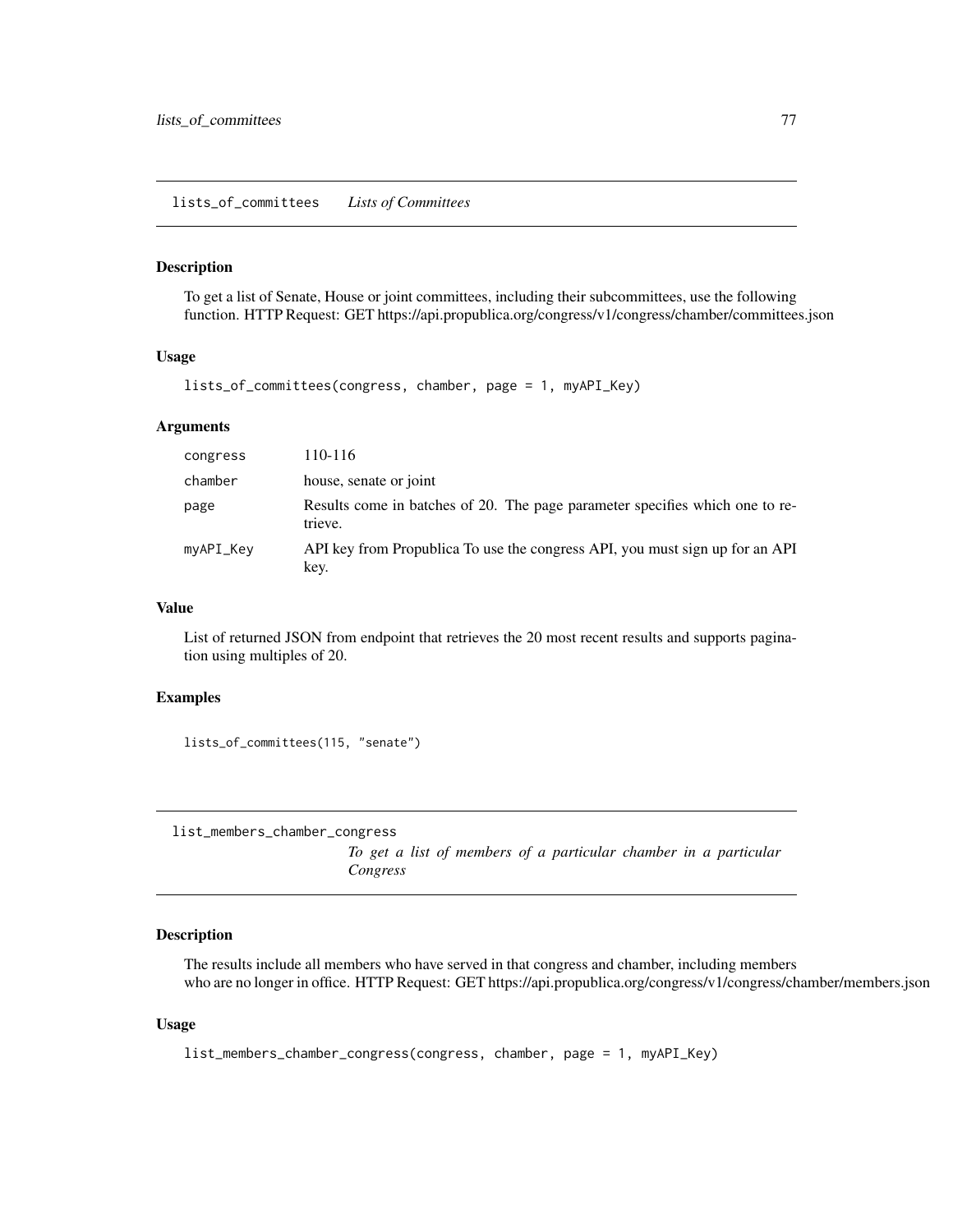#### <span id="page-77-0"></span>Arguments

| congress  | 102-116 for House, 80-116 for Senate                                                    |
|-----------|-----------------------------------------------------------------------------------------|
| chamber   | house or senate                                                                         |
| page      | Results come in batches of 20. The page parameter specifies which one to re-<br>trieve. |
| myAPI_Key | API key from Propublica To use the congress API, you must sign up for an API<br>key.    |

# Value

list of members of a particular chamber in a particular Congress

#### Examples

list\_members\_chamber\_congress(115, 'senate')

pp\_convert\_to\_data\_frame

*Convert a ProPublica API result a Data Frame*

## Description

The function attempts to convert the result of a ProPublica API call to a data.frame. If the result of the API call contains various parts, the which\_part parameter can be used to specify for which of these the conversion is required. Typically the 'payload' resides in the 'results' field, which is the default, but occasionally the summary and meta fields might be of interest.

# Usage

```
pp_convert_to_data_frame(what, which_part = c("result", "summary", "meta"))
```
# Arguments

| what       | Return value from one of the get functions.                                                                   |  |  |
|------------|---------------------------------------------------------------------------------------------------------------|--|--|
| which_part | Which part are we converting. Defaults to 'results', but 'summary' and 'meta'<br>may be useful in some cases. |  |  |

# Details

The function also replaces . (dot) with \_ (underscore) in column names for compatibility with database inserts (e.g. DBI::dbWriteTable)

#### Value

a data.frame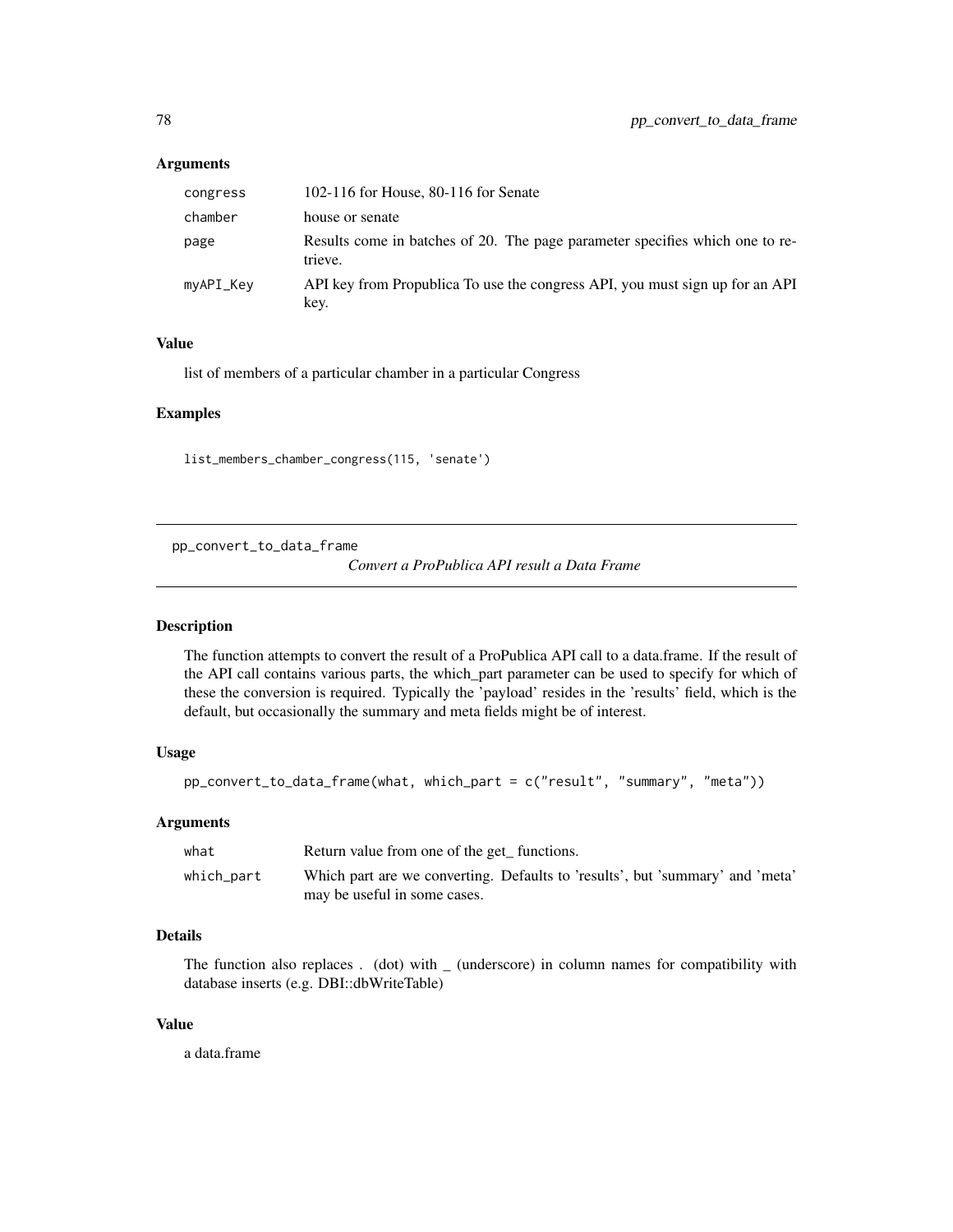#### <span id="page-78-0"></span>pp\_query 79

# Examples

```
tmp <- get_candidates_in_race('MI','house',11)
pp_convert_to_data_frame(tmp)
pp_convert_to_data_frame(tmp,'summary')
```
pp\_query *Execute a query against the ProPublica API*

# Description

This function is primarily meant to be used by other functions in the package, but is made available in case a "raw query" is required.

#### Usage

```
pp_query(
  query,
 API = c("campaign-finance", "congress"),
  version = "v1",page = 1,
 myAPI_Key
)
```
#### Arguments

| query     | The query to be executed                                                                |
|-----------|-----------------------------------------------------------------------------------------|
| API       | Which API are you accessing                                                             |
| version   | API version. Currently v1.                                                              |
| page      | Results come in batches of 20. The page parameter specifies which one to re-<br>trieve. |
| myAPI_Key | API key from Propublica To use the congress API, you must sign up for an API<br>key.    |

# Value

a list object with the return values.

```
pp_query('115/bills/hr21.json', API = 'congress', version='v1')
pp_query('2018/races/MI/house/11.json', API='campaign-finance',version='v1')
```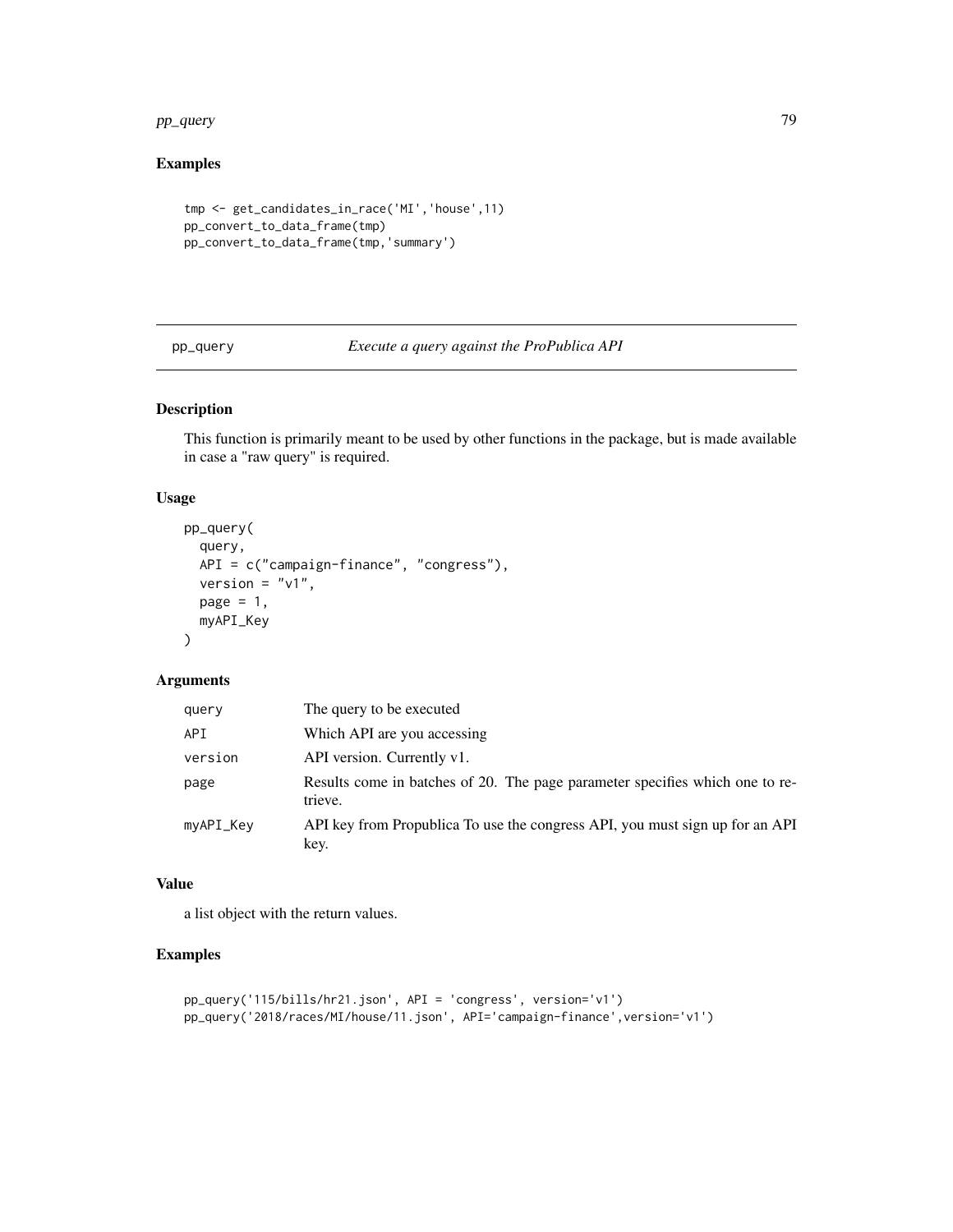<span id="page-79-0"></span>recent\_bills\_by\_member

*Get Recent Bills by a Specific Member*

#### Description

Use this request type to get the 20 bills most recently introduced or updated by a particular member. Results can include more than one Congress. HTTP Request: GET https://api.propublica.org/congress/v1/members/memberid/bills/type.json

#### Usage

```
recent_bills_by_member(member_id, type, page = 1, myAPI_Key)
```
# Arguments

| member id | member-id The ID of the member to retrieve; it is assigned by the Biographical<br>Directory of the United States Congress or can be retrieved from a member list<br>request. |
|-----------|------------------------------------------------------------------------------------------------------------------------------------------------------------------------------|
| type      | introduced or updated                                                                                                                                                        |
| page      | Results come in batches of 20. The page parameter specifies which one to re-<br>trieve.                                                                                      |
| myAPI_Key | API key from Propublica To use the congress API, you must sign up for an API<br>key.                                                                                         |

# Value

the 20 bills most recently introduced or updated by a particular member. Results can include more than one Congress.

#### Examples

```
recent_bills_by_member('L000287', 'introduced')
```
recent\_bills\_by\_subject

*Get Recent Bills by a Specific Subject*

#### Description

Use this request type to get the 20 most recently updated bills for a specific legislative subject. Results can include more than one Congress. HTTP Request: GET https://api.propublica.org/congress/v1/bills/subjects/subject.j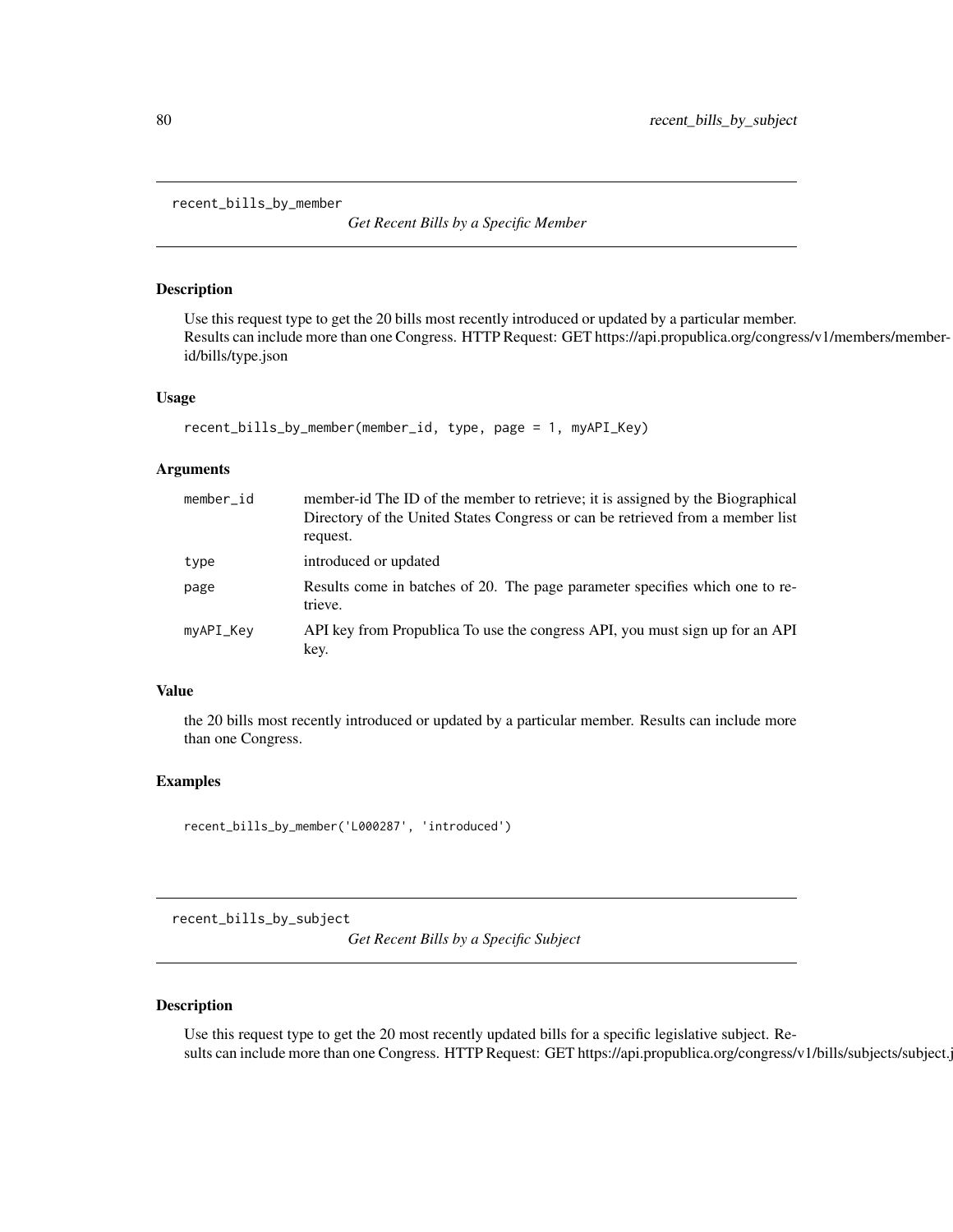#### <span id="page-80-0"></span>Usage

```
recent_bills_by_subject(subject, page = 1, myAPI_Key)
```
#### Arguments

| subject   | A slug version of a legislative subject, displayed as url_name in subject re-<br>sponses. |
|-----------|-------------------------------------------------------------------------------------------|
| page      | Results come in batches of 20. The page parameter specifies which one to re-<br>trieve.   |
| myAPI_Key | API key from Propublica To use the congress API, you must sign up for an API<br>key.      |

# Value

List of returned JSON from endpoint that retrieves the 20 most recently updated bills for a specific legislative subject.

#### Examples

recent\_bills\_by\_subject('meat')

recent\_bills\_by\_type *Get Recent Bills*

#### Description

For the current Congress, "recent bills" can be one of four types (see the descriptions below). For previous Congresses, "recent bills" means the last 20 bills of that Congress. In the responses, an active value of true means that the bill has seen action beyond introduction and committee referral. Requests include a chamber value; to get recent bills from the House and Senate, use both as the value. You can paginate through bills using the page-parameter that accepts multiples of 20. Bills before the 113th Congress (prior to 2013) have fewer attribute values than those from the 113th Congress onward, because the more recent bill data comes from the bulk data provided by the Government Publishing Office. The order of the results depends on the value of type and all results are sorted in descending order.

#### Usage

```
recent_bills_by_type(
  congress,
  chamber = c("house", "senate", "both"),
  type = c("introduced", "updated", "active", "passed", "enacted", "vetoed"),
  page = 1,
  myAPI_Key
)
```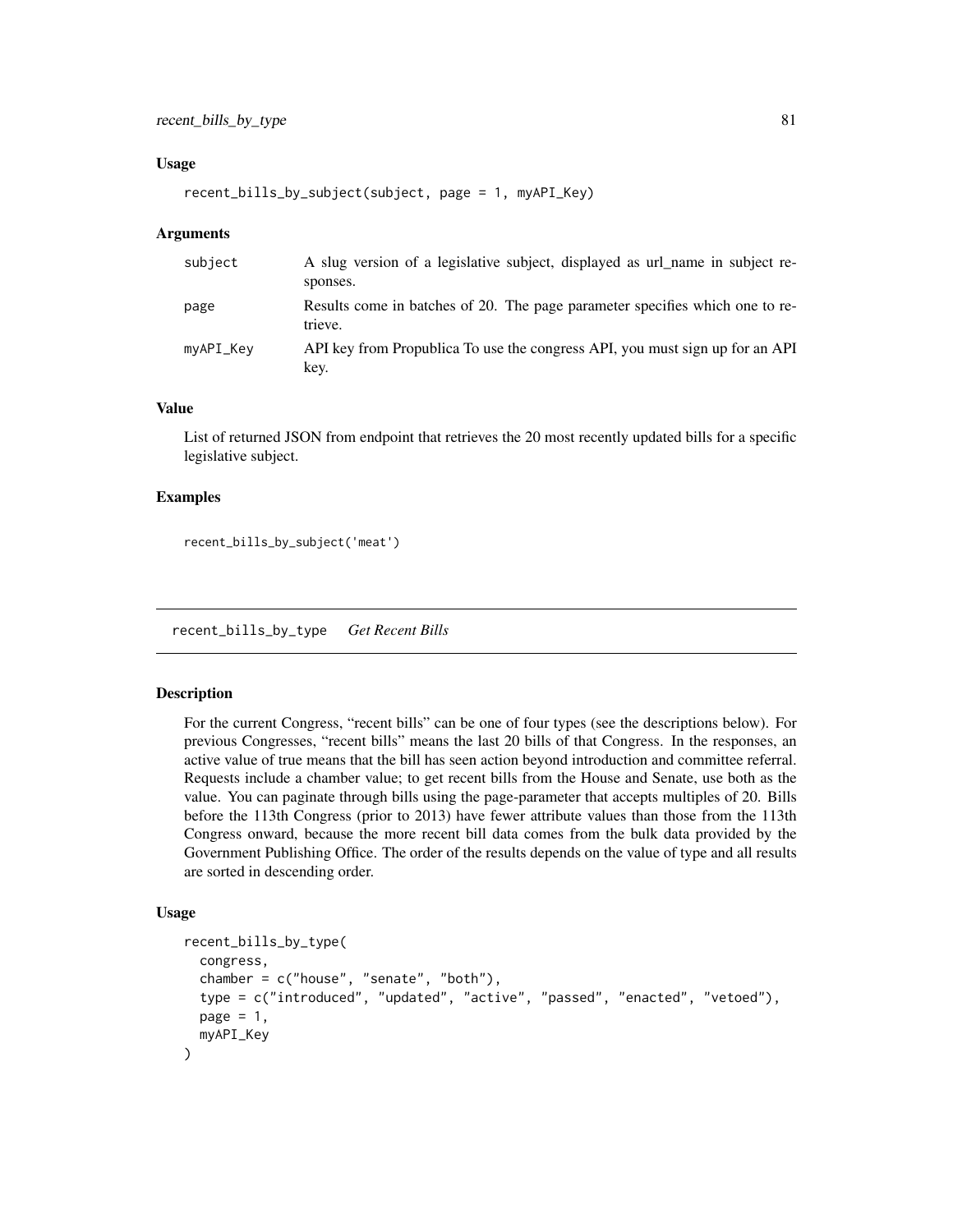# <span id="page-81-0"></span>Arguments

| congress  | $105 - 116$                                                                                                                                                                        |
|-----------|------------------------------------------------------------------------------------------------------------------------------------------------------------------------------------|
| chamber   | house, senate or both                                                                                                                                                              |
| type      | introduced (introduced_date), updated (latest_major_action_date), active (lat-<br>est_major_action_date) passed (latest_major_action_date), enacted (enacted),<br>vetoed (vetoed). |
| page      | Results come in batches of 20. The page parameter specifies which one to re-<br>trieve.                                                                                            |
| myAPI_Key | API key from Propublica To use the congress API, you must sign up for an API<br>key.                                                                                               |

#### Value

summaries of the 20 most recent bills by type. The order of the results depends on the value of type and all results are sorted in descending order.

## Examples

recent\_bills\_by\_type(115, 'house', 'introduced')

| retrieve_key | Retrieve the relevant ProPublica API key for congress API or cam- |
|--------------|-------------------------------------------------------------------|
|              | paign finance API                                                 |

# Description

This function is primarily meant to be used by pp\_query to determine the API keys if not passed explicitly.

# Usage

retrieve\_key(API = c("congress", "campaign-finance"))

# Arguments

API Which API are you accessing

# Value

the key from config.yml or global environment variables key\_congress/key\_campaign\_finance

```
retrieve_key('congress')
retrieve_key('campaign-finance')
```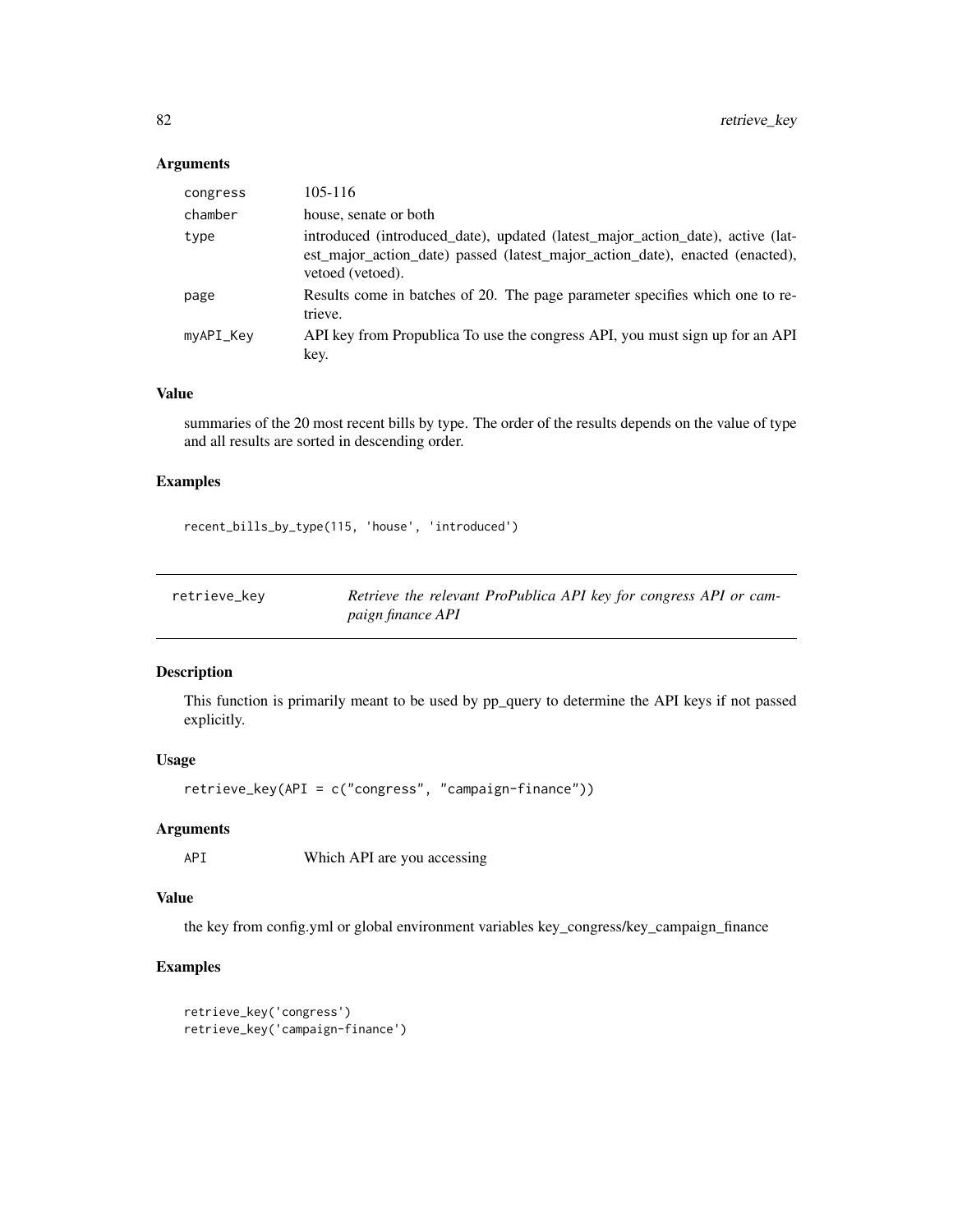<span id="page-82-0"></span>search\_lobbying\_representation\_filings *Search Lobbying Representation Filings*

# Description

Returns recent lobbying representation filings for a given search term, in batches of twenty.

# Usage

```
search_lobbying_representation_filings(query, page = 1, myAPI_Key)
```
# Arguments

| query     | keyword or phrase                                                                       |
|-----------|-----------------------------------------------------------------------------------------|
| page      | Results come in batches of 20. The page parameter specifies which one to re-<br>trieve. |
| myAPI_Key | API key from Propublica To use the congress API, you must sign up for an API<br>key.    |

# Value

List of returned JSON from endpoint that retrieves

# Examples

search\_lobbying\_representation\_filings('Facebook')

us\_congressional\_districts *US Congressional Districts*

# Description

A dataset containing some information about US Congressional Districts

#### Usage

us\_congressional\_districts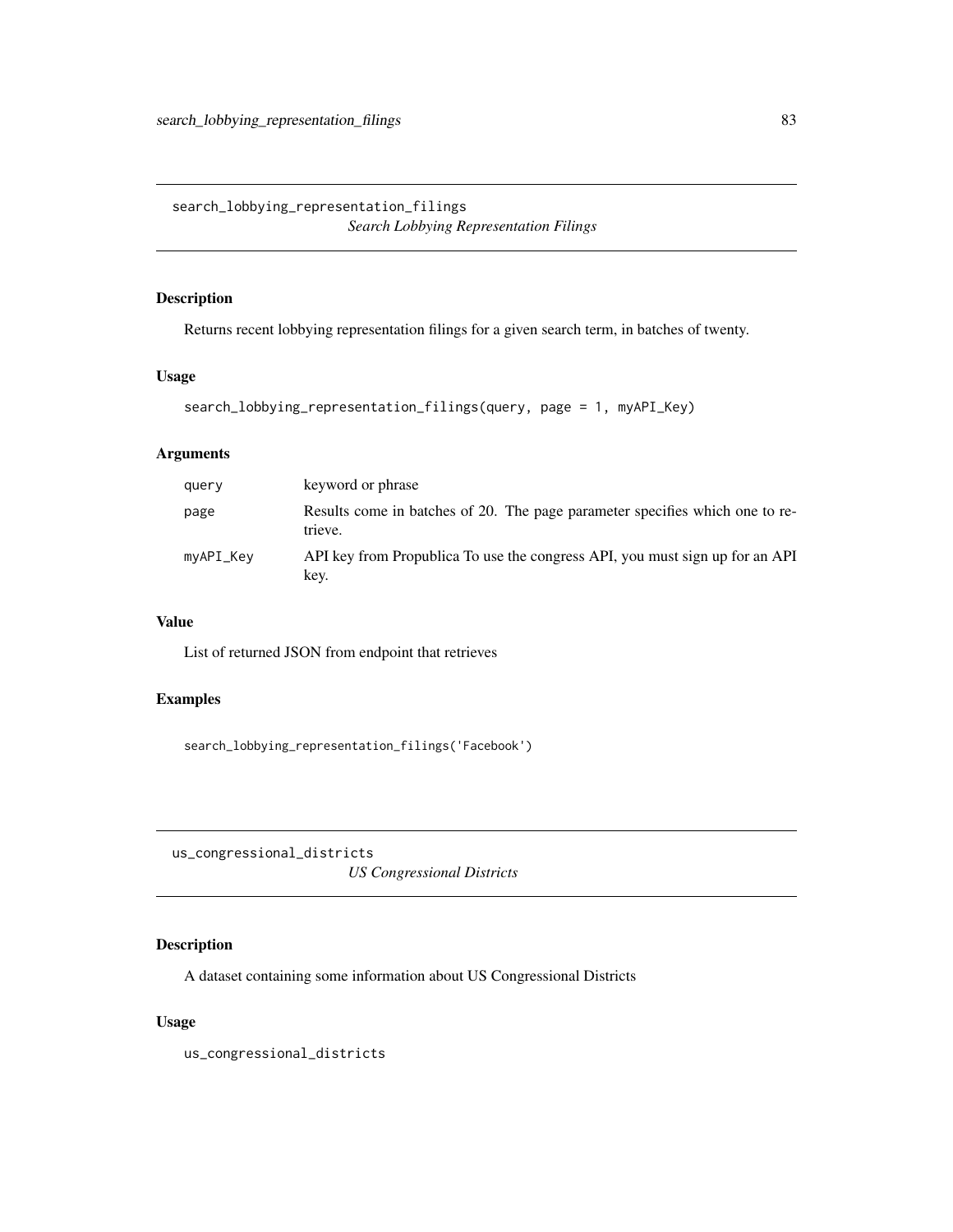# <span id="page-83-0"></span>Format

A data frame with 435 rows and 3 variables: district The district name state\_name The state the district is in state\_abb Two letter state abbreviation district\_number District number. Except for at-large districts. ...

validate\_cycle *Validate that year cycle is correct*

# Description

Validate that year cycle is correct

# Usage

```
validate_cycle(cycle)
```
#### Arguments

cycle An election cycle (e.g. 2018)

# Value

TRUE if correct FALSE otherwise

# Examples

```
validate_cycle(1996)#TRUE
validate_cycle(1979)#FALSE
validate_cycle(16) #FALSE
```
validate\_district *Validate that a district abbreviation is correct*

# Description

Validate that a district abbreviation is correct

# Usage

validate\_district(us\_district)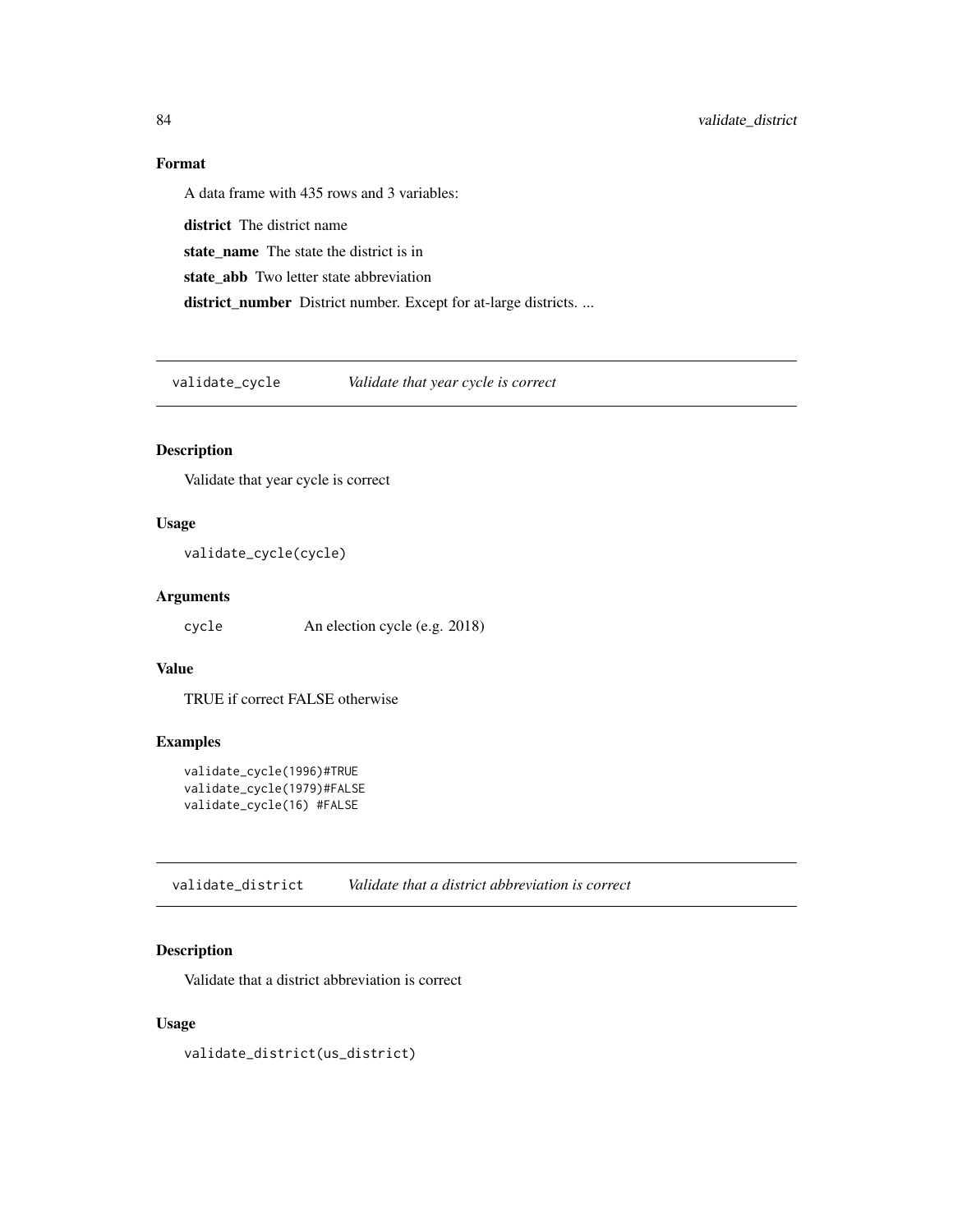# <span id="page-84-0"></span>validate\_state 85

# Arguments

us\_district An integer corresponding to the district.

# Value

TRUE if correct FALSE otherwise

# Examples

```
validate_district(1)#TRUE
validate_district(111) #FALSE
validate_district(us_congressional_districts$district[1]) #FALSE
validate_district(as.numeric(us_congressional_districts$district_number[1])) #TRUE
```
validate\_state *Validate that a abbreviation is correct*

# Description

Validate that a abbreviation is correct

# Usage

```
validate_state(us_state)
```
# Arguments

us\_state State abbreviation (e.g. NY)

# Value

TRUE if correct FALSE otherwise

```
validate_state("MI")#TRUE
validate_state("IM") #FALSE
```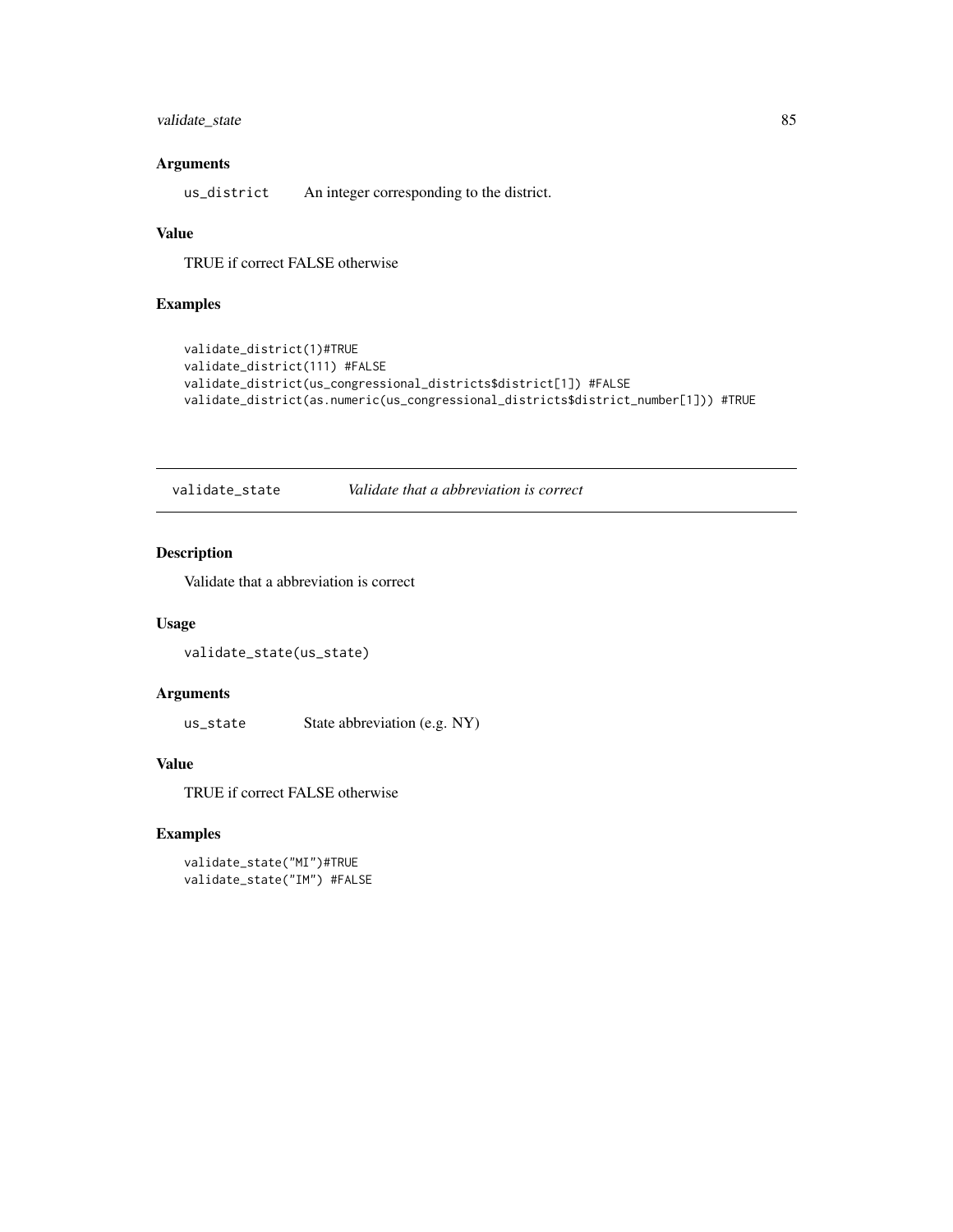# **Index**

∗Topic datasets us\_congressional\_districts, [83](#page-82-0) bills\_legislation\_by\_keyword, [5](#page-4-0) compare\_two\_member\_bill\_sponsorships, [6](#page-5-0) compare\_two\_member\_vote\_positions, [7](#page-6-0) get\_a\_bill, [9](#page-8-0) get\_amendments\_bill, [8](#page-7-0) get\_bills\_cosponsored\_member, [10](#page-9-0) get\_candidate, [11](#page-10-0) get\_candidate\_by\_name, [13](#page-12-0) get\_candidates\_in\_race, [12](#page-11-0) get\_committee, [13](#page-12-0) get\_committee\_by\_name, [14](#page-13-0) get\_committee\_electioneering\_communications, [15](#page-14-0) get\_committee\_filings, [16](#page-15-0) get\_committee\_leadership, [16](#page-15-0) get\_congress\_member, [19](#page-18-0) get\_congressional\_statement\_by\_bill, [17](#page-16-0) get\_congressional\_statement\_by\_member, [18](#page-17-0) get\_congressional\_statement\_by\_subjects, [19](#page-18-0) get\_cosponsors\_specific\_bill, [20](#page-19-0) get\_current\_members\_by\_statedistrict, [21](#page-20-0) get\_electioneering\_communications\_by\_date, [22](#page-21-0) get\_electioneering\_communications\_committee, [23](#page-22-0) get\_electronic\_filing\_by\_committees, [25](#page-24-0) get\_electronic\_filing\_by\_types, [25](#page-24-0) get\_electronic\_filing\_byDate, [24](#page-23-0) get\_electronic\_filing\_form\_types, [26](#page-25-0)

get\_hearing\_specific\_committee, [27](#page-26-0) get\_house\_senate\_floor\_actions\_by\_date, [28](#page-27-0) get\_independent\_expenditure\_by\_committee, [29](#page-28-0) get\_independent\_expenditure\_by\_date, [30](#page-29-0) get\_independent\_expenditure\_office\_totals, [31](#page-30-0) get\_independent\_expenditure\_race\_totals\_committee, [32](#page-31-0) get\_independent\_expenditure\_support\_candidate, [33](#page-32-0) get\_independent\_expenditure\_support\_presidential\_candidate, [34](#page-33-0) get\_lobbyist\_bundlers, [34](#page-33-0) get\_member\_vote\_position, [36](#page-35-0) get\_members\_leaving, [35](#page-34-0) get\_new\_members, [37](#page-36-0) get\_nominees\_by\_state, [37](#page-36-0) get\_quarter\_office\_expenses\_by\_category\_house\_member, [38](#page-37-0) get\_quarter\_office\_expenses\_house\_member, [39](#page-38-0) get\_races\_for\_state, [40](#page-39-0) get\_recent\_amendments, [43](#page-42-0) get\_recent\_committee\_hearing, [43](#page-42-0) get\_recent\_congressional\_statements, [44](#page-43-0) get\_recent\_congressional\_statements\_by\_date, [45](#page-44-0) get\_recent\_congressional\_statements\_by\_term, [46](#page-45-0) get\_recent\_electioneering\_communications, [46](#page-45-0) get\_recent\_house\_senate\_floor\_actions, [47](#page-46-0) get\_recent\_independent\_expend, [48](#page-47-0) get\_recent\_late\_contributions, [48](#page-47-0)